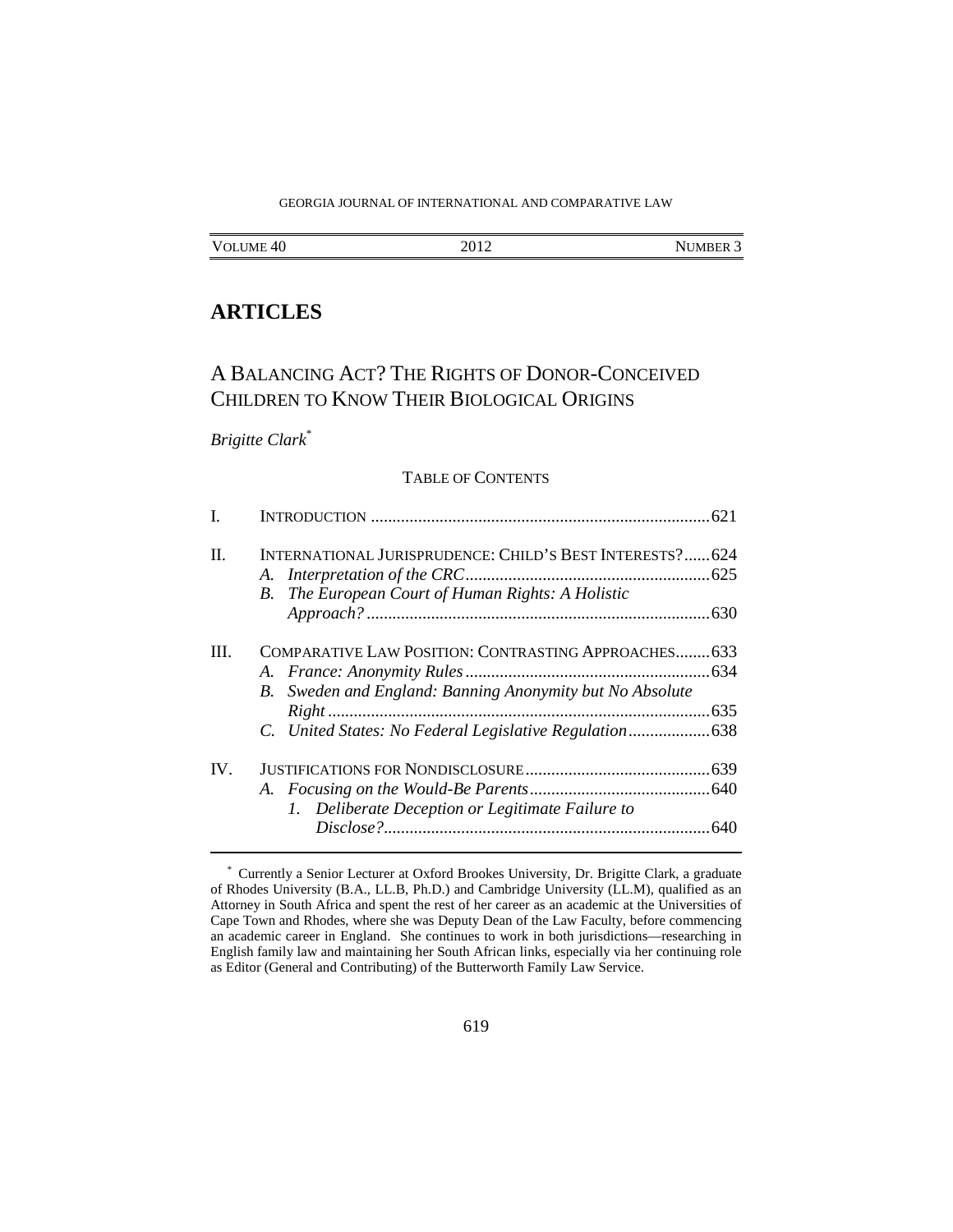620GA. J. INT'L & COMP. L. [Vol. 40:619

|     |    | Detrimental Effects of Removal of Donor Anonymity643<br>2. |     |
|-----|----|------------------------------------------------------------|-----|
|     |    |                                                            |     |
|     |    | $\mathcal{L}$                                              |     |
|     |    | 2.                                                         |     |
|     |    | Child's Welfare and Knowledge of Genetic Origins 647<br>3. |     |
| V.  |    |                                                            |     |
|     |    |                                                            |     |
|     | B. | Lack of Regulation Leads to Dangerous "Free for All"?651   |     |
|     |    |                                                            |     |
|     |    | 1. "Genealogical Bewilderment" and the Movement from       |     |
|     |    |                                                            |     |
|     |    | 2. Disclosure of Identity by Lesbian Couples to Their      |     |
|     |    |                                                            |     |
| VI. |    |                                                            | 658 |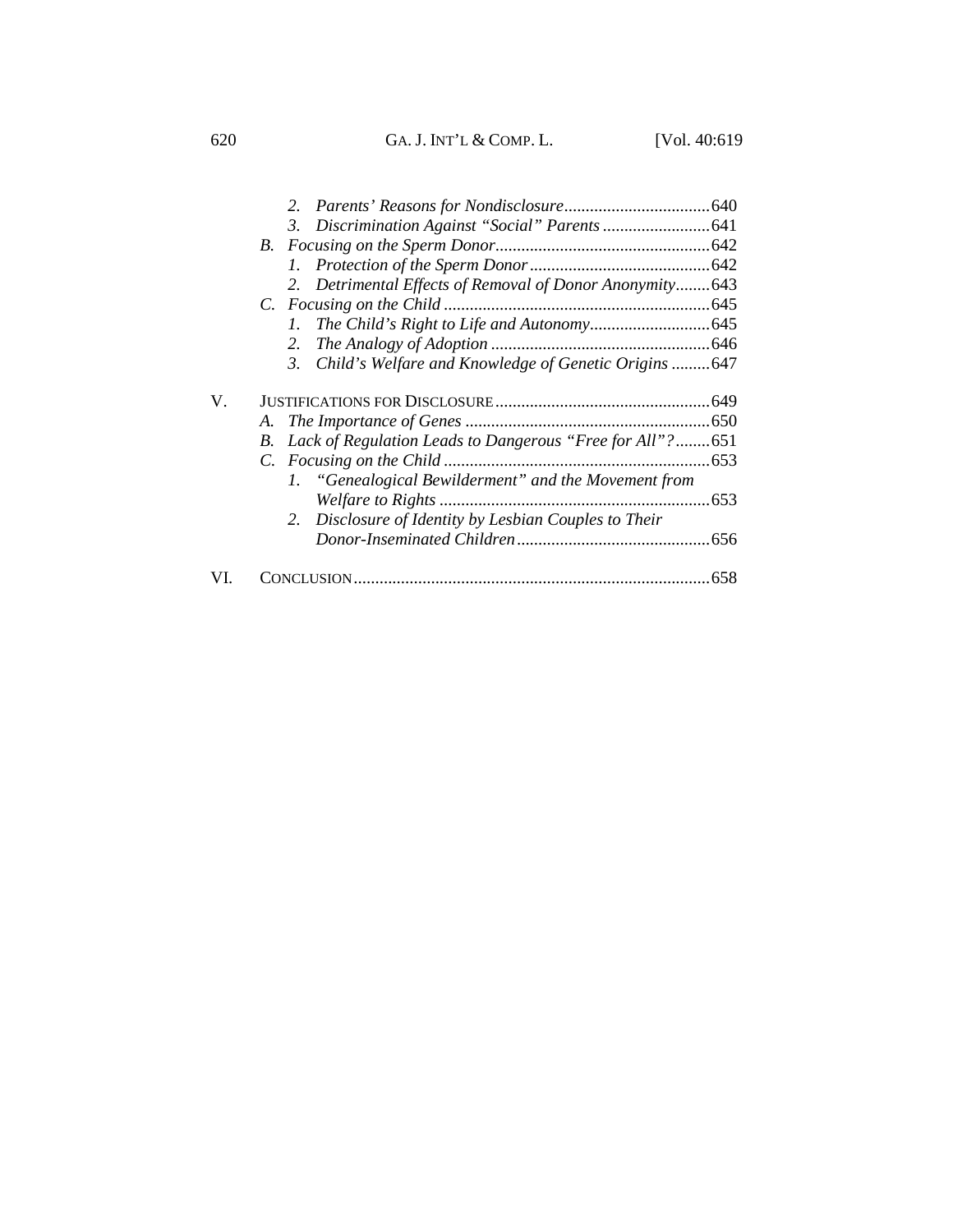Increasing numbers of children are conceived through donor-assisted conception utilizing donated gametes, especially donated sperm.<sup>1</sup> Despite the fact that using donated sperm is one of the most ancient forms of fertility treatment, it has traditionally been shrouded in secrecy, perhaps because it is used most commonly to redress problems of a husband's infertility through the use of donated semen.<sup>2</sup> However, the unabated advance of medical science (exemplified by the development of DNA testing) is altering the tradition of secrecy.3 The relative ease with which it is now possible to discover the identity of a person's genetic parents, the open identification policy with regard to adoption, and the development of genetic testing for disorders have all dramatically influenced the development of human rights law in favor of the child's right to know the truth about his or her genetic makeup.<sup>4</sup> A growing body of research, largely conducted in the adoption field, supports the argument that knowledge of one's genetic background is crucial to the development of a sense of identity or self.<sup>5</sup> Despite the fact

 $\frac{1}{1}$  $^1$  JANE FORTIN, CHILDREN'S RIGHTS AND THE DEVELOPING LAW 470 (3d ed. 2009). Egg donation is not as successful or as simple a process. Additionally, the cost of donor conception utilizing donor eggs and the acute shortage of egg donors further complicate use of donated eggs. Kamal K. Ahuja et al., *Egg Sharing and Egg Donation: Attitudes of British Egg Donors and Recipients*, 12 HUM. REPROD. 2845 (1997). 2

FORTIN, *supra* note 1, at 471. The procedure itself dates to 1884, when the first donor insemination case was reported. Eric Blyth, *Donor Anonymity and Secrecy Versus Openness Concerning the Genetic Origins of the Offspring: International Perspectives*, 2 JEWISH MED.

ETHICS 4 (2006). 3 *See* Eric Blyth & Lucy Frith, *Donor-Conceived People's Access to Genetic and Biographical History: An Analysis of Provisions in Different Jurisdictions Permitting Disclosure of Donor Identity*, 23 INT'L J.L. POL'Y & FAM. 174, 175 (2009) (discussing bans on donor anonymity). Eleven developed, democratic countries have prohibited anonymous gamete donation and established systems to assist donor-conceived people, even children, identify their donors since 1985. *Id.* The jurisdictions include Austria, England, Finland, the Netherlands, New Zealand, Norway, Sweden, Switzerland, Wales, and the Australian states of New South Wales, Victoria, and Western Australia. *Id.* at 177. Generally, access to identifying information is limited to offspring only. *Id.* Austria is the only country that allows children as young as fourteen to have access to this information. *Id.* at 179. Generally the age is sixteen or above, although some countries provide for exceptions in certain cases, such as when a donor-conceived child is born with a congenital disability. *Id.* at 179–80. 4

Tabitha Freeman & Martin Richards, *DNA Testing and Kinship: Paternity, Genealogy and the Search for the 'Truth' of Genetic Origins*, *in* KINSHIP MATTERS 67, 75 (Fatemeh Ebtehaj et al. eds., 2006).

S*ee, e.g.*, Katherine O'Donovan, *Interpretations of Children's Identity Rights*, *in* REVISITING CHILDREN'S RIGHTS 73, 75 (Deirdre Fottrell ed., 2000) (reporting on a study of Aboriginal children and the negative effects of policies that ignored their identity); *see also* Geraldine Hewitt, *Missing Links: Identity Issues of Donor-Conceived People*, J. FERTILITY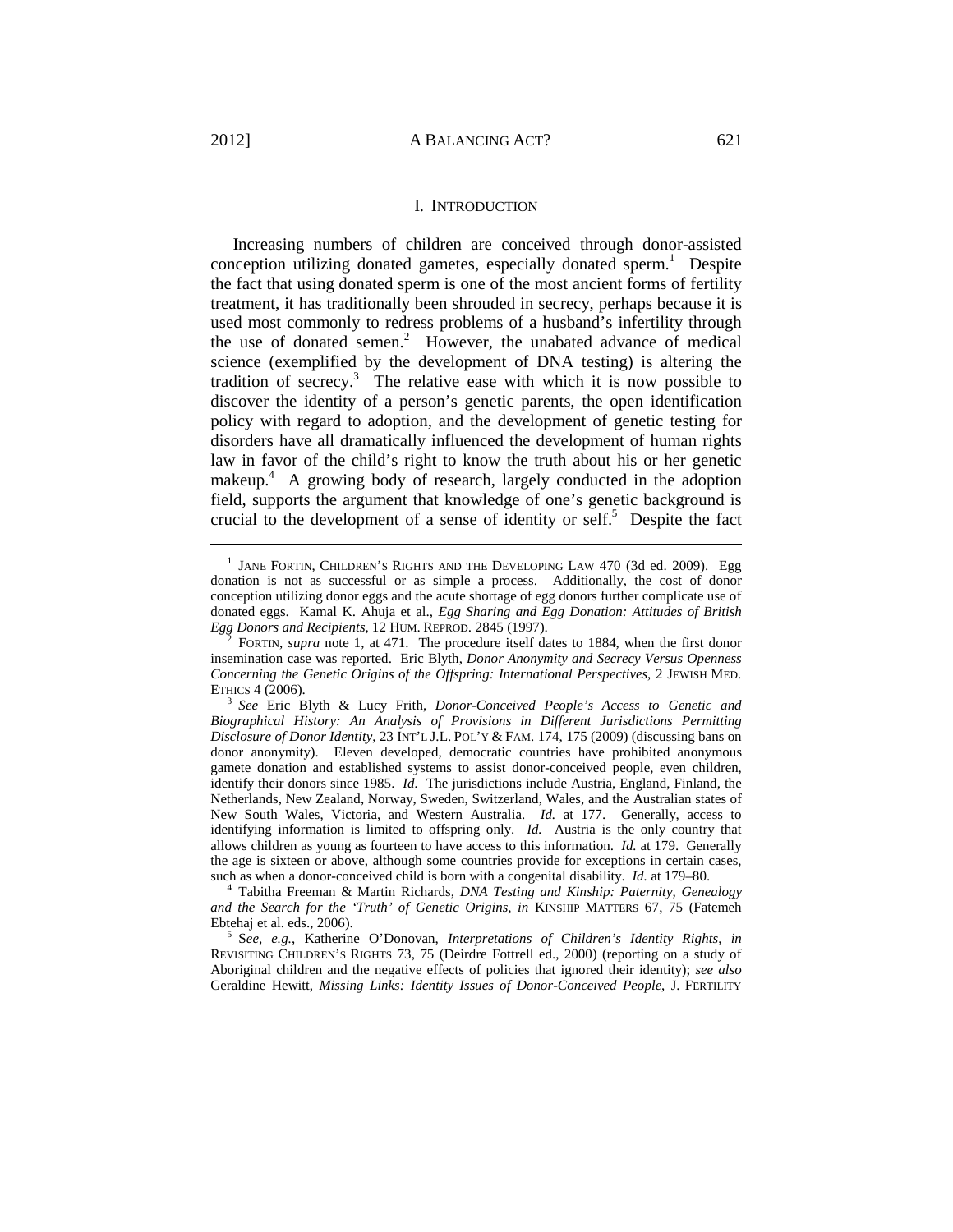that the analogy of donor conception to adoption is somewhat controversial, $6$ the use of rights-based arguments to endorse the position that children conceived by donor sperm should have access to identifying information about their gamete donor has gained credence and is now a commonly expressed argument.<sup>7</sup>

The ability of donor-conceived children to access information about their genetic origins initially depends on their awareness of the nature of their  $\overline{\text{conception.}}^8$  Without this knowledge, such children will assume that their "social" fathers are their genetic parents.<sup>9</sup> Hence, the onus of revealing the manner of conception rests on the social parents, unless such information is disclosed by the state, such as through a birth certificate, $10$  or it is obvious that they cannot be the biological children of their social father.<sup>11</sup> Concerns

 $^{\circ}$  A 'social parent' is "a genetically unrelated parent, but it can also refer ... to a person who assumes the care and responsibilities usually associated with parenthood." Leanne Smith, *Is Three a Crowd? Lesbian Mothers' Perspective on Parental Status in Law*, 18 CHILD. & FAM. L.Q. 231, 232 (2006). Traditionally in England, relationships in a social family took precedence over biological ties. *Id.* at 232–33. Courts only consider interfering in presumed legitimacy in order to pursue the genetic truth about parenthood in cases where a marriage had already dissolved. *Id.* By contrast, the modern English judiciary has generally "become a champion for the cause of genetic [parenthood]." *Id.* at 235.<br><sup>10</sup> The English government has not followed up on numerous suggested birth certificate

changes that would alert donor-conceived children to their status and genetic parentage. Blyth & Frith, *supra* note 3, at 185–86. The Joint Committee in their recommendations on the draft Human Tissue and Embryos Bill expressed deep concern at this omission, commenting that the authorities "may be colluding in a deception." JOINT COMMITTEE ON THE HUMAN TISSUE AND EMBRYOS (DRAFT) BILL, HUMAN TISSUE AND EMBRYOS (DRAFT) BILL, VOLUME I REPORT, 2006-7, H.L. 169-I, H.C. 630-I, para. 276 [hereinafter JOINT COMMITTEE REPORT]. 11 Whilst acknowledging the importance of allowing donor-conceived children access to

information about their genetic background, the English government argued that it was preferable to educate parents "about the benefits of telling children that they were donorconceived rather than forcing the issue through the annotation of birth certificates." SECRETARY OF STATE FOR HEALTH, GOVERNMENT RESPONSE TO THE REPORT FROM THE JOINT COMMITTEE ON THE HUMAN TISSUE AND EMBRYOS (DRAFT) BILL, 2007, Cm. 7209, para. 69

COUNSELING, Autumn 2002, at 14, 19 (noting that "of the 47 donor-conceived people who took part in this study, only 3 had not experienced identity issues" and the other forty-four persons indicated that their identity issues related to "their conception through anonymous donor sperm").

<sup>&</sup>lt;sup>6</sup> Ilke Turkmendag et al., *The Removal of Donor Anonymity in the UK: The Silencing of Claims by Would-Be Parents*, 22 INT'L J.L. POL'Y & FAM. 283, 286, 289 (2008). 7

Lucy Frith, *Beneath the Rhetoric: The Role of Rights in the Practice of Non-Anonymous Gamete Donation*, 15 BIOETHICS 473, 473 (2001). 8 *See* Rebecca Probert, *Families, Assisted Reproduction and the Law*, 16 CHILD & FAM.

L.Q. 273, 287 (2004) (stating that a child's right to know their origins only has meaning if the parents have a duty to disclose, and such a duty could be found in recording requirements like on a more "flexible" birth certificate updated throughout life that remains private until the child reaches the age of maturity).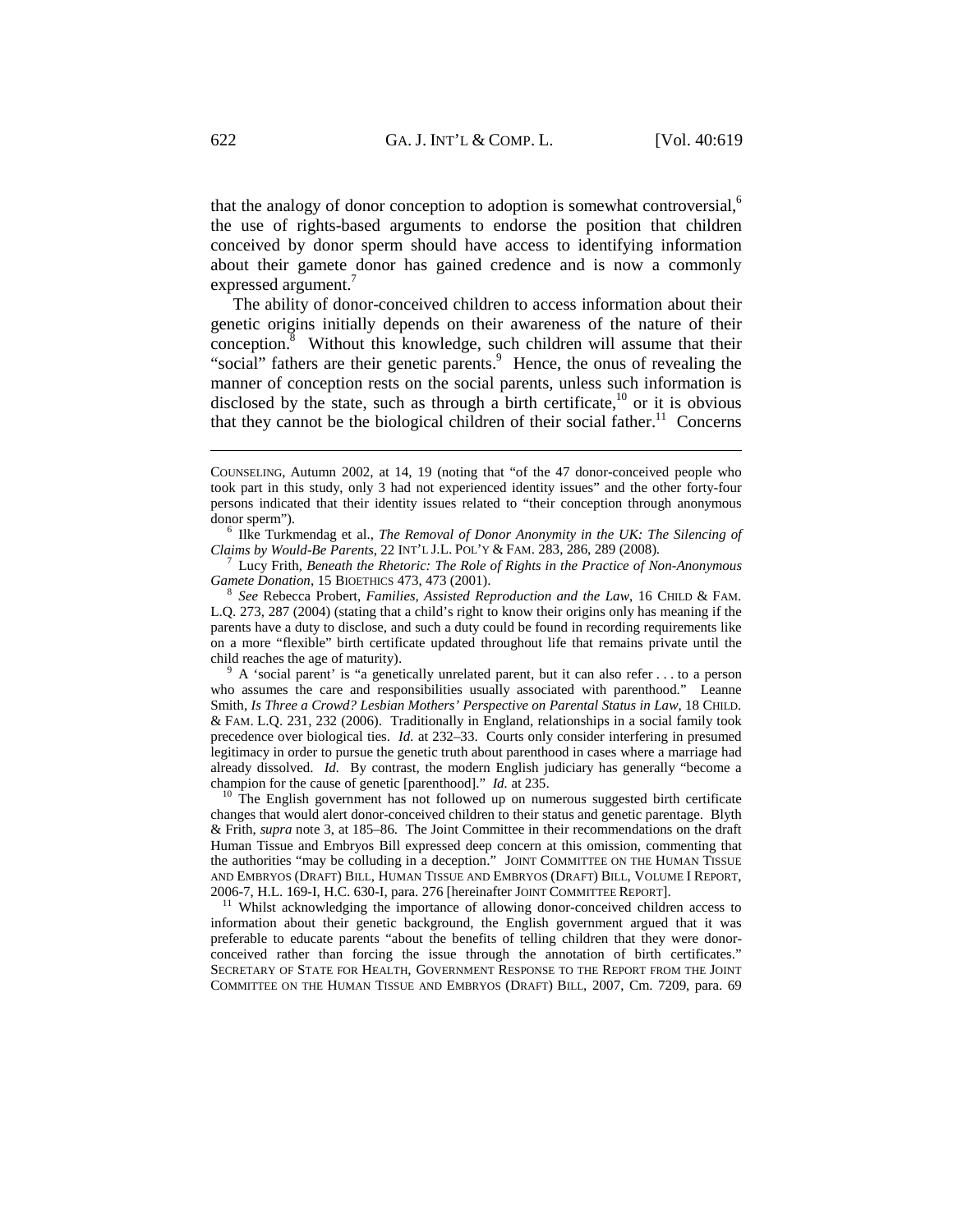have been expressed about low levels of parental disclosure.<sup>12</sup> A study conducted in 2002 indicated that as few as 5% of parents of donor-conceived children had told their near-adolescent children about their conception origins.<sup>13</sup> Even that number may be high as reported disclosure rates are likely to be overestimated because some non-respondents do not participate due to privacy issues and fears of revealing their use of donor conception.<sup>14</sup>

The low rate of disclosure may change as the United Nations Committee on the Rights of the Child puts increasing pressure on national systems that withhold information about the identities of biological fathers from children born by donor conception.<sup>15</sup> Although legislative changes removing donor anonymity may play a part in facilitating parental disclosure,<sup>16</sup> a parental decision not to reveal the truth to a donor-conceived child is a complex family matter and therefore very difficult to regulate by law. Furthermore, in Europe, such intervention could arguably be construed as a violation of Article 8 of the European Convention on Human Rights (ECHR), which guarantees the right to privacy and family life, inter alia, subject to justifiable state intervention.<sup>17</sup>

*Follow Up at Age Twelve*, 73 CHILD DEV. 952, 966 (2002) (noting that two out of thirty-seven children surveyed had been told their genetic origins). An earlier study suggested that few (4%) planned to tell and a further 1% were undecided. Gottlieb et al., *supra* note 12, at 2053. 14 *See* Gottlieb at al., *supra* note 12, at 2052, 2054 (noting that higher rates of revelation

<sup>[</sup>hereinafter RESPONSE TO DRAFT BILL]. However, it has agreed to keep the issue under review. *Id.* para. 70. 12 *See* Claes Gottlieb et al., *Disclosure of Donor Insemination to the Child: The Impact of* 

*Swedish Legislation on Couples' Attitudes*, 15 HUM. REPROD. 2052, 2052 (2000) (noting that a majority of Swedish parents who utilized donor conception did not inform their children despite the fact that under the Swedish law children could not learn this except by parental disclosure); RICHARD J. BLAUWHOFF, FOUNDATIONAL FACTS, RELATIVE TRUTHS: A COMPARATIVE LAW STUDY ON CHILDREN'S RIGHT TO KNOW THEIR GENETIC ORIGINS 290–96, 302–05 (2009) (discussing the position in France, Germany, and Portugal); *see generally* Ellen Waldman, *What Do We Tell the Children?*, 35 CAP. U. L. REV. 517 (2006) (discussing the position in the United States). <sup>13</sup> Susan Golombok et al., *Families with Children Conceived by Donor Insemination: A* 

were likely in the group of parents that responded to the questionnaire and that prior to Swedish legislation in 1985 all donors were anonymous and unable to be traced, and the mother and nonbiological father were encouraged not to inform anyone about the donation).<br><sup>15</sup> U.N. Comm. on the Rights of the Child, Concluding Observations of the Committee on

the Rights of the Child: United Kingdom of Great Britain and Northern Ireland, paras. 31–32, CRC/C/15/Add.188 (Oct. 9, 2002) [hereinafter U.N. Comm. on the Rights of the Child: UK].

<sup>&</sup>lt;sup>16</sup> E. Lycett et al., *School-Aged Children of Donor Insemination: A Study of Parents' Disclosure Patterns*, 20 HUM. REPROD. 810, 811 (2005).

<sup>&</sup>lt;sup>7</sup> Convention for the Protection of Human Rights and Fundamental Freedoms art. 8, Nov. 4, 1950, 213 U.N.T.S. 221 [hereinafter ECHR].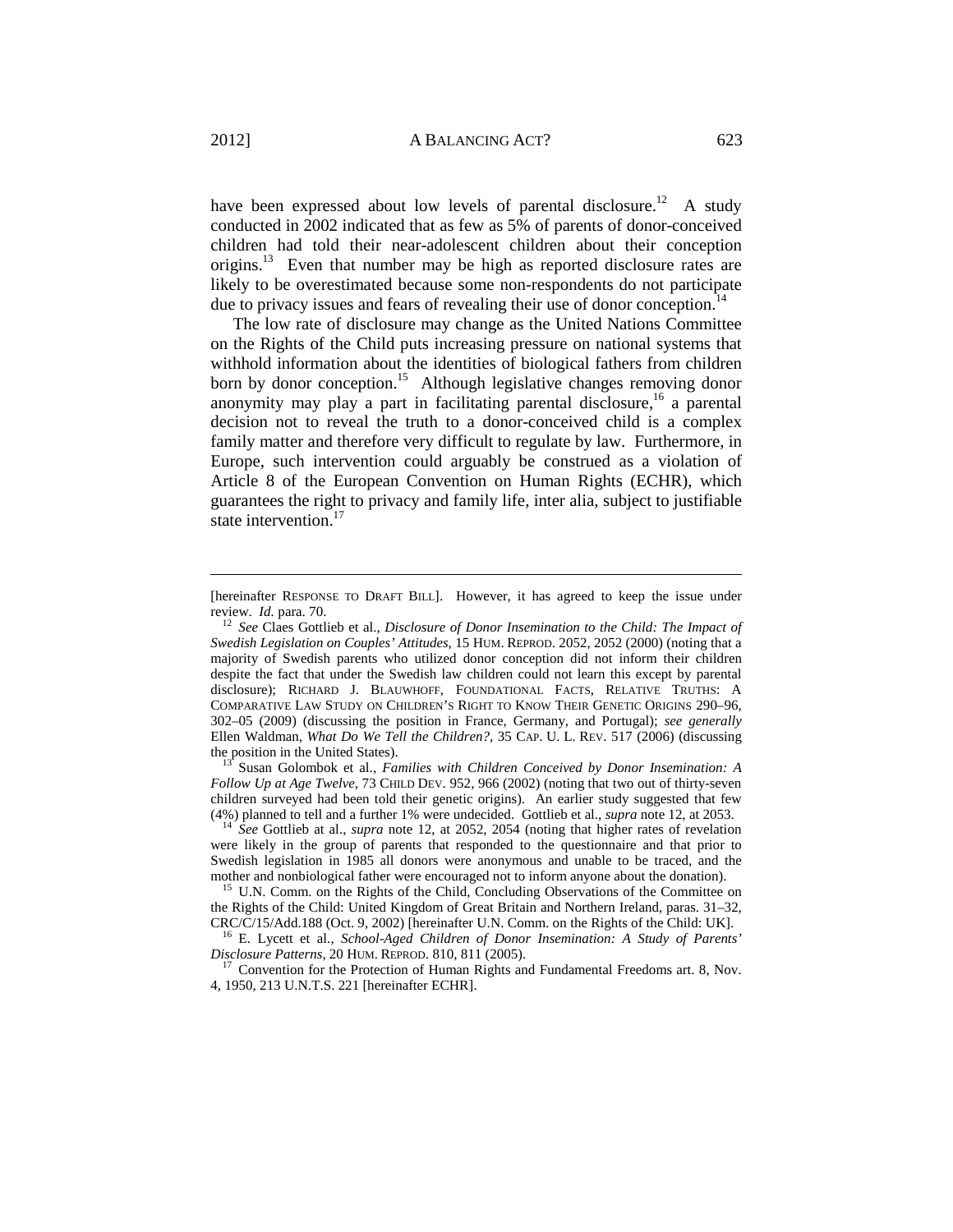This Article argues that, although the data regarding open adoption appears promising, policy makers should be wary of a wholesale transfer of the analogous lessons from adoption policy to the world of donor insemination. Before embracing such a wholesale change in legal policies, this Article argues that there should be a careful assessment of the adoption analogy and examination of empirical evidence about children born through gamete donation in various countries. In order to reach this conclusion, Part II of this Article examines international jurisprudence regarding donor anonymity. Part III of this Article presents a comparative study of the policy regarding anonymous donation in France, Sweden, England, and the United States. Part IV then presents arguments for nondisclosure of donors, whereas Part V discusses the arguments for disclosure. Finally, Part VI recommends a nuanced approach to considering the varied interests and rights of all family members that gives adequate weight to the collective family interests and rights of all parties, including those of the would-be parents and sperm  $donor.<sup>18</sup>$ 

#### II. INTERNATIONAL JURISPRUDENCE: CHILD'S BEST INTERESTS?

The United Nations Committee on the Rights of the Child and the European Court of Human Rights are two of the international bodies concerned with producing guidelines and enforcing international laws regarding right to know one's origins. The United Nations Committee on the Rights of the Child is in charge of monitoring the enforcement of the United Nations Convention on the Rights of the Child  $(CRC)$ ,<sup>19</sup> while the European Court of Human Rights is in charge of reviewing national decisions based on the ECHR.<sup>20</sup> This Part of the Article focuses on the jurisprudence surrounding the interpretation of the CRC and the ECHR, and how those interpretations have influenced European developments.

<sup>18</sup> *Cf.* Elizabeth Siberry Chestney, Note, *The Right to Know One's Genetic Origin: Can, Should, or Must a State That Extends This Right to Adoptees Extend an Analogous Right to Children Conceived with Donor Gametes?*, 80 TEX. L. REV. 365 (2001). This article describes how recent Tennessee and Oregon statutes granting adoptees the right to know their genetic parents have withstood challenges under state and federal constitutions and questions whether a similar right should be granted to donor-conceived children by arguing that a child's bestinterest analysis supports the right to discover the identity of their genitors. *Id.* at 369–74. Chestney asserts that such statutes would withstand constitutional attack in the United States. *Id.* at 390.

 $19$  Convention on the Rights of the Child art. 43(1), Nov. 20, 1989, 1577 U.N.T.S. 3 [hereinafter CRC]. 20 ECHR, *supra* note 17, art. 19.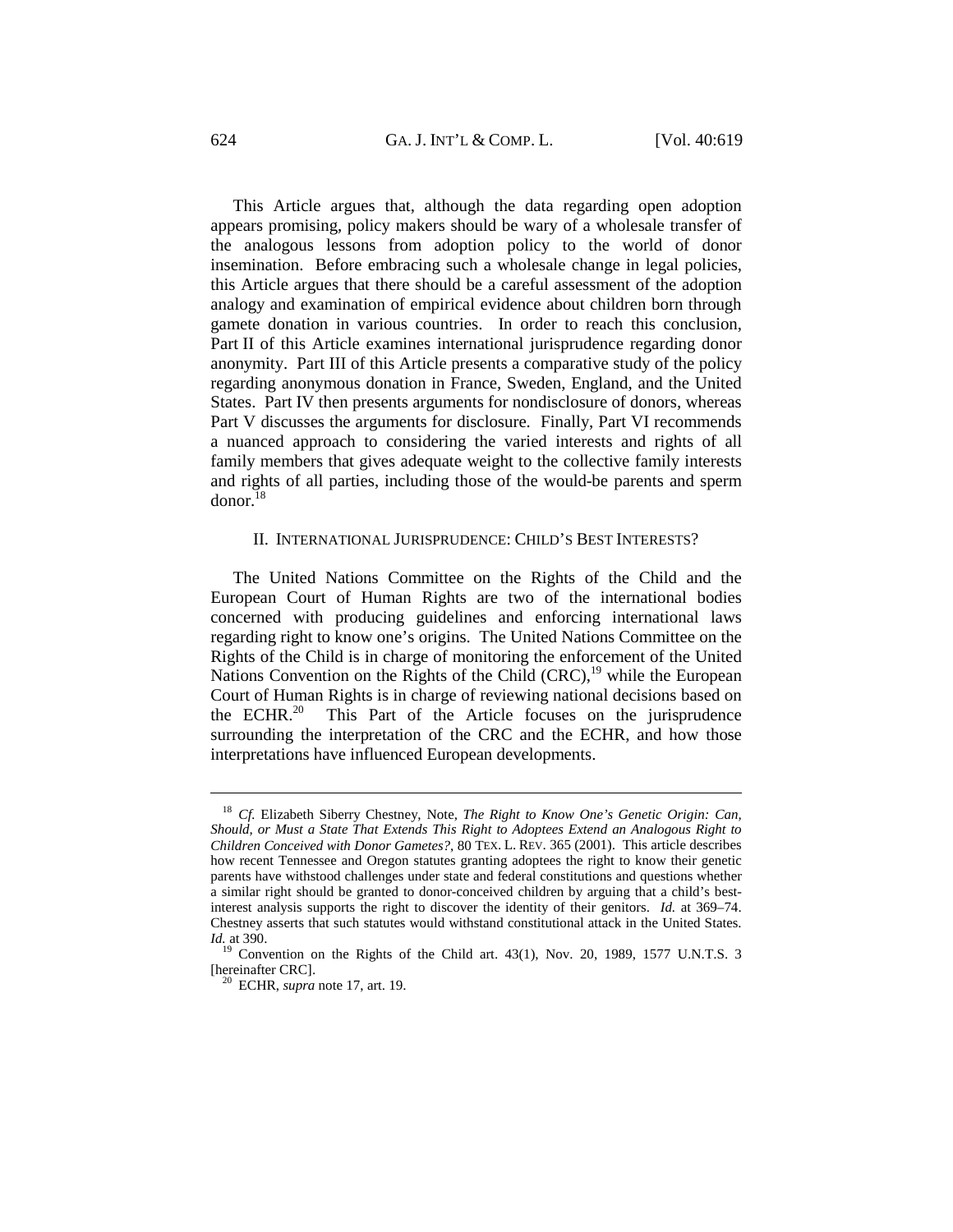# *A. Interpretation of the CRC*

In 1989, the CRC was drafted as the first legally binding international instrument to incorporate the full range of human rights—civil, cultural, economic, political, and social—to protect children (defined as persons under the age of eighteen).<sup>21</sup> By ratifying the CRC, States Parties commit themselves to protecting and ensuring children's rights and developing actions and policies to promote the best interests of the child. However, none of the articles in the CRC specifically promote a child's right to knowledge of his or her origins.22

The United Nations established the Committee on the Rights of the Child to monitor the rights granted by the CRC, but failed to provide the Committee with enforcement powers and, further, there is no mechanism for individual petition under the CRC. $^{23}$ 

Article 7 of the CRC states:

1. The child shall be registered immediately after birth and shall have the right from birth to a name, the right to acquire a nationality and, as far as possible, the right to know and be cared for by his or her parents.

2. States Parties shall ensure the implementation of these rights in accordance with their national law and their obligations under the relevant international instruments in this field, in particular where the child would otherwise be stateless. $^{24}$ 

<sup>21</sup> *See generally* CRC, *supra* note 19. The CRC sets out these rights in fifty-four articles and two optional protocols, which spell out the basic human rights that children should have the right: to survival; to develop to the fullest; to protection from harmful influences, abuse, and exploitation; and to participate fully in family, cultural, and social life, essential for the human dignity and harmonious development of every child. *Id.*; Optional Protocol to the Convention on the Rights of the Child on the Involvement of Children in Armed Conflict, G.A. Res. 54/263, U.N. Doc. A/RES/54/263 (entered into force Feb. 12, 2002); Optional Protocol to the Convention on the Rights of the Child on the Sale of Children, Child Prostitution and Child Pornography, G.A. Res. 54/263, U.N. Doc. A/RES/54/263 (entered into force Jan. 18, 2002). 22 Douglas Hodgson, *The International Legal Protection of the Child's Right to a Legal* 

*Identity and the Problem of Statelessness*, 7 INT'L J.L. POL'Y & FAM. 255, 265 (1993).<br><sup>23</sup> Samantha Besson, *Enforcing the Child's Rights to Know Her Origins: Contrasting* 

*Approaches Under the Convention on the Rights of the Child and the European Convention on Human Rights*, 21 INT'L J.L. POL'Y & FAM. 137, 150 (2007).

24 CRC, *supra* note 19, art. 7.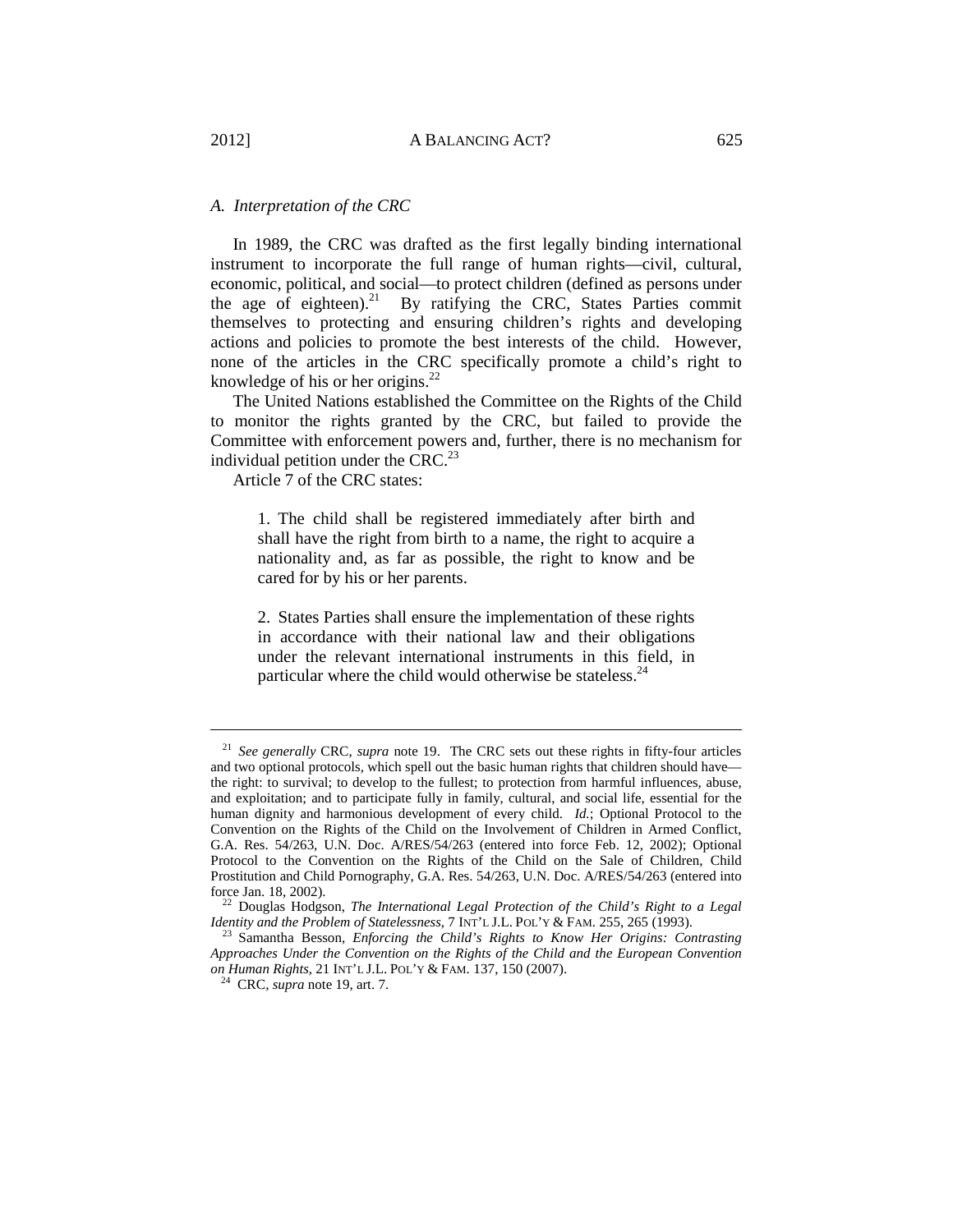The Committee has interpreted Article 7 as granting a child's right to knowledge of his or her origins.<sup>25</sup> Further, it has consistently criticized nations that do not allow for such a right or that allow mothers to give birth anonymously, as in France, $26$  and made recommendations to contracting States Parties regarding incomplete national enforcement of the child's right to know his or her origins.<sup>27</sup> However, national authorities have a degree of discretion, provided they do not give higher priority to parental rights than children's rights and do not "diverge in their interpretations of the scope and degree of the duties imposed by [the CRC]."<sup>28</sup>

In the context of the right to know, the reference to parents could indicate a right to know one's biological parents since it is possible to interpret Article 7 broadly so that the term "parents" includes not only social or legal parents, but also biological and gestational parents. Furthermore, if Article 7 is read in the light of the rest of the CRC, in particular Articles 9 and 18, it would appear to guarantee the child's right to have a relationship with her parents, but it is not entirely clear what the right to know and be cared for by one's parents would entail.<sup>29</sup> It might imply the right to contact them as well as knowledge of their identity. On the one hand, it might be argued that there should be legislation imposing this obligation on family relationships, and that such an obligation should be based on a model of scientifically derived genetic truth. On the other hand, it could be maintained that the right to know one's origins is simply a fashionable notion fueled by advances in biomedical sciences.<sup>30</sup> Clearly the biological model of parenthood cannot rank as highly as other types of parenthood, such as those arising from active caring, nurturing, and love. Like the right to know, the right to be cared for

 $\frac{25}{26}$  Besson, *supra* note 23.<br><sup>26</sup> *Id.* at 153–54.

<sup>&</sup>lt;sup>27</sup> U.N. Comm. on the Rights of the Child, Concluding Observations of the Committee on the Rights of the Child: Denmark, U.N. Doc. CRC/C/15/Add.33 (Feb. 15, 1995) [hereinafter U.S. Comm. on the Rights of the Child: Denmark]; U.N. Comm. on the Rights of the Child, Concluding Observations of the Committee on the Rights of the Child: Norway, U.N. Doc. CRC/C/15/Add.23 (Apr. 25, 1994) [hereinafter U.S. Comm. on the Rights of the Child: Norway]; U.N. Comm. on the Rights of the Child: UK, *supra* note 15.

<sup>&</sup>lt;sup>28</sup> Besson, *supra* note 23. *Pologyaya* Besson, *supra* note 19, arts. 9(3), 18 (demanding that states respect the right of children separated from one or more parents to maintain relationships with each and recognizing the common responsibilities of parents in child rearing). 30 *See generally* Carol Smart, *Law and the Regulation of Family Secrets*, 24 INT'L J.L.

POL'Y & FAM. 397 (2010) (highlighting the potential negative effects stemming from knowledge of genetic origins).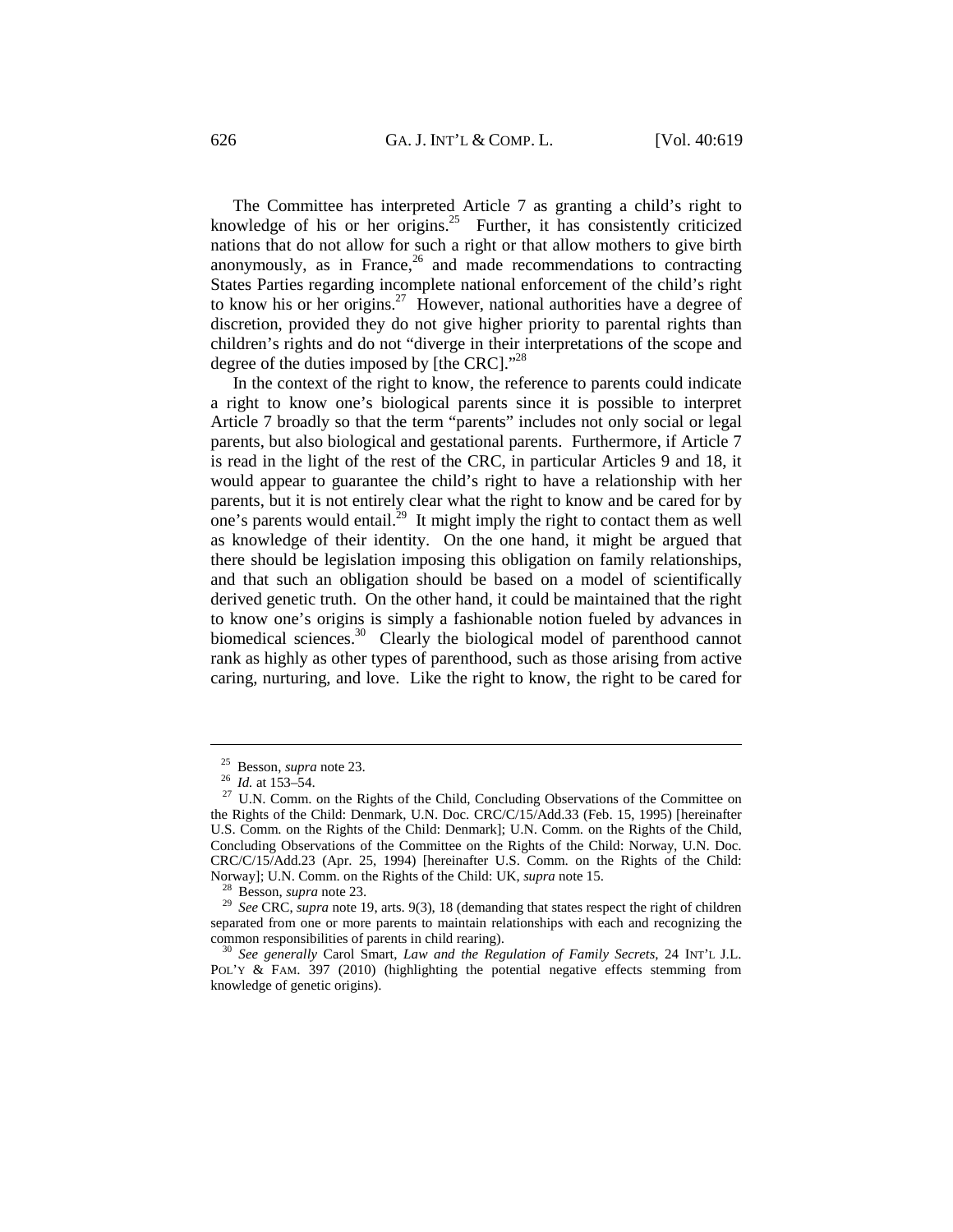by one's biological parents, besides one's social parents, is always qualified by the words "as far as possible."<sup>31</sup>

Article 8 states:

States Parties undertake to respect the right of the child to preserve his or her identity, including nationality, name and family relations as recognized by law without unlawful interference. . . . Where a child is illegally deprived of some or all of the elements of his or her identity, States Parties shall provide appropriate assistance and protection, with a view to re-establishing speedily his or her identity. $32$ 

Article 8 was originally proposed in order to deal with the abuses committed by the military regime in Argentina in the 1970s and 1980s, which abducted infants from their mothers before their births had been registered and illegally gave them to couples associated with the armed forces and the police.<sup>33</sup> However, during the drafting process of the CRC, many countries opposed Article 8's emphasis on the child's identity and its inconsistency with secret adoption and protecting the identity of gamete donors.<sup>34</sup> As a result, a political compromise was reached.<sup>35</sup> The provision was retained with the addition of a few provisos, such as "without unlawful interference," "illegally," or "as recognized by law."<sup>36</sup> "Lawful" is understood to encompass national as well as international legal norms, so that national legal restrictions will not be permitted to contradict international obligations.37

Article 8 does not define the concept of identity. Instead, it gives three examples of what identity includes: nationality, name, and family relations.<sup>38</sup> Knowledge of one's family relations is usually interpreted as going beyond knowing one's legal parents and extending to biological and birth parents.<sup>39</sup>

<sup>&</sup>lt;sup>31</sup> CRC, *supra* note 19, art. 7.<br><sup>32</sup> *Id.* art. 8.<br><sup>33</sup> BLAUWHOFF, *supra* note 12, at 52–53.<br><sup>34</sup> THE UNITED NATIONS CONVENTION ON THE RIGHTS OF THE CHILD: A GUIDE TO THE "TRAVAUX PRÉPARATOIRES" 293 (Sharon Detrick ed., 1992) [hereinafter A GUIDE TO THE

<sup>&</sup>lt;sup>35</sup> See id. (noting deliberations between several countries regarding the language to be used in Article 8).<br><sup>36</sup> CRC, *supra* note 19, art. 8.<br><sup>37</sup> A GUIDE TO THE "TRAVAUX PRÉPARATOIRES," *supra* note 34.<br><sup>38</sup> CRC, *supra* note 19, art. 8.<br><sup>39</sup> Andrew Bainham presents a logical argument in favor of this approach.

Bainham, *Parentage, Parenthood and Parental Responsibility: Subtle, Elusive Yet Important*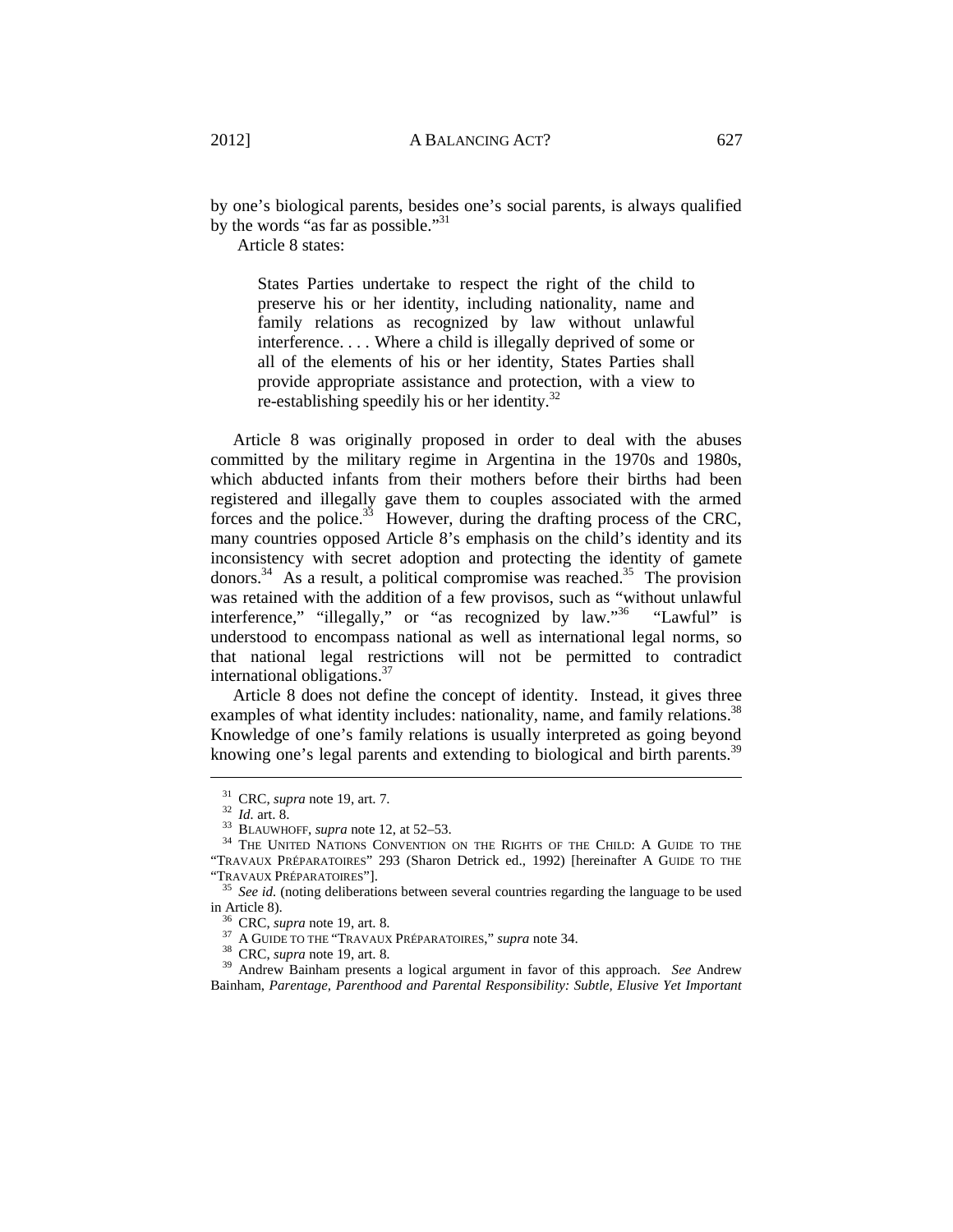Article 8 implies duties to register and preserve data regarding a child's identity and to make that data accessible to the child.<sup>40</sup> It emphasizes positive duties of assistance by referring to states "undertaking to preserve" the child's identity and calling for appropriate measures to reestablish the child's identity.<sup>41</sup> Another guiding principle may be found in Article 3 of the CRC, which makes the child's best interest a primary consideration, imposing limits on the right to know in cases where the information would be blatantly contrary to the child's best interests.<sup>42</sup> The United Nations Committee on the Rights of the Child appears to interpret the CRC as bestowing a clear right to donor-conceived children to knowledge of their genetic identity.43 However, no convincing research been done to indicate that the enforcement of such a right is as beneficial for donor-conceived children as it is for adopted children.<sup>44</sup> Additionally, if children have a right to know their genetic origins, then from a Hohfeldian perspective, a corresponding duty should rest on the parent or the state to inform the child.<sup>45</sup> That specific right appears to be lacking in the framework of the CRC.

Neither Article 7 nor Article 8 settles the issue of which among the child's interests should prevail in case of conflict between her interest to know her origins and her other interests. Nor do they provide any criteria as to how to balance the child's interests with those of others in case of conflict. Thus the provisions of the CRC relating explicitly to the child's identity do not directly offer any protection to the child's individual identity.<sup>46</sup>

 $\overline{a}$ 

concern in making decisions that may affect children. *Id.* art. 3. All adults should do what is best for children. When adults make decisions, they should think about how their decisions will affect children. This particularly applies to budgetary, policy, and legal decisions.

context of adopted children and that the ones that are specific to donor offspring are methodologically flawed). 45 *See generally* WESLEY NEWCOMB HOHFELD, FUNDAMENTAL LEGAL CONCEPTIONS AS

APPLIED IN JUDICIAL REASONING AND OTHER LEGAL ESSAYS (Walter Wheeler Cook ed., 1919) (presenting Hohfeld's perspective that every right should have a correlative duty, a

perspective that has dominated much of the jurisprudential discussion of rights). 46 Ya'ir Ronen, *Redefining the Child's Right to Identity*, 18 INT'L J.L. POL'Y & FAM. 147, 160 (2004).

*Distinctions*, *in* WHAT IS A PARENT? A SOCIO-LEGAL ANALYSIS 25, 37–38 (Andrew Bainham et al. eds., 1999).<br>
<sup>40</sup> CRC, *supra* note 19, art. 8.<br>
<sup>41</sup> *Id.*<br>
<sup>42</sup> Article 3 of the CRC provides that the best interests of children must be the primary

<sup>&</sup>lt;sup>43</sup> U.N. Comm. on the Rights of the Child: Denmark, *supra* note 27; U.N. Comm. on the Rights of the Child: Norway, *supra* note 27; U.N. Comm. on the Rights of the Child: UK, *supra* note 15. 44 *See* Turkmendag et al., *supra* note 6, at 290 (describing that most studies are in the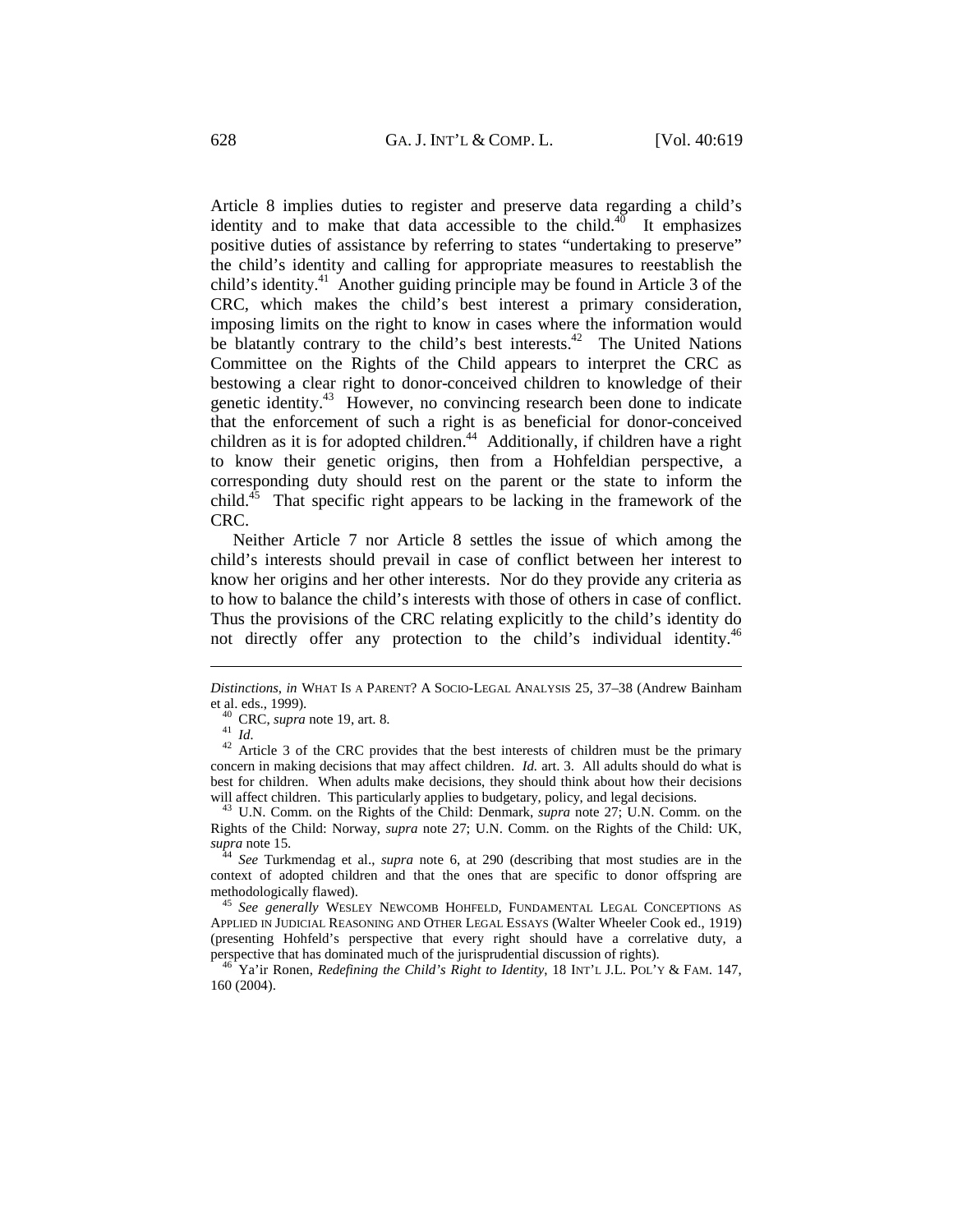Moreover, the preamble to the CRC appears to envisage a social family, which succors the inner psychological sense of well-being of a donorconceived child.<sup>47</sup> It refers to the fact that countries that have ratified the CRC have accepted the obligations that the CRC imposes on states to take account of the significance of traditional and cultural family values "for the protection and harmonious development of the child."48 The well-being of the child would thus appear to be the main object of the CRC, rather than a bald focus on the child's right to identity, although the two concepts are clearly linked. Furthermore, Article 20 states that, when children are deprived of their family environment, whether or not it be for their own best interest, "due regard shall be paid to the desirability of continuity in a child's upbringing and to the child's ethnic, religious, cultural and linguistic background."49 Finally, Article 5 of the CRC states that "States Parties shall respect the responsibilities, rights and duties of parents or, where applicable, the members of the extended family or community as provided for by local custom . . . to provide . . . appropriate direction and guidance in the exercise by the child of the rights recognized in the [CRC]."<sup>50</sup>

Overall it would appear that, despite the interpretation of the United Nations Committee on the Rights of the Child, the formulation of the CRC is in fact open-ended and can accommodate interpretations such as a child's socio-legal parentage, religious, and cultural identities. Other human rights documents in the United Nations framework and substantive provisions of the CRC further that interpretation.<sup>51</sup>

<sup>47</sup> *Id.*<sup>48</sup> *Id.* (quoting CRC, *supra* note 19, art. 18(2)). 49 CRC, *supra* note 19, art. 20. Children who cannot be looked after by their own family have a right to special care and must be looked after properly, by people who respect their ethnic group, religion, culture, and language. *Id.* <sup>50</sup> *Id.* art. 5. Article 5 of the CRC provides that governments should respect the rights and

responsibilities of families to direct and guide their children so that, as they grow, they learn to use their rights properly. Helping children to understand their rights does not mean pushing them to make choices with consequences that they are too young to handle. Article 5 encourages parents to deal with rights issues "in a manner consistent with the evolving capacities of the child." *Id.* The CRC does not take responsibility for children away from their parents and give more authority to governments. It does, however, place on governments the responsibility to protect and assist families in fulfilling their essential role as nurturers of children. *Id.* 

<sup>&</sup>lt;sup>51</sup> BLAUWHOFF, *supra* note 12, at 58; *see also* Council of Eur. Comm. of Experts on Family Law, Report on Principles Concerning the Establishment and Legal Consequences of Parentage – "The White Paper," at 7 (Nov. 15, 2006), *available at* http://www.coe.int/t/dghl/standardsettin g/family/CJ-FA\_2006\_4e%20Revised%20White%20Paper.pdf. This White Paper "reflect[s] a balance between 'the biological truth', reflecting primarily biological and genetic parentage, and 'the social parenthood', reflecting . . . with whom the child is living and who is taking care of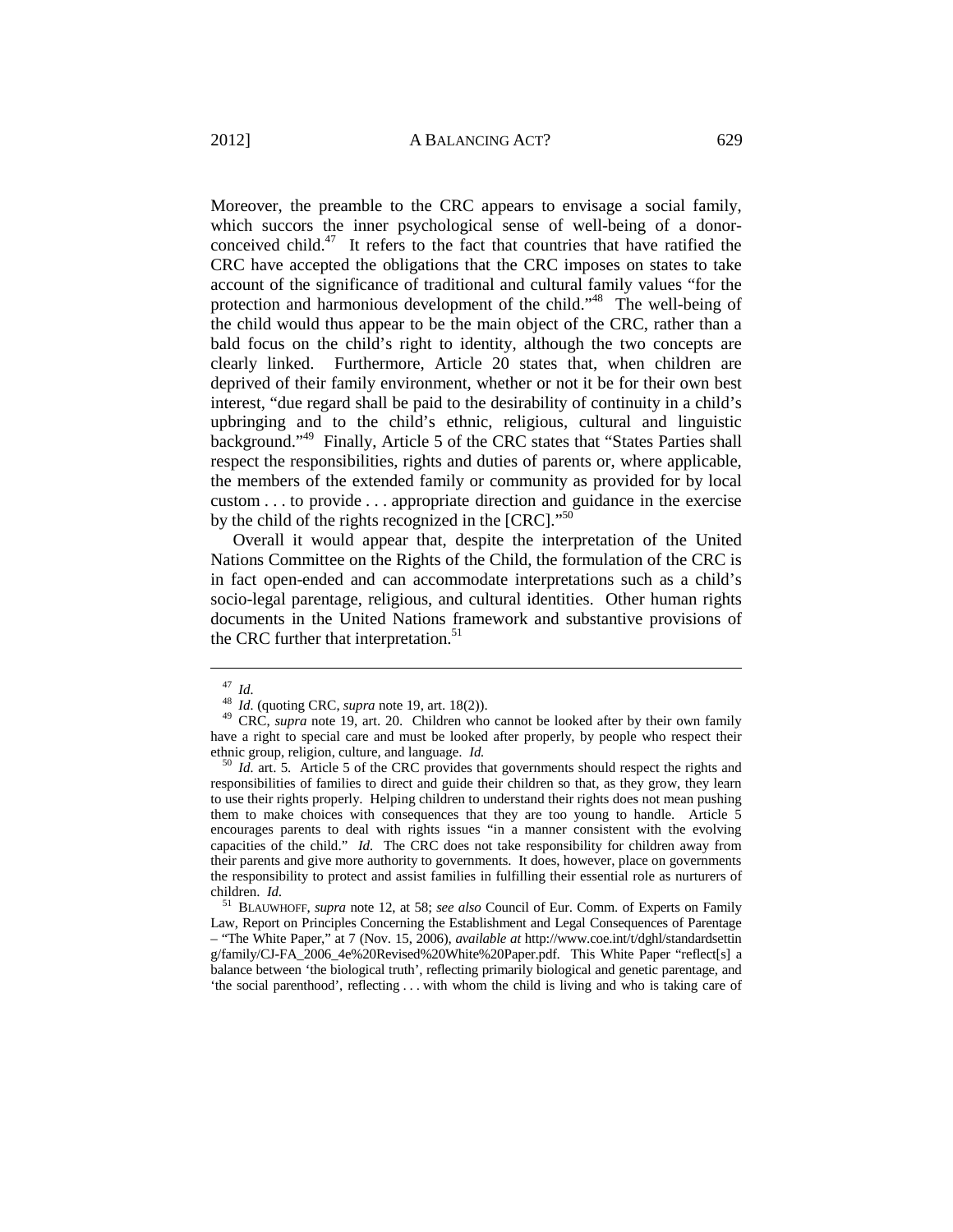## *B. The European Court of Human Rights: A Holistic Approach?*

It is arguable that the greater balance demonstrated in the jurisprudence of the European Court of Human Rights correlates more closely to that of the original intention of the drafters of the CRC. Both the European Court of Human Rights and the original drafters of the CRC recognized the importance of cultural and social inheritance and a stable family to a child. Article 8(2) of the ECHR expressly acknowledges the possibility that it may be necessary to restrict the right to know one's origins when it conflicts with other rights and outlines the conditions and balancing guidelines that should be respected.<sup>52</sup> The jurisprudence of the European Court of Human Rights has also maintained that the right of a donor-conceived child to know his or her identity is not absolute.<sup>53</sup> Arguably, a state's positive duties resulting from the right to know one's origins are best determined by national efforts to balance that right against the rights of other parties.<sup>54</sup> This Court respects the state's margin of appreciation when balancing rights<sup>55</sup> and provides

identifying information to the child in these circumstances. *Id.* 52 Besson, *supra* note 23. *But cf.* CRC, *supra* note 19, art. 8(2) (stating that "[w]here a child is illegally deprived of some or all of the elements of his or her identity, States Parties shall provide appropriate assistance and protection, with a view to re-establishing speedily his

or her identity," and suggesting a narrower right to know).<br><sup>53</sup> Besson, *supra* note 23.<br><sup>54</sup> *See* Paul Mahoney, *Marvellous Richness of Diversity or Invidious Cultural Relativism?*, 19 HUM. RTS. L.J. 1, 3 (1998) (noting the inference that where there is a wide but legitimate range of opinion on a subject, the ECHR drafters intended a democratic resolution at the national level). In particular, Mahoney points to the danger to democratic orders should the European Court of Human Rights allow persons to gain rights in Strasbourg via judicial interpretation that they have been unable to obtain democratically and legislatively in their own country. *Id.* 55 *Id.* Margin of appreciation implies that, "[b]y reason of their direct and continuous

contact with . . . their countries, State authorities are . . . in a better position than the international judge[s] to give an opinion on the exact content of the[ ] requirements" of the European Convention on Human Rights, "as well as on the 'necessity' of a 'restriction' or 'penalty' intended to meet them." Handyside v. United Kingdom, 24 Eur. Ct. H.R. (ser. A) para. 48 (1976). "Where the law and practice differ widely among the Contracting States,

him or her." *Id.* The commentary specifically states that, in certain situations, the child's best interests may justify withholding information regarding his or her origins. *Id.* at 31. The Council of Europe Ad Hoc Committee of Experts on Progress in the Biomedical Sciences affirms that donor anonymity should be maintained more generally, but certain exceptions should permit the child access to donor information. Council of Eur. Ad Hoc Comm. of Experts on Progress in the Biomedical Scis., Report on Human Artificial Procreation (1989) [hereinafter Report on Human Artificial Procreation], *available at* http://www.coe.int/t/dg3/healthbioethic/so urce/PMAprinciplesCAHBI1989\_en.doc (affirming Principle 28 of the White Paper that donor anonymity should be maintained). The health of the child is mentioned as a factor that could require a waiver of donor anonymity, but there is no indication of who should disclose the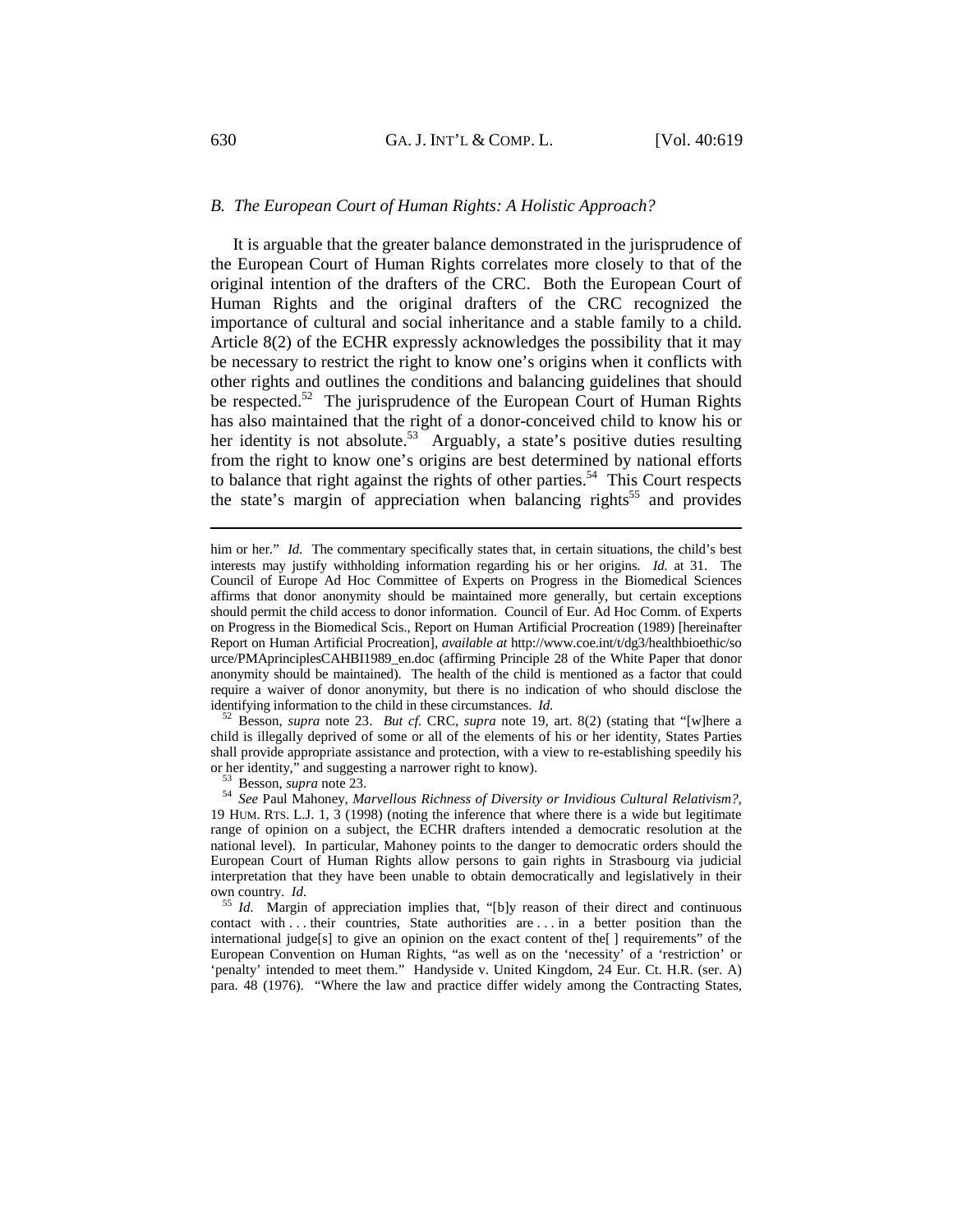particularly broad determinative powers in matters pertaining to private life and identity when there is no consensus among state parties.<sup>56</sup> Private life and the nature of the state's obligation will depend on the particular aspect of private life that is at issue.<sup>57</sup> For a long time, the court respected the national margin of appreciation in the case of violations of the right to know one's origins.58

In *Nylund v. Finland*, the European Court of Human Rights held that, since a mother and her husband believed a paternity test would disturb their family relationship, it was fully justifiable for the courts of Finland to give more weight to the interests of the child and the family unit than to the interests of the applicant's father in establishing the biological truth of his paternity, even when he claimed that it was also in the child's best interest.<sup>59</sup> The European Court of Human Rights suggested that after reaching the age

Court of Human Rights acknowledged that there had been major social changes in the nature of marriage since the adoption of the ECHR, but held that there was still no consensus in the matter. *Id.* para. 58. Thus, the court refused to undertake a dynamic interpretation of the ECHR in the belief that it should not be hasty to substitute its own judgment for those of national states. *Id.* para. 62. *See generally* Masha Antokolskaia, *Harmonisation of Substantive Family Law in Europe: Myths and Reality*, 22 CHILD & FAM. L.Q. 397 (2010) (noting the common background of European nations regarding family law, the current division on that issue, and the European Court of Human Rights' treatment of the margin of appreciation in light of the presence or absence of consensus).

The margin focuses on the consensus that prevails in Convention signatory States and is not concerned with the position in an individual Convention State. Nicholas Bamforth, *"The Benefits of Marriage in All but Name?" Same-Sex Couples and the Civil Partnership Act <sup>2004</sup>*, 19 CHILD & FAM. L.Q. 133, 143 (2007). 58 This flexible approach was evident in *Mikulic v. Croatia*, 2002-I Eur. Ct. H.R. In this

case, the mother of a five-year-old girl claimed on her daughter's behalf that the fact that her daughter had no means of forcing a putative father to submit himself to DNA testing violated her right to private life under Article 8 of the ECHR since there was no independent authority to which she could submit her paternity claim. *Id.* paras. 8, 47, 56, 64. The European Court held that the right to private life should include the determination of the legal relationship between an extramarital child and her natural father. *Id.* paras. 53–55. Croatia needed to put in place procedures to allow her, without unnecessary delay, to obtain certain knowledge of her personal identity. *Id.* paras. 64–65. However, the Court stressed that in each case it is important to strike a balance, recognizing that the father also has a right to privacy that entitles him to avoid forced DNA testing. *Id.* para. 65. **59 Nylund v. Finland, 1999-VI Eur. Ct. H.R. (located under heading "The Law" pt. 2(a)).** 

individual countries will, as a result, be afforded a wider margin of appreciation by the [European Court of Human Rights]." Brian Tobin, *Same-Sex Couples and the Law: Recent Developments in the British Isles*, 23 INT'L J.L. POL'Y & FAM. 309, 317 (2009). However, the margin of appreciation should not be confused with the discretionary area, which is the freedom of action open to institutions such as Parliament from domestic courts. Wade K. Wright, *The Tide in Favour of Equality: Same-Sex Marriage in Canada and England and Wales*, 20 INT'L J.L. POL'Y & FAM. 249, 275 (2006).<br><sup>56</sup> Schalk v. Austria, 2010 Eur. Ct. H.R. para. 46 (2010). In *Schalk v. Austria*, the European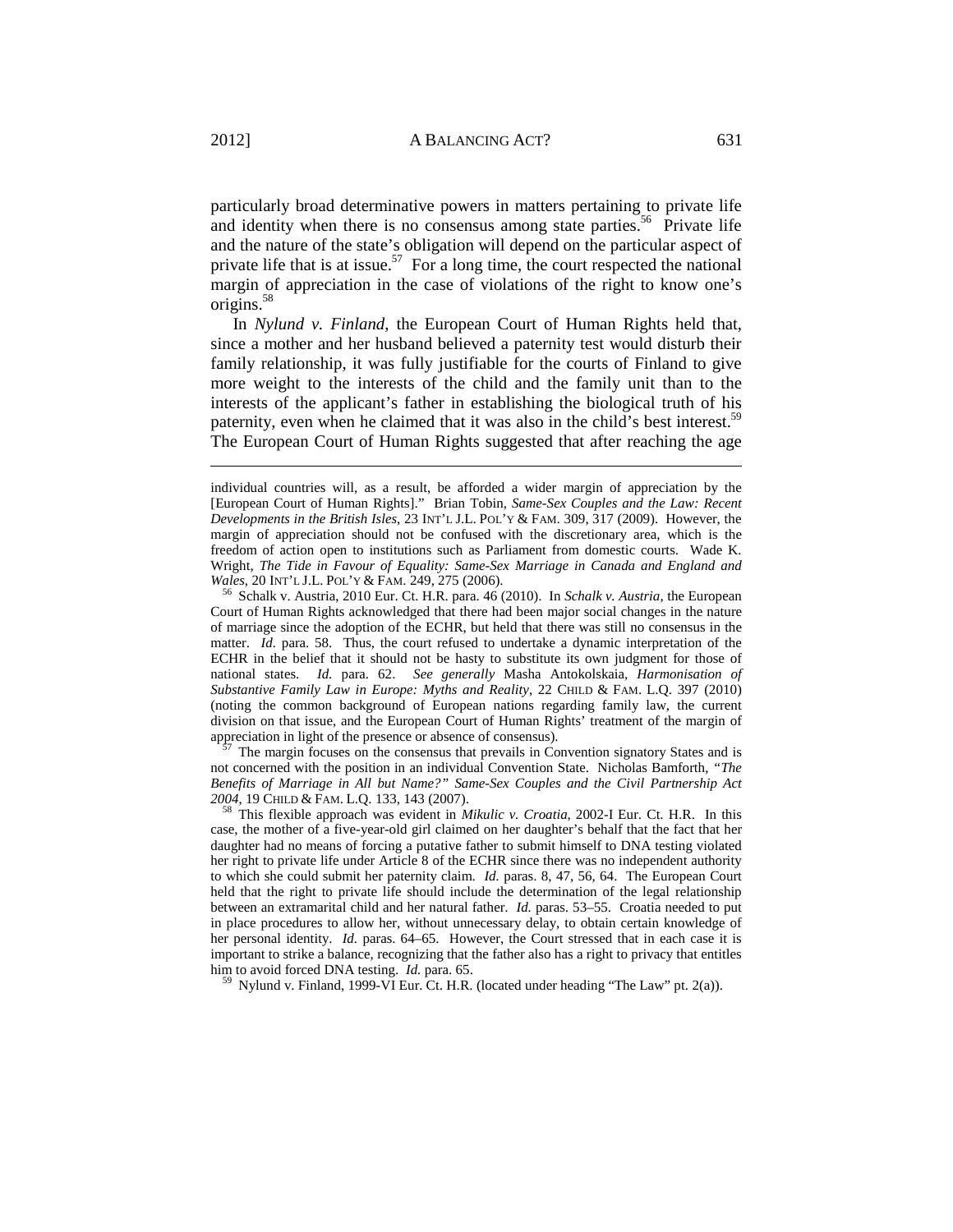of fifteen the child would be able to decide for herself whether or not she wished to institute paternity proceedings. $60$  The result of this case indicates that the European Court has, in the past, recognized that legal certainty and the continuity of a stable family unit may promote a child's interests. The court also expressed a measure of doubt about the necessity of establishing the biological truth where the child is very young and the search for paternity emanates from a third party.<sup>61</sup>

The European Court of Human Rights has also rejected the claim that the absolute birth secrecy granted in some European countries, like France, violates Article 8 of the ECHR. $^{62}$  In 2003, the French practice was challenged under Article 8 of the ECHR in the *Odièvre* decision.<sup>63</sup> The court held that the possibility that the anonymously born claimant might be provided with non-identifying data, together with the provisions of the 2002 legislation authorizing an independent council to waive confidentiality with the mother's consent, were sufficient evidence of France's efforts to seek a balance and to ensure proportional weighting of competing interests.<sup>64</sup>

Dissenting judges in *Odièvre* regarded the right to know as having been entirely sidestepped.<sup>65</sup> In *Jäggi v. Switzerland*, decided only three years after *Odièvre*, the court adopted the dissenting judges' approach and emphasized the importance of the balancing of all rights without giving absolute priority to any of them.<sup>66</sup> It would appear that the court would no longer decide *Odièvre* along the same lines today, and that French law will most likely have to be amended accordingly. $67$ 

<sup>60</sup> *Id.* 61 BLAUWHOFF, *supra* note 12, at 71. Note that *Nylund* seemed to forestall any further claims by presumptive genetic fathers. *Nylund*, 1999-VI Eur. Ct. H.R. (located under heading "The Law" pt. 2(a)).

<sup>&</sup>lt;sup>62</sup> Odièvre v. France, 2003-III Eur. Ct. H.R. paras. 3, 49.  $Id$ . In that case, Ms. Odièvre argued that the fact that her mother had been allowed to keep Ms. Odièvre's biological identity from her via the French practice of anonymous birth infringed Article 8 of the ECHR. *Id.* paras. 10, 24–25.<br><sup>64</sup> *Id.* para. 49.<br><sup>65</sup> *Id.* para. 7 (Wildhaber, J., dissenting). According to the dissenting judges in the case, the

margin of appreciation doctrine should not be regarded as exempting the Court from its duty to review the way in which the rights had been balanced. *Id.* paras. 10–12 (Wildhaber, J., dissenting). Moreover, the problem with the decision lay in the fact that French law, by giving absolute priority to the right of the mother, precludes any balancing of the interests at stake, resulting in a violation of the inner core of the child's rights. *Id.* paras. 11–12 (Wildhaber, J., dissenting).

<sup>&</sup>lt;sup>66</sup> Jäggi v. Switzerland, 47 Eur. Ct. H.R. 30 (2006).<br><sup>67</sup> *See* BLAUWHOFF, *supra* note 12, at 399 (noting that recent "admonishments . . . have prompted the French government to review its legislation on *accouchement sous X* [the right to anonymous birth]").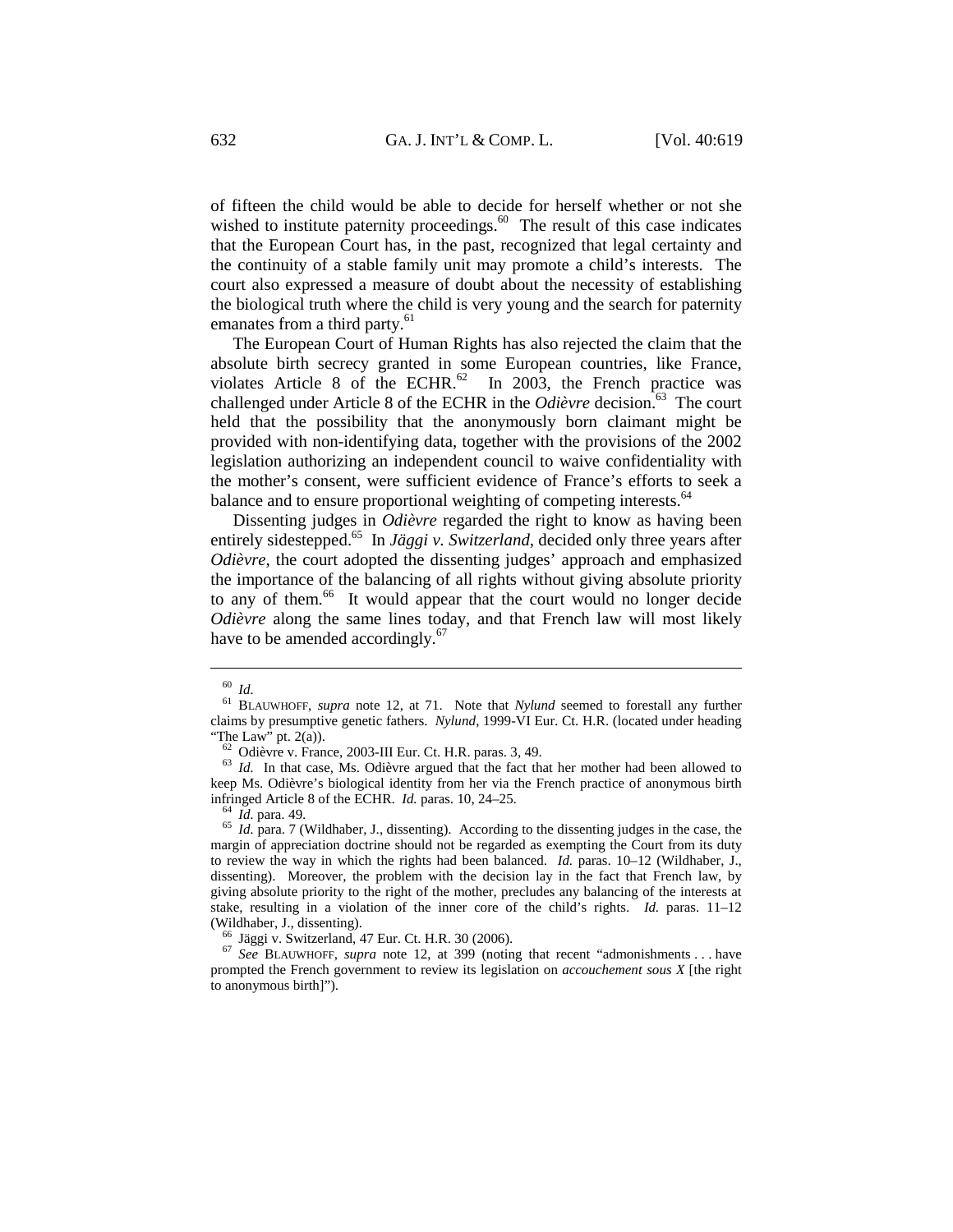A nuanced and sensitive approach is needed to balance the child's interests and safeguard the child's emotional well-being. If knowledge of a child's origins might destabilize the child's family life, it is questionable which of the child's interests takes precedence and must be protected. To what extent will the interest of knowing one's biological parents be protected? No answer to this question is provided in the wording of the ECHR or offered by the jurisprudence of the European Court of Human Rights. What is clear, however, is that neither the CRC nor the ECHR provide a legal framework that permits the assertion of an absolute, childconstructed right to identity.<sup>68</sup>

#### III. COMPARATIVE LAW POSITION: CONTRASTING APPROACHES

This Part of the Article examines the law in various jurisdictions, particularly France, Sweden, England,<sup>69</sup> and the United States and their varying approaches to the issue. The vastly differing legal approaches in these countries are integrated into this Article's arguments for and against mandatory disclosure and anonymous sperm donation. France has been selected for examination because in that country the doctrine of anonymity is respected as an absolute necessity by the French medical profession in accordance with its general duty to maintain secrecy.<sup>70</sup> By contrast, Sweden has been selected because it was the first nation to ban donor anonymity in light of its growing culture of openness.<sup>71</sup> Passage of the Human Fertilisation and Embryology Authority (Disclosure of Donor Information)

<sup>&</sup>lt;sup>68</sup> Ronen, *supra* note 46, at 167.<br><sup>69</sup> Prior to the 1980s, there was little information available about donor conception in England and no regulation or central recording of semen donations. Turkmendag et al., *supra* note 6, at 285. Until 1977 children born through donor insemination were considered illegitimate and would-be parents had to legally adopt the child. *Id.* Clinicians recommended parents tell the child that he or she was adopted rather than conceived through donor insemination. Waldman, *supra* note 12, at 547. The donor was the legal father rather than the mother's husband, but the husband was often recorded as the father on the birth certificate, which was technically a crime. Turkmendag et al., *supra* note 6, at 285. Prior to the development of DNA testing to prove genetic parentage conclusively, scientific blood testing had limited ability fully to determine paternity. Smart, *supra* note 30, at 398. Even the availability of DNA tests hardly changed the situation since a mother could refuse permission for a blood sample to be taken from her child. *See, e.g.*, Re F (a Minor) (Blood Test: Parental Rights) [1993] Fam. 314 (Eng.); Re CB (Unmarried Mother) (Blood Test) [1994] 2 F.L.R. 762

<sup>(</sup>Eng.). 70 *See infra* Part III.*A*. 71 S. Leeb-Lundberg et al., *Helping Parents to Tell Their Children About the Use of Donor Insemination (DI) and Determining Their Opinions About Open-Identity Sperm Donors*, 85 ACTA OBSTETRICIA ET GYNECOLOGICA SCANDINAVICA 78, 78 (2006).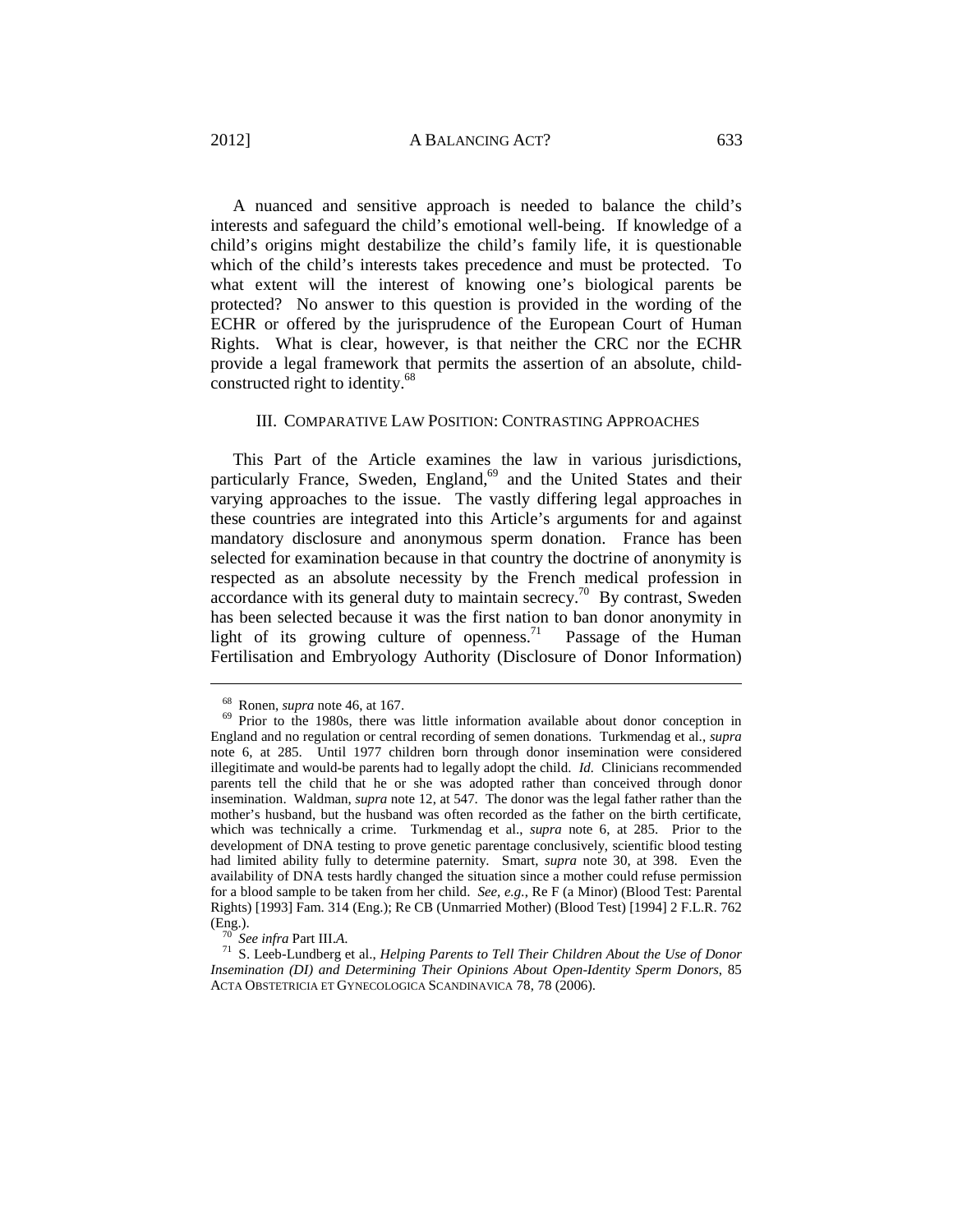Regulations modified English law<sup>72</sup> by removing the right to anonymity from gamete donors and giving adult children conceived through donor conception the right to acquire the identity of the donor.<sup>73</sup> Conversely, in the United States, neither state nor federal legislation prohibits or enforces anonymous sperm donation.<sup>74</sup> Nonbinding professional guidelines have traditionally recommended that gamete donors remain anonymous, $7<sup>5</sup>$  but in 2004, the American Society for Reproductive Medicine Ethics Committee endorsed disclosure by parents to their children about the use of donor gametes.<sup>76</sup>

The different approaches of these selected legislatures to this issue are briefly outlined in this Part, and then principles from these four jurisdictions will be used to support arguments for and against the acknowledgement of an absolute right of the child to know his origins.

# *A. France: Anonymity Rules*

Traditional French "respect for life" arguments for the maintenance of *accouchement sous*  $X^{77}$  have joined with the feminist "pro-choice" argument to form an "anti-biological" opposition to arguments for a right to origins.<sup>78</sup> Instead, the parent–child relationship is considered a "purely social construction." $\overline{19}$  In France, maternity and motherhood were historically regarded as clearly separate, and women have possessed the right to give birth anonymously (*accouchement sous X*) since the Revolution.<sup>80</sup> Anyone who discloses the identity of a donor registered in France is, in principle, liable to criminal prosecution.<sup>81</sup> However, French law does provide for the

<sup>&</sup>lt;sup>72</sup> Wherever English law is referred to in this Article, it includes references to Welsh law.<br><sup>73</sup> Human Fertilisation and Embryology Authority (Disclosure of Donor Information)

Regulations, 2004, S.I. 2004/1511 (U.K.) [hereinafter Regulation 2004/1511]; Press Release, U.K. Dep't of Health, Anonymity to Be Removed from Future Sperm, Egg and Embryo Donors (Jan. 21, 2004). 74 Lucy Frith, *Gamete Donation and Anonymity: The Ethical and Legal Debate*, 16 HUM.

REPROD. 818, 819 (2001). *<sup>75</sup> Id.* (citing ETHICS COMM., AM. SOC'Y FOR REPROD. MED., ETHICAL CONSIDERATIONS OF ASSISTED REPRODUCTIVE TECHNOLOGIES (1998)).

<sup>&</sup>lt;sup>76</sup> Ethics Comm., Am. Soc'y for Reprod. Med., *Informing Offspring of Their Conception by Gamete Donation*, 81 FERTILITY & STERILITY 527, 527 (2004).<br><sup>77</sup> Translated as the right to anonymous birth.<br><sup>78</sup> JEAN-LOUIS BAUDOUIN & CATHERINE LABRUSSE-RIOU, PRODUIRE L'HOMME: DE QUEL

DROIT? ETUDE JURIDIQUE ET ÉTHIQUE DES PROCRÉATIONS ARTIFICIELLES (1987). 79 *Id.* <sup>80</sup> *Id.* 81 BLAUWHOFF, *supra* note 12, at 313–14; *see also* CODE DE LA SANTÉ PUBLIQUE art. L1211-

<sup>5 (</sup>Fr.). The state utilizes this legislation to promote the public goal of protecting the mother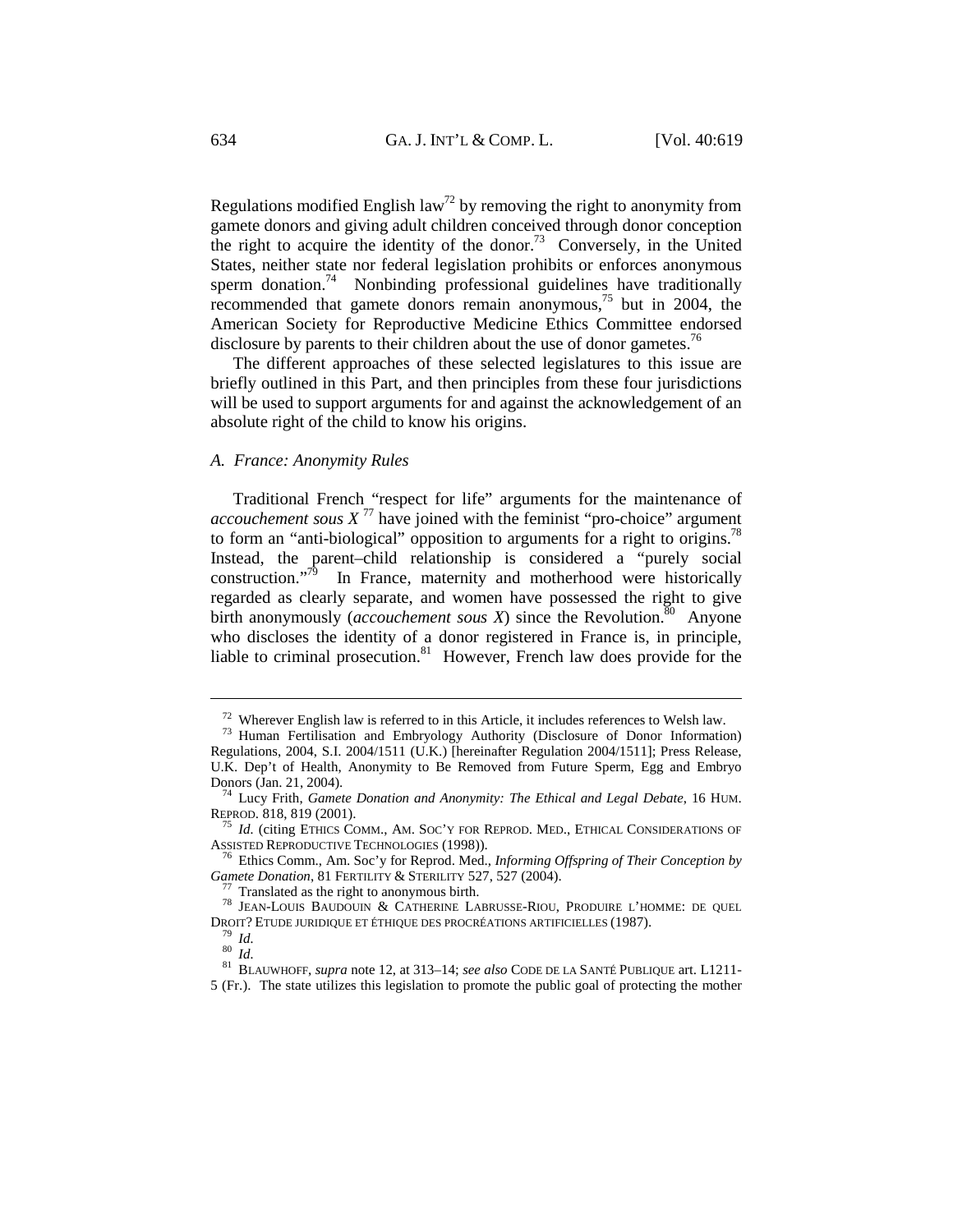collection of non-identifying data about birth mothers asking for anonymity and states that these birth mothers may end their anonymity at any time. $82$ But children still have no right to access documents revealing the biological mother's name, and the possibility of establishing any bond between the mother and the child is generally prohibited.<sup>83</sup> However, since the CRC came into force, secret birth can be lifted on request of the child and with the assent of the mother.<sup>84</sup> Further non-identifying information has also been made more easily accessible through independent sources.<sup>85</sup>

#### *B. Sweden and England: Banning Anonymity but No Absolute Right*

Both Sweden and England have banned anonymous sperm donation.<sup>86</sup> In 1984, Sweden was the first country to remove the anonymity of sperm donors.87 A child born in Sweden through donor insemination has the right, but only when "sufficiently mature," to receive information about the use of donor insemination and the identity of the donor.<sup>88</sup>

Two decades after the introduction of this legislation, studies indicate that Swedish parents are becoming more comfortable with disclosing the circumstances of donor conception to their children. An early study conducted in 2000, found that only 11% of Swedish parents had informed their children about the nature of their conception.<sup>89</sup> An additional 41% of the parents intended to tell their children at a later time.<sup>90</sup> It should be noted, though, that the children of parents that intended to disclose information to at a later date were young, the average age being three-and-a half years old.<sup>91</sup>

and child at the birth, preventing illegal abortions and child abandonment. BLAUWHOFF, *supra* note 12, at 395.<br><sup>82</sup> BLAUWHOFF *supra* note 12, at 196; *see generally* CODE DE L'ACTION SOCIALE ET DES

FAMILLES art. L147-1 (Fr.). An important function of the Code de l'Action Sociale et des Familles is to gather together information requested by all departments, overseas territories, and relevant organizations and to make it easier to access information about one's origins. Id.

<sup>&</sup>lt;sup>83</sup> CODE CIVIL [C. CIV.] art. 311-19 (Fr.).<br>
<sup>84</sup> BLAUWHOFF *supra* note 12, at 120–21.<br>
<sup>85</sup> Besson, *supra* note 23, at 154.<br>
<sup>86</sup> LAG OM INSEMINATION (Svensk forfattningssamling [SFS] 1984:1140) (Swed.); Regulation 2004/1511, *supra* note 73, art. 2, para. 3.<br><sup>87</sup> Frith, *supra* note 74.<br><sup>88</sup> 4 § LAG OM INSEMINATION (SFS 1984:1140) (Swed.); *see* A. Lalos et al., *Legislated Right* 

*for Donor-Insemination Children to Know Their Genetic Origin: A Study of Parental Thinking*, 22 HUM. REPROD. 1759, 1759 (2007).<br><sup>89</sup> Gottlieb et al., *supra* note 12, at 2055.<br><sup>90</sup> *Id.* The mean age of the children who had been told was five-and-a-half years old, and

that of those who might be told in the future was three-and-a-half. *Id.* at 2053–54. 91 *Id.* at 2053.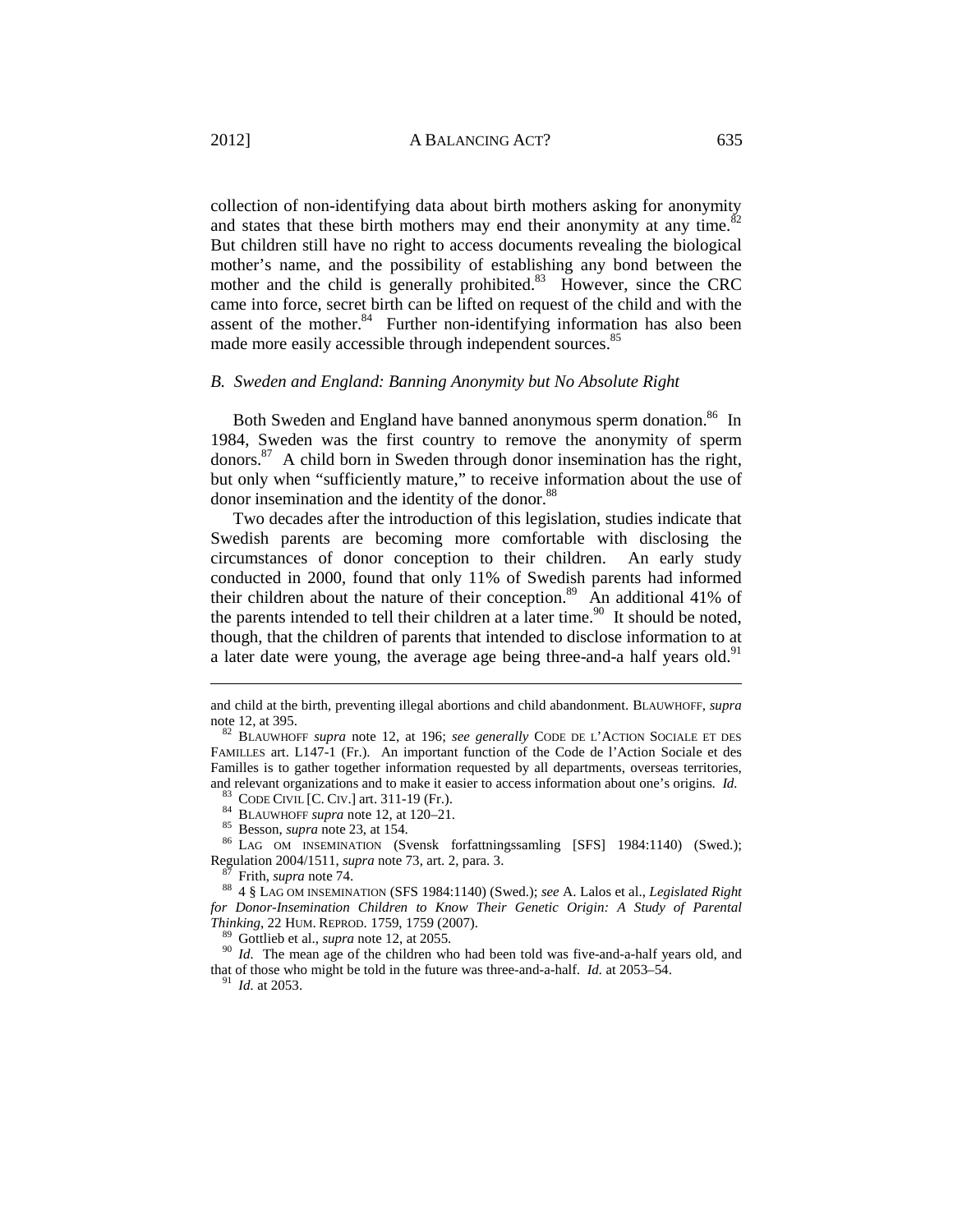In a Swedish study for 2006, 75% of parents were found to have disclosed or to be intending to disclose the nature of the conception.<sup>92</sup> Most recently, a study published in 2011 found that as many as 90% of parents who had used donor conception supported disclosure and openness to children concerning their genetic origin. $\frac{5}{3}$ 

The reasons furnished by parents for increased openness were the avoidance of an accidental discovery by the child, a general desire for openness, and recognition of the child's fundamental right to know. <sup>94</sup> Thus, in Sweden, the rates of disclosure have improved significantly, which may indicate that the removal of anonymity and counseling have facilitated disclosure.<sup>95</sup> Further studies are required to determine whether the parents who intended to disclose their real identities to their donor-conceived offspring, actually did so.

English law has increasingly become a champion for the right to know one's origins and the importance of the genetic family. Adoptive parents are now encouraged to allow adopted children to know about their biological parents and even to have contact with them if it is in their child's best interests. Similarly, after divorce, the courts encourage children to remain in contact with their nonresident fathers.<sup>96</sup> This same trend is apparent in regard to donor-conceived children. Judicial arguments in England and Wales now acknowledge the right of a donor-conceived child to identifying information under Article 8 of the ECHR. $^{97}$  Furthermore, beginning in April 2005 donor-conceived adults were allowed to obtain identifying information from the Human Embryology and Fertility Authority register, which is

<sup>92</sup> S. Isaksson et al., *Two Decades After Legislation on Identifiable Donors in Sweden: Are Recipient Couples Ready to Be Open About Using Gamete Donation?*, 26 HUM. REPROD. 853,

<sup>853 (2011).&</sup>lt;br><sup>93</sup> *Id.* 94 Lalos et al., *supra* note 88, at 1765. Parents who had not told their children feared public attitudes and considered artificial insemination a private matter. *Id.* at 1766.<br><sup>95</sup> A Swedish study found that counseling may help some couples to find the right "scripts"

to inform their child about their conception, for example, by referring to the donor as a "kind

man" who was eager to assist them in overcoming their problems. *Id.* at 1762.<br><sup>96</sup> Carol Smart, *Family Secrets: Law and Understandings of Openness in Everyday Relationships*, 38 J. Soc. Pot.' Y 551, 564 (2009).

<sup>&</sup>lt;sup>97</sup> Rose v. Secretary of State for Health, [2002] EWHC (Admin) 1593, [2002] 2 F.L.R. 962, [47]–[48]. In this case, the court recognized the right of such a child to the knowledge of the identity of his or her father. The judge held that there is "an obligation on the state to allow the ties of family life to develop normally and that this obligation is not limited to compelling a state to abstain from interference with family life; it may require the existence in domestic law of legal safeguards that render family life possible. The same . . . applies to respect for private life which often cannot be separately compartmentalized from family life . . . ." *Id.* [42].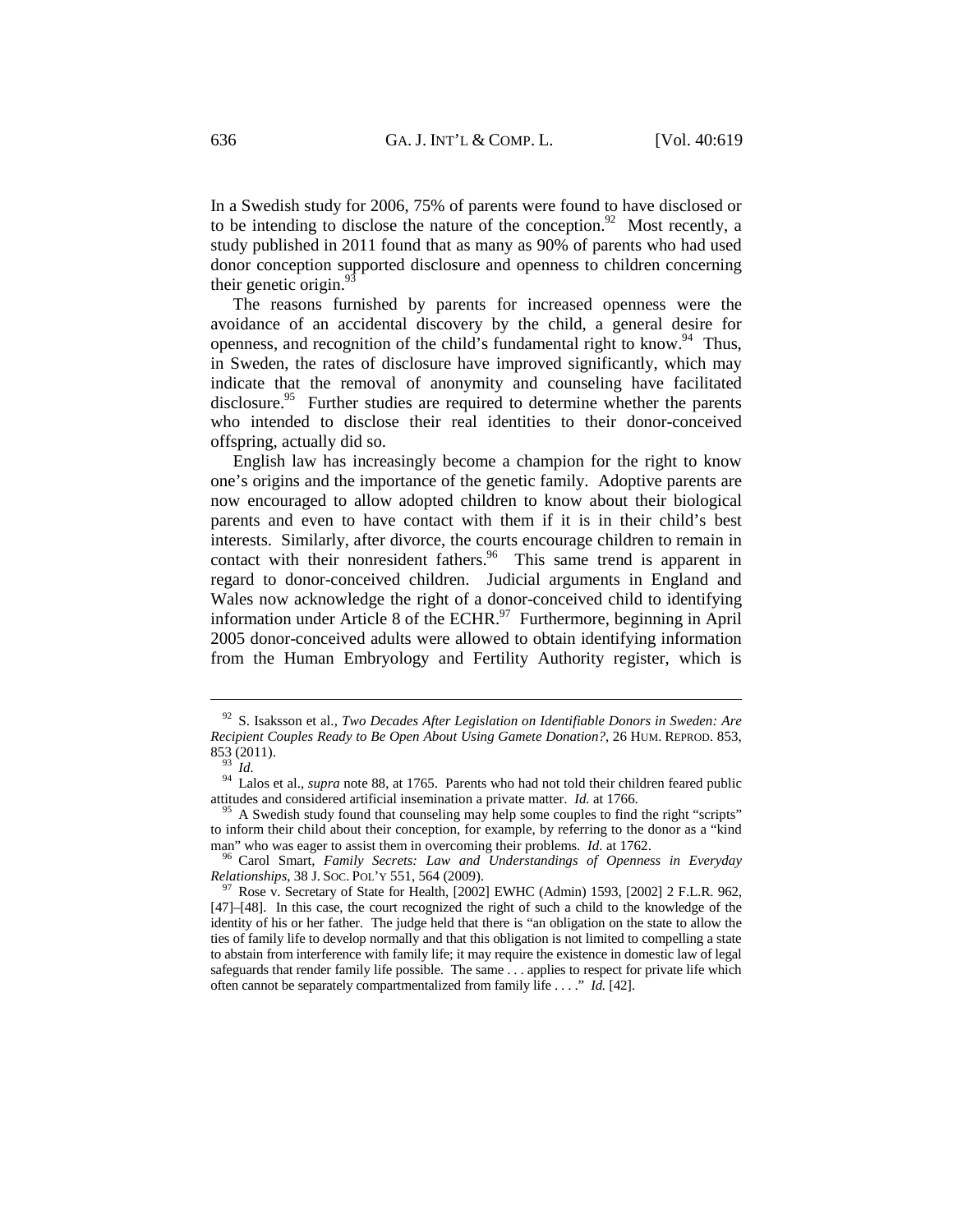supplied to clinics. $98$  Also beginning in April 2005 clinics obtained identifying information from all donors<sup>99</sup> and in 2023 the first eighteen-yearold, donor-conceived adults will have the right to establish the identity of their sperm donors.<sup>100</sup> The inconsistency of information provided by donors in the past is likely to continue to pose problems. Before the banning of donor anonymity, clinics were advised to encourage donors to record as much non-identifying information as they could, $101$  but earlier studies

having access to information about a child's donor origins is important for some parents and has potentially positive consequences. These findings have wider implications because the removal of donor anonymity in the UK and elsewhere means that increasing numbers of donor offspring are likely to seek contact with their donor relations in the future.

*Id.*

<sup>100</sup> *See* RESPONSE TO DRAFT BILL, *supra* note 11, para. 66 (noting that donor-conceived persons born after 2005 have the right to access identifying and non-identifying information).

<sup>101</sup> Donor Recruitment, Assessment and Screening, HUM. FERTILISATION & EMBRYOLOGY AUTHORITY, para. 11.9, http://www.hfea.gov.uk/498.html (last visited Mar. 27, 2012). The Human Fertilisation and Embryology Authority has collected personal information about the donor such as the donor's name at the time of donation, name at time of birth, place of birth and whether or not the donor has children and some physical characteristics since 1991.

<sup>98</sup> Regulation 2004/1511, *supra* note 73, art. 2, para. 3. In England, donor-conceived people are also currently entitled to information about half-siblings who share the same donor. Human Fertilisation and Embryology Act, 1990, c. 37, § 31ZA (U.K.) [hereinafter HFEA 1990]. The Human Fertilisation and Embryology Act 1990, as amended by the Human Fertilisation and Embryology Act, 2008, c. 22 (U.K.) [hereinafter HFEA 2008], grants them the right to ascertain the existence, number, sex, year of birth, and, by mutual agreement, the identity of other individuals sharing the same donor. HFEA 1990, *supra*, §§ 31ZA(2)(b), 31ZE. Donor-conceived children aged sixteen and above have the right to know (with the specified person's consent) whether or not they may be related to a specified person with whom they intend to enter into a marriage, a civil partnership, or an intimate physical relationship. *Id.* § 31ZB. Once aged eighteen, donor-conceived children have the right to obtain identifying information about any donor-conceived genetic siblings who are also at least eighteen and who have agreed to identifying information being released to a genetically related sibling who is requesting such information. *Id.* § 31ZE(2). Donors also have the right to access non-identifying information about children conceived through the use of their gametes, such as number, sex, and dates of birth.  $Id.$  § 31ZD.

Regulation 2004/1511, *supra* note 73, art. 2, para. 3. In a study intended to investigate the new phenomenon of parents of donor children contacting donor siblings, 791 participants provided information regarding their reasons for attempting to find their child's biological parent and siblings, the outcome of the searches, and their experiences regarding contact with biological family members that were found. T. Freeman et al., *Gamete Donation: Parents' Experiences of Searching for Their Child's Donor Siblings and Donor*, 24 HUM. REPROD. 505, 505 (2009). Whereas parents' principal motivation for seeking out donors was enhancing their child's sense of identity, the primary reason for seeking out donor siblings was curiosity. *Id.* Searches for donor siblings sometimes led to the discovery of a large number of donor siblings. *Id.* Ultimately, a majority of the parents who participated in the study reported a positive experience with the process. *Id.* These findings emphasize that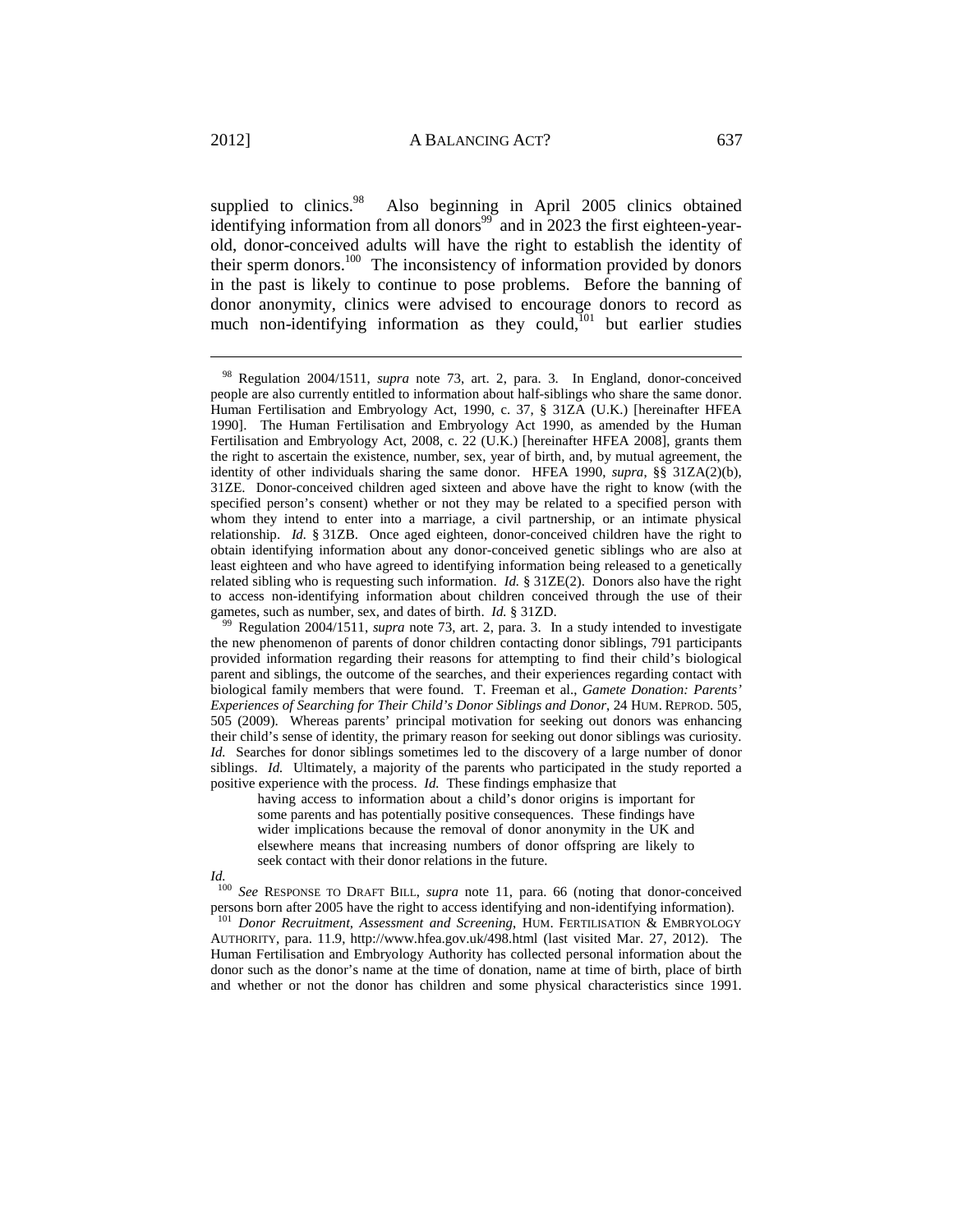suggested that the information provided on the forms was sparse and most donors preferred not to complete any of the optional parts.<sup>102</sup>

Despite new legislation promoting disclosure to donor-conceived children, both English and Swedish law continue to allow an infertile couple who has used donor conception to pass the child off as entirely their own biological child.<sup>103</sup> One research study indicated that as many as 46% of donor-conceived children in England grow up assuming that their legal parents are also their biological parents.<sup>104</sup>

#### *C. United States: No Federal Legislative Regulation*

The minimal presence of state and federal regulation of the sperm donor industry in the United States has resulted in a patchwork of nonbinding professional guidelines and use of individual clinical discretion.<sup>105</sup> "Almost

<sup>104</sup> *See* Golombok et al., *supra* note 103, at 1921 (noting that 46% of parents had no intention of ever informing their children regarding donor-conceived status). 105 Frith, *supra* note 74. Some states have enacted legislation proclaiming that the donor,

child, or both acknowledge the absence of rights or duties with regard to the other. *See, e.g.*, OR. REV. STAT. ANN. § 109.239 (West 1989); VA. CODE ANN. § 32.1-257(D) (2011). Some states establish that the sperm donor has no rights as father and, if the woman is married, that her husband is the legal father. *See, e.g.*, ARK. CODE ANN. § 9-10-201 (1987); 750 ILL. COMP. STAT. ANN. 40/2 (West, Westlaw through P.A. 97-1136 of 2012 Reg. Sess.); N.Y. Dom. Rel. Law § 73 (McKinney 2008). Nine States have enacted the Uniform Parentage Act of 2000, which allows agencies that maintain birth records to release such information to donors, state and federal agencies, and courts only. Uniform Parentage Act (2000); *see, e.g.*, Alabama Uniform Parentage Act, ALA. CODE § 26-17-101 (2008). Twelve states have adopted the 1973 Uniform Parentage Act which calls for donor information to be confidential, but subject to inspection by the court upon a showing of good cause. Uniform Parentage Act (1973); *see, e.g.*, CAL. FAM. CODE §§ 7600–7730 (West 1992); COLO. REV. STAT. §§ 19-4-101 to -130 (1987); HAW. REV. STAT. §§ 584-1 to -26 (1975); 750 ILL. COMP. STAT. ANN. 45/1-45/28 (1984); KAN. STAT. ANN. §§ 38-1110 to -1138 (West, Westlaw through 2012 Reg. Sess.); MINN. STAT. ANN. §§ 257.55–.75 (West, Westlaw through 2012 Reg. Sess.); MO. REV. STAT. §§ 210.817–854 (2000). In *Johnson v. Superior Court*, the court acknowledged that California possessed a compelling interest in protecting the health and welfare of children conceived by artificial insemination and that at times it became necessary for those using

However, providing that information did not become compulsory until 2005. HFEA 1990, *supra* note 98. 102 *See Making Your Decision*, DONOR CONCEPTION NETWORK, http://www.dcnetwork.org/m

aking-your-decision (last visited Mar. 27, 2012) (noting the lack of donor information available to clinics in multiple nations).

<sup>103</sup> *See* Lalos et al., *supra* note 88 (noting the failure of the law to determine who, if anyone, has the duty to inform children of their donor-conceived status); S. Golombok et al., *Non-Genetic and Non-Gestational Parenthood: Consequences for Parent–Child Relationships and the Psychological Well-Being of Mothers, Fathers and Children at Age 3*, 21 HUM. REPROD. 1918, 1921 (2006).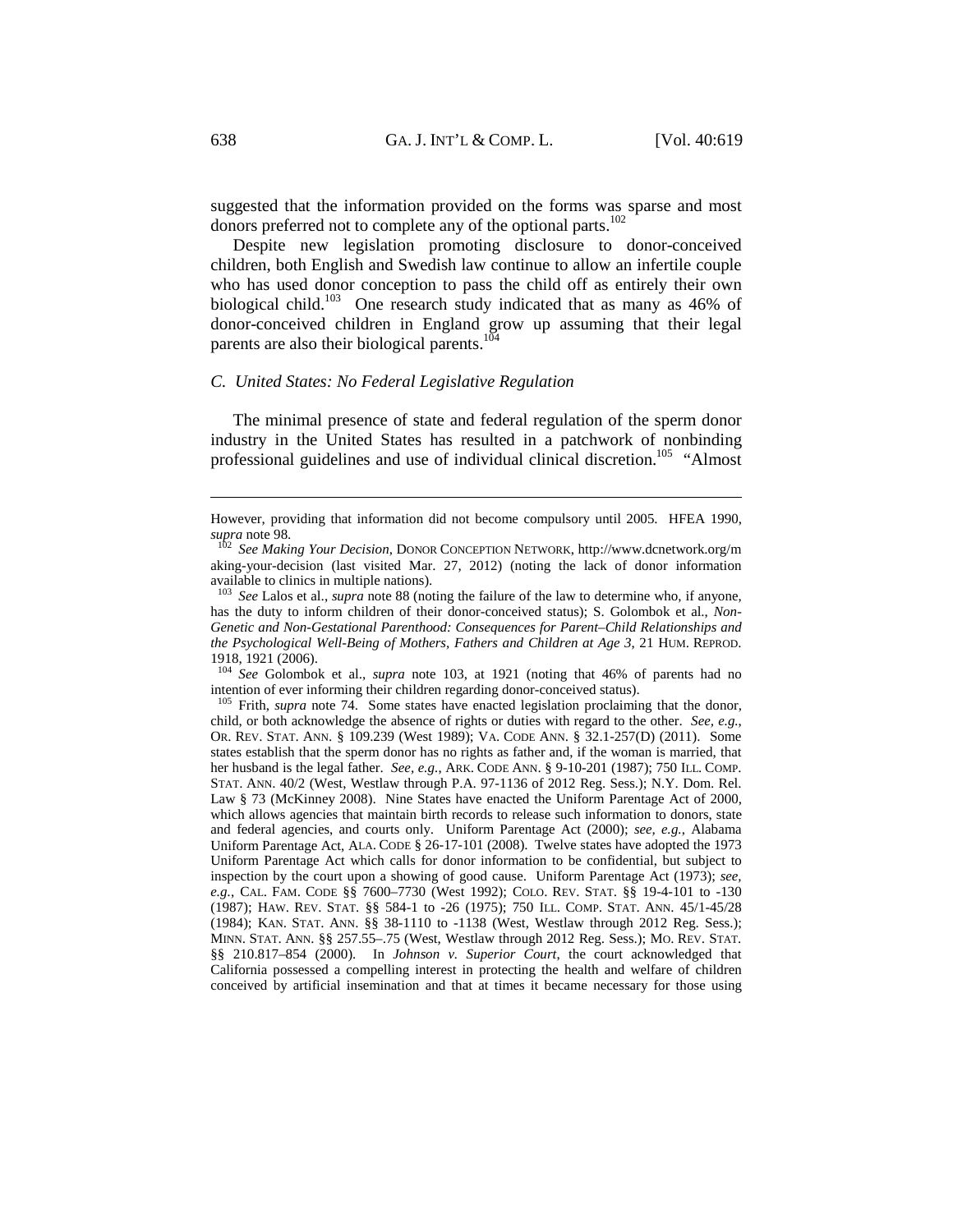all fertility clinics in the United States now offer detailed, non-identifying information about the potential donor's characteristics and medical history,"<sup>106</sup> and an increasing number of clinics offer recipients the choice of gametes from donors who agree to be identified. In most of these arrangements, the donor contractually permits the clinic to release identifying information to resulting children in the future, if the child asks for it.<sup>107</sup> Clinics, such as the California Sperm Bank, may offer both the donor and the couple a choice of anonymous or open donors and match them accordingly.108

Though most sperm banks tend to comply with professional guidelines, inconsistencies still exist nationally.109 A large number of fertility clinics discard the relevant documentation as soon as an insemination procedure is finished.<sup>110</sup> This practice is acceptable because the guidelines are voluntary, not binding.<sup>111</sup>

#### IV. JUSTIFICATIONS FOR NONDISCLOSURE

A policy of nondisclosure may be perceived as a way of ensuring that, firstly, the nongenetic parent feels connected to the child; secondly, the child develops a strong bond with the one genetic parent; thirdly, the appearance of a "normal" family is maintained; fourthly, there is as little disruption of the child's stability as possible; and finally, the genetic parent's infertility (a condition that may still carry a negative stigma in some societies) is able to remain undisclosed. This "nondisclosure model" favors the interests of the

artificial insemination to obtain biological and genetic information about their child's donor. 95 Cal. Rptr. 2d 867, 878 (Cal. Ct. App. 2000). In such cases, the court held that parents of donor-conceived children must have some avenue to uncover the otherwise confidential documentation regarding artificial insemination and ordered the disclosure of information that was necessary and relevant to the litigation to the person who sought the information. *Id.* at 879.

<sup>106</sup> *See* Michelle Dennison, *Revealing Your Sources: The Case for Non-Anonymous Gamete Donation*, 21 J.L. & HEALTH 1, 11–12 (2008).<br><sup>107</sup> *Id.* at 12.<br><sup>108</sup> Barbara Raboy, *Secrecy and Openness in Donor Insemination: A New Paradigm*, 12

POL. & LIFE SCI. 191, 191 (1993) (noting that 80% of the clinic's recipients chose to use open donors).

<sup>109</sup> Pino D'Orazio, Note, *Half of the Family Tree: A Call for Access to a Full Genetic History for Children Born by Artificial Insemination*, 2 J. HEALTH & BIOMEDICAL L. 249, 258 n.35 (2006).<br> $\frac{110}{110}$  *Id.* at 262.

 $111$  *Id.* at 258.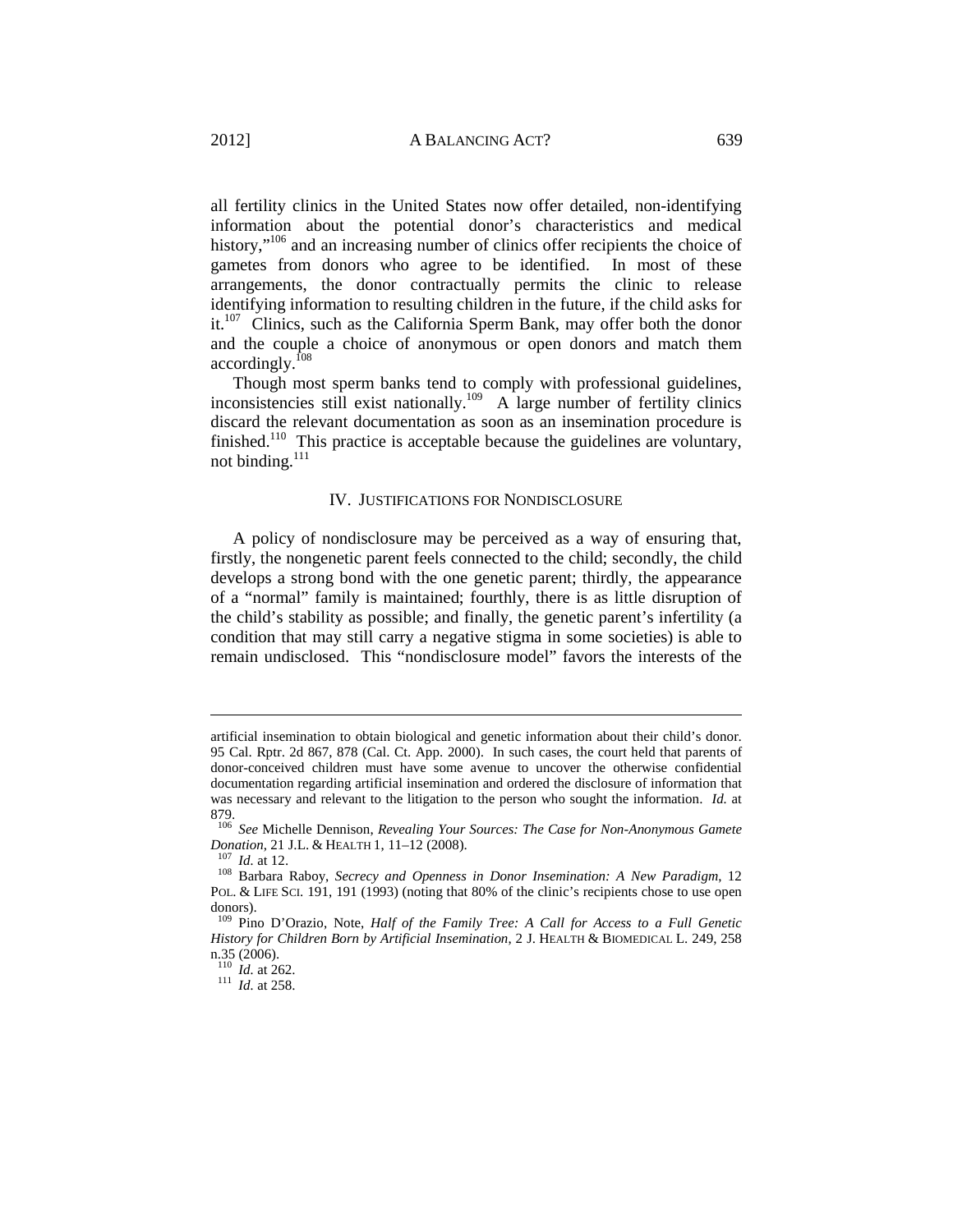would-be parents, the child's need for stability and normality, and the privacy rights of the sperm donor.

# *A. Focusing on the Would-Be Parents*

#### *1. Deliberate Deception or Legitimate Failure to Disclose?*

Parents' failure to inform a donor-conceived child of the method of his conception could be perceived as deliberately deceptive behavior, especially if children have a fundamental right to know about their genetic origins and to information about essential aspects of their personal history.<sup>112</sup> However, some parents may consider secrecy necessary if their society would ostracize them because of the fertility problem or disapprove of the method of conception of their children.<sup>113</sup> A New Zealand study of attitudes of wouldbe parents indicated that, in the 1970s, donors were not considered persons with rights to inclusion in their construction of their family; these couples felt the connection of genes to parentage was artificially constructed by society.<sup>114</sup> For many of them, the act of sperm donation was perceived as nothing more than an altruistic gift or a marketable service such as a blood or organ donation.<sup>115</sup>

#### *2. Parents' Reasons for Nondisclosure*

A study of would-be parents' perceptions regarding the role of donors reflected a number of tensions: a gratitude toward the donor, the desire never to meet the donor, the fear that the child might think of the donor as the "real" father, the belief that the donor is a kind person, and a constant reminder to the male partner of his infertility and the possible shame<br>associated with it.<sup>116</sup> Parents' reasons for not informing their children Parents' reasons for not informing their children

<sup>112</sup> Andrew Bainham, *Arguments About Parentage*, 67 CAMBRIDGE L.J. 322, 335–36 (2008) (arguing that the law should oblige parents to inform their children that they are donorconceived). Bainham raised this argument before the Joint Committee on the Human Tissue and Embryos (Draft) Bill in 2007. *Id.* at 334; JOINT COMMITTEE REPORT, *supra* note 10, para. 270. The government has undertaken to keep this issue under review. RESPONSE TO DRAFT

BILL, *supra* note 11, para. 70.<br><sup>113</sup> Robyn Rowland, *The Social and Psychological Consequences of Secrecy in Artificial <i>Insemination by Donor (AID) Programmes*, 21 Soc. ScI. & MED. 391, 393 (1985).

<sup>&</sup>lt;sup>114</sup> Victoria M. Grace et al., *The Donor, the Father, and the Imaginary Constitution of the Family: Parents' Constructions in the Case of Donor Insemination*, 66 SOC. SCI. & MED. 301, 302 (2008).<br><sup>115</sup> Turkmendag et al., *supra* note 6, at 291.

 $116$  Grace et al., *supra* note 114, at 304.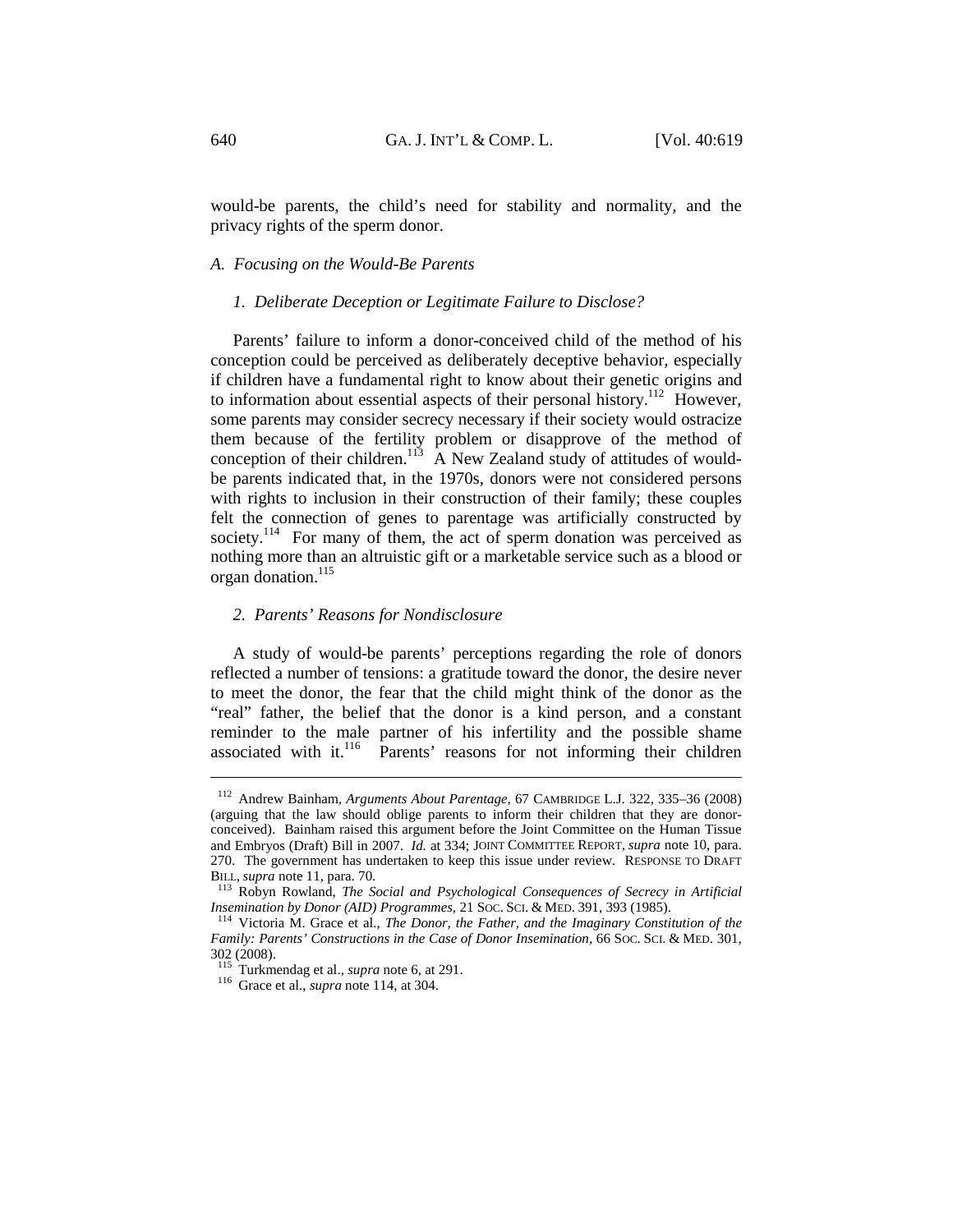differed widely; some intended parents indicate that their views were ambivalent, dominated by a focus both on their own role as parents and their desire to act in their children's best interests.<sup>117</sup> Other studies found that the main reason why mothers were against disclosure or unsure about telling the truth was because they wished to protect their children and were concerned that other family members might perceive the child in a different light if the child's real genetic parentage was extensively known.<sup>118</sup> Truth may at times damage complex kinship relationships, and parents are often afraid of the consequences of such knowledge in the interests of the family.<sup>119</sup> Carol Smart's empirical research explores the complex area of family secrets, querying the idea that there is a simple "physical" truth.<sup>120</sup> Smart examines the reasons why genetic parentage has become so significant, indicating that there are certain secrets that have always existed in family life.<sup>121</sup> Kinship depends upon lived and meaningful relationships. $122$  In the world of natural conception, as well as donor-conceived birth, the reality of family life may be harsh and complex. For example, indicating to a husband that a child was conceived from a short-lived liaison could result in a dire economic position for mother and child; though the child may live in the knowledge of her paternity, she and her mother may be economically destitute.<sup>123</sup> The interests of truth may have to be sacrificed, at times, for family stability and security in the interests of the child. Legal truth (founded exclusively on genetic testing) can cut through and disrupt these relationships.<sup>124</sup>

#### *3. Discrimination Against "Social" Parents*

The potential impact of the disclosure policy on would-be parents should not be overlooked.<sup>125</sup> Parents may be of the view that nondisclosure is the wisest way to protect the child, themselves, and the wider family.<sup>126</sup> As a

<sup>117</sup> *Id.* 118 Smart, *supra* note 30, at 400.<br><sup>119</sup> *Id.* 120 Smart, *supra* note 96, at 553 (pointing out that there may be other truths, which may be just as or more significant in family life and particularly for a child).<br><sup>121</sup> *Id.* at 558–61.

<sup>122</sup> *Id.* at 555.<br><sup>122</sup> *Id.* at 565. 123 *Id.*<br><sup>124</sup> *Id.* at 564–65. For example, the wish not to reveal paternity of a child may arise from a mother's need to protect a child rather than simply to preserve her own reputation. Lyn Turney, *Paternity Secrets: Why Women Don't Tell*, 11 J. FAM. STUD. 227, 243 (2005).<br><sup>125</sup> During the anonymity debate leading up to the English legislation banning donor

anonymity, these interests were largely ignored. Turkmendag et al., *supra* note 6, at 292. 126 *Id.* at 304.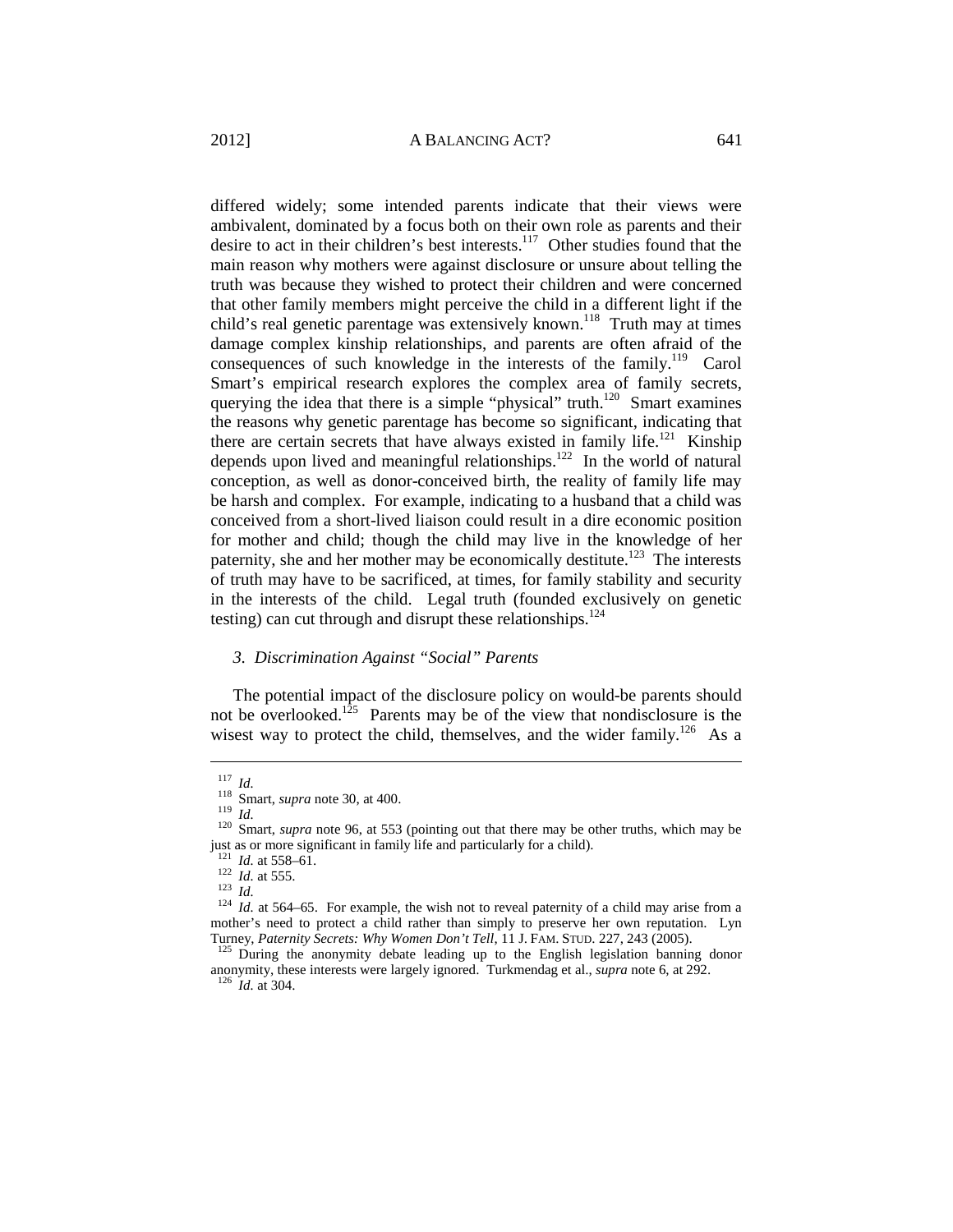result, they tell their child that they were assisted in the conception process rather than disclosing the child's genetic parents.<sup>127</sup>

For many parents, gestating, breast feeding, rearing, or nurturing a baby is of far greater importance than a purely genetic relationship. If the law were to impose a legal obligation on such parents to inform their children of the nature of their conception—or ensure that the child is informed by means of birth certificate or a letter delivered when the child reaches a certain age would this not constitute an unjustifiable invasion of the privacy rights of would-be parents, especially since fertile parents have been deceiving natural-born children about their conception for generations? Would it not be discriminatory to such social parents, especially when compared with biological parents? This might discourage such couples from conceiving with the use of donor sperm and lead to a diminution of the number of couples having children via this method, thus depriving them of a family. Rather, tolerance, openness, and gradual acceptance of this method of conception over time are the only ways in which to create the notion of such an obligation to disclose.

# *B. Focusing on the Sperm Donor*

#### *1. Protection of the Sperm Donor*

Gamete donors may be motivated to donate in order to help sterile couples, but wish to avoid a parental relationship with the resulting offspring. As a result, many will have a fundamental interest in their own privacy.<sup>128</sup> Sperm donors may view anonymity as reassurance that their genetic parentage cannot be established and protection from disruptive effects on their own marriage or family life—interruptions which could not be foreseen or desired by a child eager to know his or her genetic origins.<sup>129</sup>

Increased access to information through the Internet has had a profound effect on donors' ability to maintain anonymity. The Internet has enabled donor-conceived persons to acquire much more information regarding their donor parent once they discover the nature of their conception.<sup>130</sup> As a

<sup>127</sup> *Id.* 128 Julie L. Sauer, *Competing Interests and Gamete Donation: The Case for Anonymity*, 39 SETON HALL L. REV. 919, 943 (2009).<br><sup>129</sup> K.R. Daniels et al., *The Views of Sperm Semen Donors Regarding the Swedish* 

*Insemination Act 1984, 3 MED. L. INT'L 117, 124 (1998).* <sup>130</sup> Andrea Mechanick Braverman, *How the Internet Is Reshaping Assisted Reproduction:* 

*From Donor Offspring Registries to Direct-to-Consumer Genetic Testing*, 11 MINN. J. L. SCI. & TECH. 477, 486–87, 495 (2010).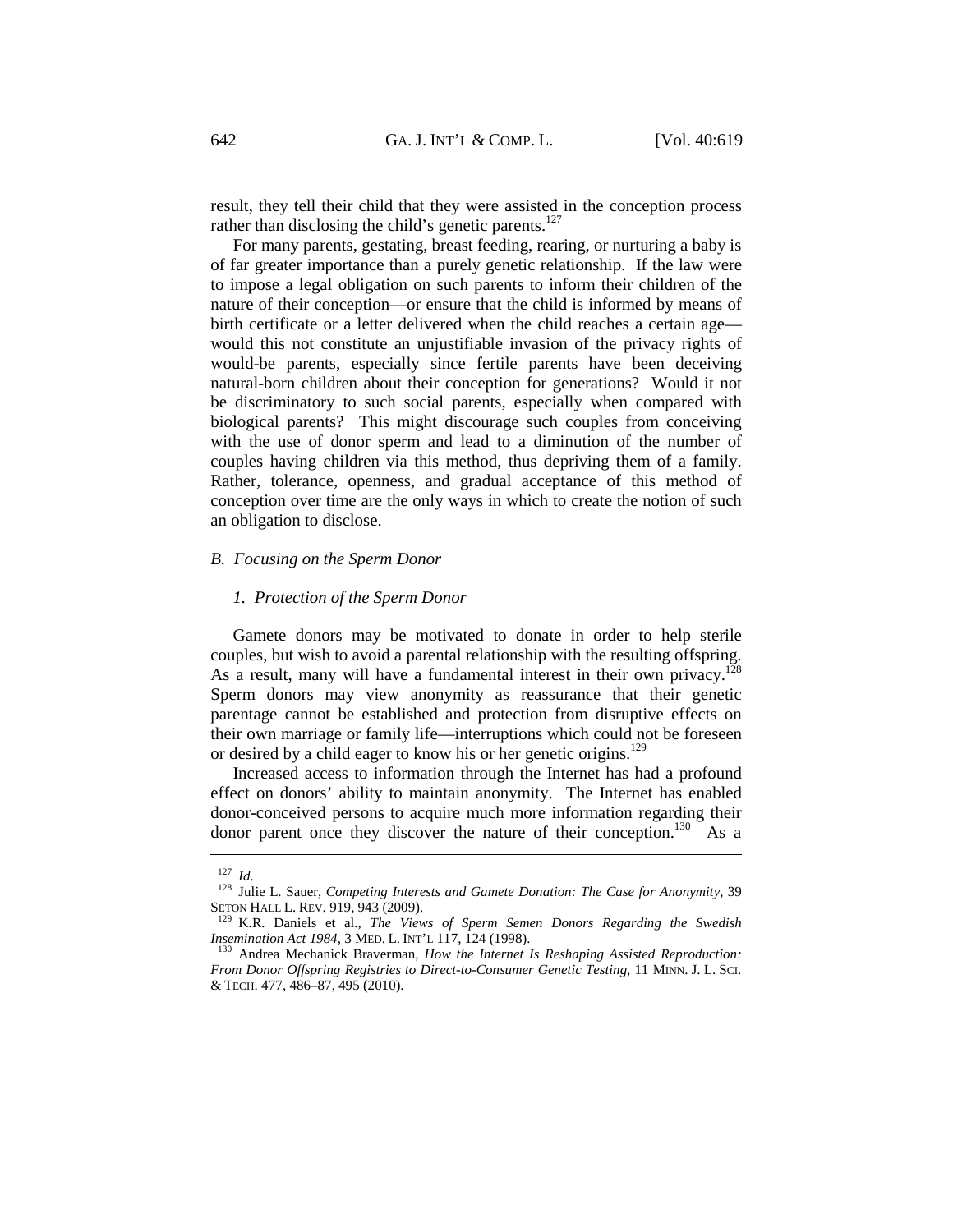result, the sperm donor is no longer an impassive component of the process. Instead, sperm donors are now perceived as possibly having a long-term role in the life of the donor-conceived child.<sup>131</sup> However, there are dangers associated with unlimited Internet access to unverified donor information. The information may be inaccurate, insufficient, biased, out-of-date, or just not what the donor-conceived person wishes to know.132 Because of the increased use of the Internet to find donors, perhaps a well-regulated system where information provided is accurate and easily available may provide the best means of meeting the needs of all stakeholders.<sup>133</sup>

#### *2. Detrimental Effects of Removal of Donor Anonymity*

In England, the main consequence of legislation removing donor anonymity has been an acute shortage of sperm donors.<sup>134</sup> Because of donors' reluctance to donate, English clinics cannot meet the demand for gametes.<sup>135</sup> Clinics maintain long waiting lists of patients who wish to get treatment, and patients are increasingly participating in reproductive tourism to countries where anonymity is still permitted to avoid the negative impact of the law.136 As recruited gamete donors become less willing to make donations, there is pressure to accept donors with suboptimal characteristics; for example, in England the age profile of the average donor has increased.<sup>137</sup>

 $\overline{a}$ 

355 LANCET 1249, 1249 (2000). 137 Turkmendag et al., *supra* note 6, at 284, 288. In September 2005, the Human Fertilisation and Embryology Authority reported that donors in 2004 and 2005 were typically family men aged between thirty-six and forty years. HUMAN FERTILISATION AND EMBRYOLOGY AUTHORITY, WHO ARE THE DONORS? AN HFEA ANALYSIS OF DONOR REGISTRATIONS AND USE OF DONOR GAMETES OVER THE LAST 10 YEARS, at 5 (2005) *available* 

<sup>131</sup> *Id.* <sup>132</sup> *Id.* at 493. 133 *Id.* at 496. 134 Turkmendag et al., *supra* note 6, at 284. 135 Jane Dreaper, *IVF Donor Sperm Shortage Revealed*, BBC News (Sept. 13, 2006), http:// news.bbc.co.uk/1/hi/health/5341982.stm.

<sup>&</sup>lt;sup>136</sup> Two of Scotland's four NHS clinics suspended services because of a lack of donors. *Figures from Scotland's IVF Clinics*, BBC News (June 10, 2006), http://news.bbc.co.uk/2/hi/ uk\_news/scotland/5065050.stm. In one clinic, the waiting time for egg donation treatment more than doubled after donor anonymity was removed, from two years to at least five years. *Id.* Another clinic had no new donations since the law was introduced and there were between thirty and forty patients that the clinic was unable to treat. *Id.* One clinic reported that for the first time they had to start a waiting list for treatment using donor sperm at the end of last year and they were no longer able to offer any treatment until supplies became available. *Id.* In the Netherlands, the total number of sperm donors decreased from 900 to 300, sperm banks have decreased by half, and the waiting time for treatment surpassed two years in a ten-year span. William Weber, *Dutch Sperm Donors Will Remain Anonymous For Another Two Years*,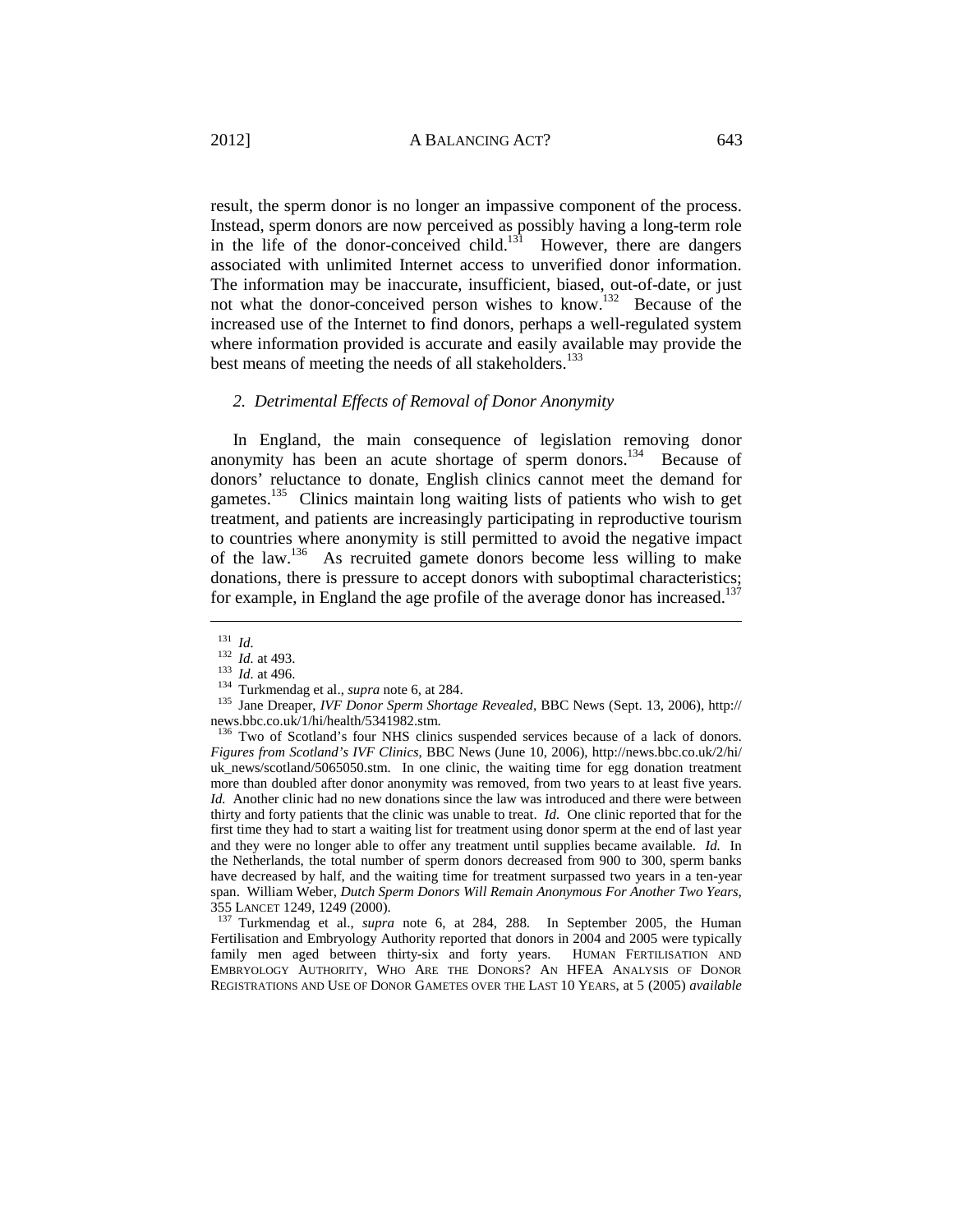It has also led to the development of an underground semen market on the Internet, which often utilizes unscreened semen. $138$ 

The desire to sustain a continuous supply of donors is a frequent argument in support of the existing legal position in the United States and France.<sup>139</sup> Opponents of mandated disclosure have argued that the fertility industry in the United States would disappear with a move toward mandatory disclosure of donor information.<sup>140</sup> In Britain, anticipation of the new donor legislation in 2005 contributed to the drop in the number of donors.<sup>141</sup> However, it seems that there are more donations from older, more magnanimously motivated donors. As a result, if similar legislation were adopted in the United States, it is arguable that the amount of sperm donations may plateau at an acceptable rate after a few years, as happened in Sweden and appears to be happening in England.<sup>142</sup>

*at* http://www.hfea.gov.uk/docs/Who\_are\_the\_donors\_factsheet.pdf. This represents a substantial change from 1994 and 1995 when the most common age group for sperm donors

was eighteen and twenty-four years. *Id.*<br><sup>138</sup> Turkmendag et al., *supra* note 6, at 284.<br><sup>139</sup> *Id.*<br><sup>140</sup> D'Orazio, *supra* note 109, at 272.<br><sup>141</sup> *E.g.*, Waldman, *supra* note 12, at 555 (citing *British Sperm Banks N* (Sept. 25, 2006), http://www.news24.com/World/News/British-sperm-banks-near-empty-20060 925). In 1998 and 1999 when confidentiality was assured under English law, there were more than 10,000 donor insemination treatments performed; by 2003 when public debate over donor children's information rights was in full swing, that number had fallen to little more than 6,000. The Newcastle Fertility Centre reported a drop from 175 donor applicants in 1994 to only 25 applicants in 2003. *Donor's Crisis Over Anonymity*, DAILY MAIL, Nov. 10, 2005, at 36. It was reported that the number of donors diminished to less than 100 in the first six months of 2005 after the legislation. Ed Boyle, *Supply and Demand*, CBS NEWS (Aug. 3, 2006), http://www.cbs news.com/video/watch/?id=1864669n. However, representatives for the HFEA disputed these figures and pointed out that supply still continues to outstrip demand in some areas of the U.K. *Sperm Donor Law 'Not a Deterrent*,*'* BBC NEWS (June 8, 2006), http://news.bbc.co.uk/2/hi/uk \_news/england/5054910.stm. Similar problems were experienced in New Zealand when anonymous donation was prohibited. Waldman, *supra* note 12, at 554 (citing Emily Watt, *Wanted: Keen Kiwi Lads to Help Populate Australia*, SUNDAY STAR TIMES, Jan. 15, 2006, at 1). A normally healthy roster of donors dwindled in the two years following the legislation

to a sole donor. *Id.* 142 Waldman, *supra* note 12, at 552–53, 555; *see also* Paula Beauchamp, *Canadians Answer Sperm Call*, AUSTRALIAN (July 9, 2004), http://www.canadiancrc.com/newspaper\_articles/Th e\_Australian\_Canadian\_sperm\_donors\_09JUL04.aspx (reporting that the state of Victoria managed to keep the sperm center operational by focusing on older more altruistic donors, but in New South Wales, there was such a shortage of donors that one clinic apparently flew Canadian students to Australia for complementary vacations, in return for three or four sperm donations a week).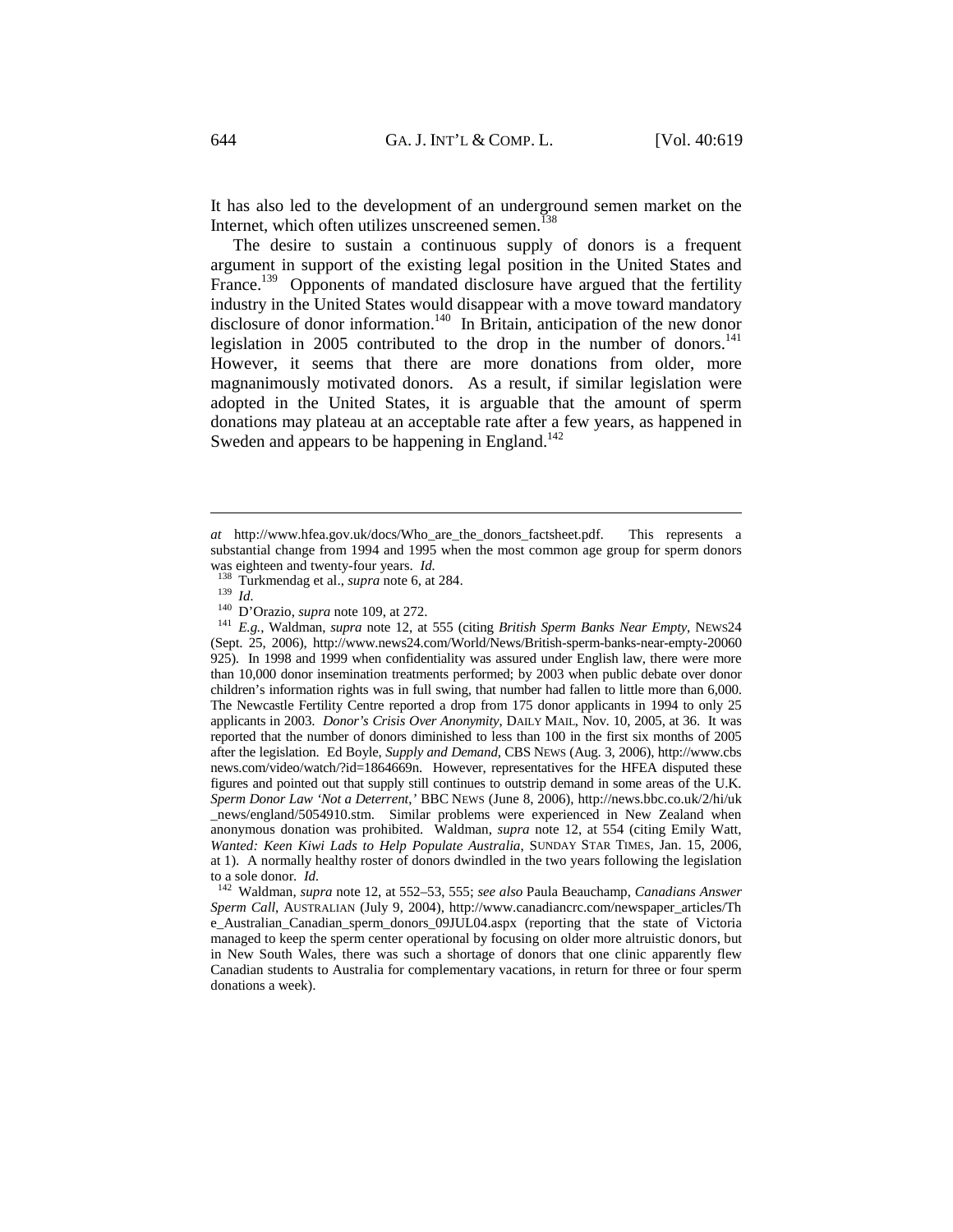# *C. Focusing on the Child*

# *1. The Child's Right to Life and Autonomy*

The arguments in favor of mandatory disclosure generally assume that disclosure is in the best interest of all donor offspring, but there is no clear evidence that knowledge of identifying information is required or even beneficial for the well-being of donor offspring.<sup>143</sup> In fact, psychological research supports the viewpoint that a genetic relationship is not essential for good social parenting or satisfactory emotional development of children.<sup>144</sup> What of a child who states that he or she does not wish to know? Should such a child be obliged to know for his or her own long-term good? Finally, at what stage should the child be told? Who decides what age is best to tell a child that he or she was conceived through donation? The value of a right to openness for a child is questionable when a child is never conceived because gamete donors are reluctant to accept a long-term commitment from which they may only expect to derive costs.

Disclosure about the process of donor conception requires the child to differentiate between the "social" and the "biological" aspects of parenthood. Obviously, historically this schism was not present, and legislators or drafters of rights on parentage are generally not ready to take on the unfamiliar topic. They fail to recognize that a sense of identity is generally the result of the child's experience rather than an adult imposition.<sup>145</sup> An overemphasis on genes does not give full recognition to the bonds created by nurture and love by the child's actual caretakers.<sup>146</sup> It may also lead to a desire to establish a relationship with donors at the expense of valuable bonds with the child's extended family.<sup>147</sup> There is also the danger that a donor-conceived child might wish to establish a relationship with the donor and then be rejected. $148$ 

<sup>&</sup>lt;sup>143</sup> Daniels et al., *supra* note 129, at 155.<br><sup>144</sup> Susan Golombok et al., *Families Created by the New Reproductive Technologies: Quality of Parenting and Social and Emotional Development of the Children*, 66 CHILD DEV. 285, 295–97 (1995).<br><sup>145</sup> Smart, *supra* note 96, at 555.

<sup>&</sup>lt;sup>146</sup> Id.; see generally Re J (Paternity: Welfare of Child), [2006] EWHC (Fam) 2837, [2007] 2 F.L.R. 26 (recognizing that the impact on the mother and father of revealing donor conception to a child outweighed the advantage of the child of learning the truth).<br><sup>147</sup> Turkmendag et al., *supra* note 6, at 298–99.

<sup>&</sup>lt;sup>148</sup> Sauer, *supra* note 128, at 941.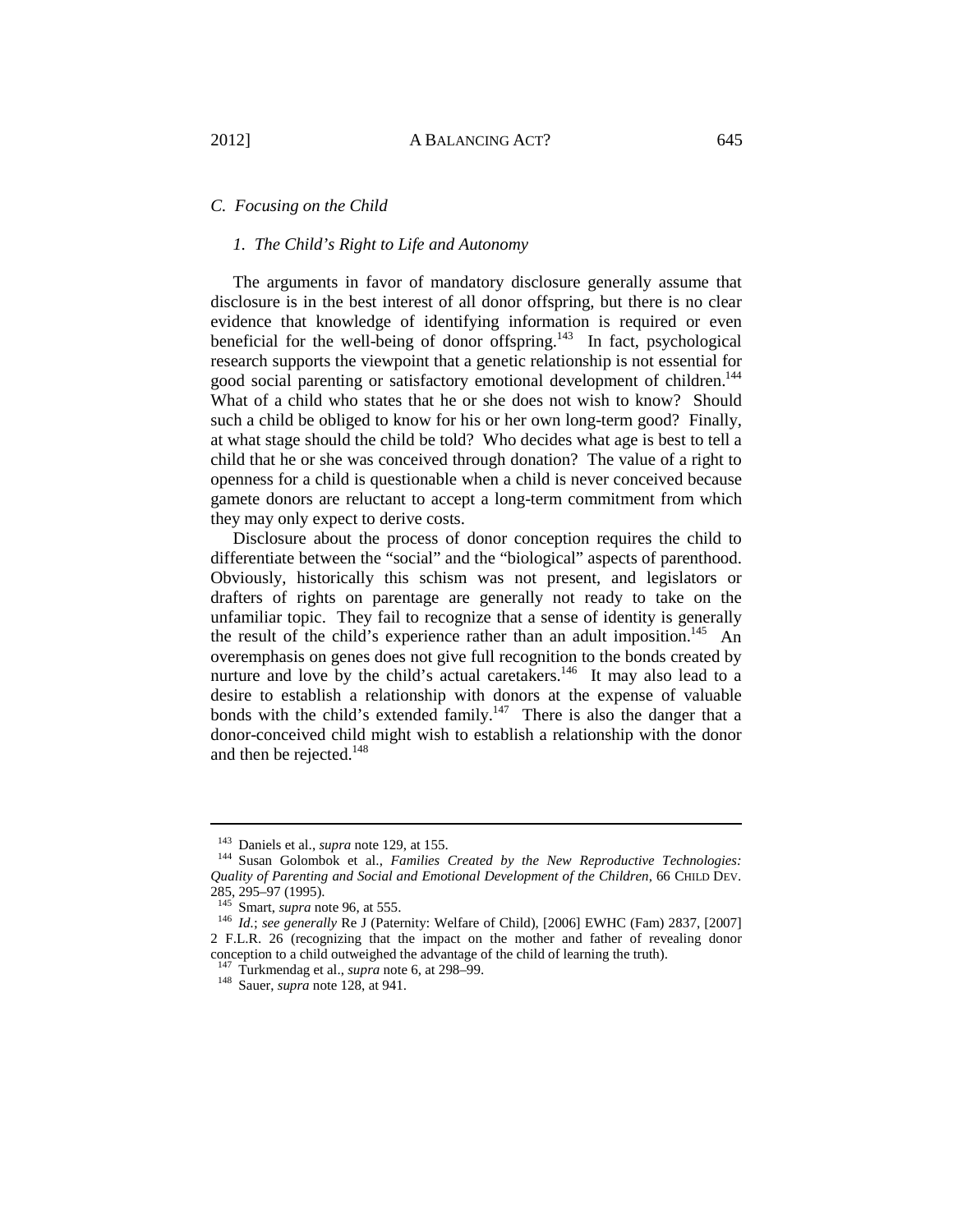# *2. The Analogy of Adoption*

The literature on adoption over the past thirty years has emphasized the right of children to know their biological origins because of the importance of that knowledge to a child's identity formation.<sup>149</sup> Those who draw analogies between adoption and donor conception favor openness and believe that children have a right to and a medical need for information about their origins. $150$ 

However, an adopted child's relationship with her social or legal parents is distinct from a donor-conceived child's relationship with her birth parents. In adoption proceedings, the state is involved because adoption is, at least in Western countries, a state-created and state-controlled procedure.<sup>151</sup> Thus the state has an interest in regulating identifying information in adoption cases.<sup>152</sup> Alternatively, the medical profession rather than the state is Alternatively, the medical profession rather than the state is generally engaged in the procedure of anonymous artificial insemination. Adoption and donor-assisted conception are also different in that adoption involves the creation of a family around an already existing individual, but donor conception is a form of procreation where one parent is biologically related to the child and the child's conception is greatly desired.<sup>153</sup>

These differences contribute to the difficulty of analogizing the two situations and calls into question some countries insistence on the comparability between adopted and donor-conceived children.<sup>154</sup> In this instance, a rights-based approach should not trump one based on the evidence of researchers into the welfare of such children and would-be parents.<sup>155</sup> Although research on adopted children indicates that such children need information about their birth as early as possible, no convincing research has found a corresponding benefit in disclosing donor

<sup>149</sup> Turkmendag et al., *supra* note 6, at 289. Baroness Warnock, Chair of the 1984 Warnock Committee of Inquiry into Fertilisation and Embryology, stated that she supported the view that donor-conceived people should have the same "right to know" as adopted people. DEPARTMENT OF HEALTH AND SOCIAL SECURITY, REPORT OF THE COMMITTEE OF INQUIRY INTO HUMAN FERTILISATION AND EMBRYOLOGY, 1984, Cm. 9314, at 24–25 (U.K.) [hereinafter DHSS REPORT]. 150 Glenn McGee et al., *Gamete Donation and Anonymity: Disclosure to Children* 

*Conceived with Donor Gametes Should Not Be Optional*, 16 HUM. REPROD. 2033, 2034–35  $(2001)$ .<br><sup>151</sup> Sauer, *supra* note 128, at 942.

<sup>151</sup> Sauer, *supra* note 128, at 942. 152 *Id.* 153 Erica Haimes, '*Secrecy': What Can Artificial Reproduction Learn From Adoption?*, 2

INT'L J.L. POL'Y & FAM. 46, 47 (1988). 154 Turkmendag et al., *supra* note 6, at 289–91. 155 *Id.* at 305.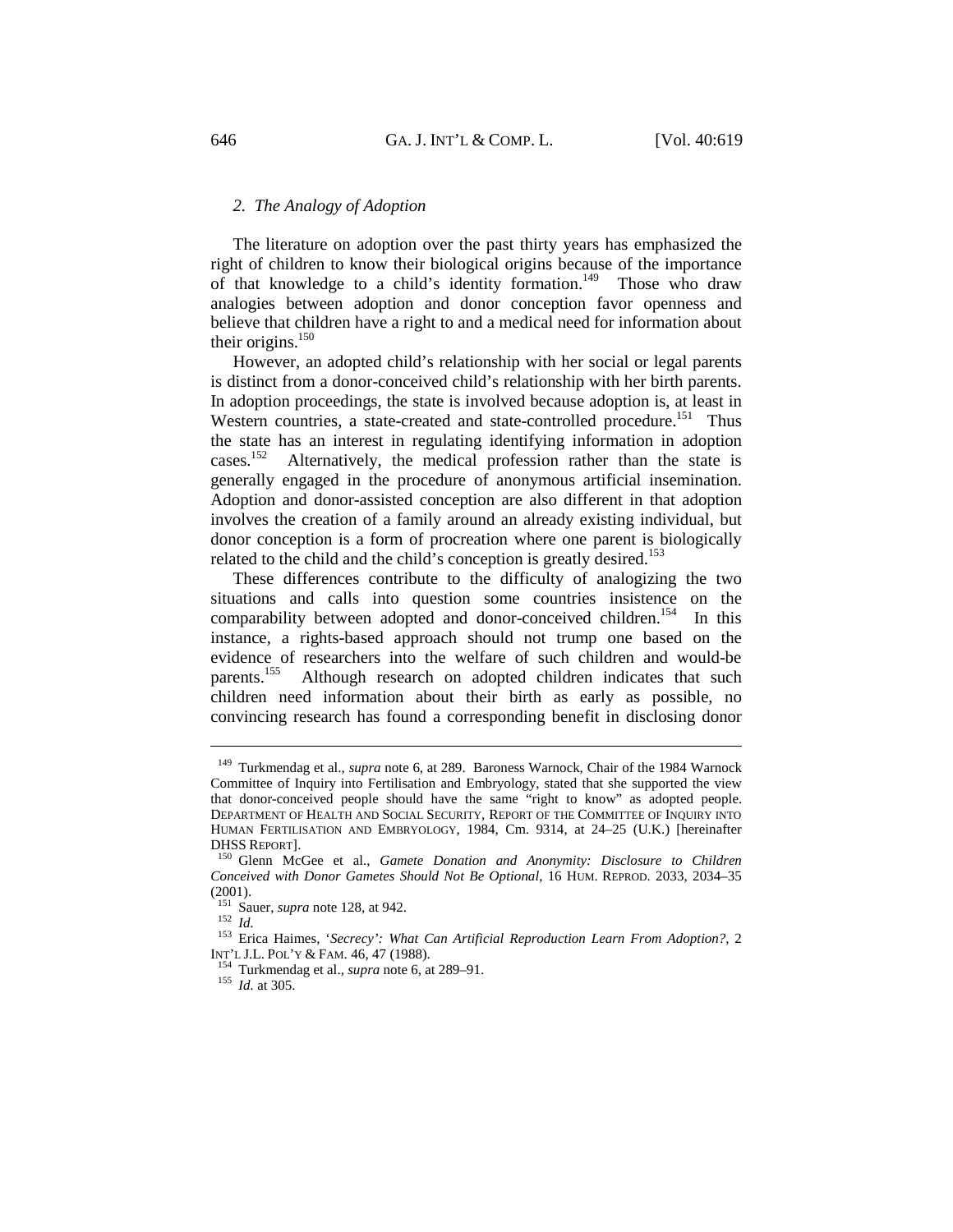information to donor-conceived children. In fact, research indicates that children who have not been told are well-adjusted and generally stable.<sup>156</sup>

# *3. Child's Welfare and Knowledge of Genetic Origins*

Although findings from research and clinical experience tend to support a child's need for openness about factual circumstances, $157$  a far more complex picture emerges when it comes to access to donor identity. Knowledge of the identity of birth parents can contribute to the child's inner development but does not seem to be essential.<sup>158</sup> There does not appear to be clear data that nondisclosure to donor-conceived children has been exacting a psychological cost on such children.<sup>159</sup>

Though some studies have indicated that there a negative effect results from failure to disclose donor information, the methodology used in at least some of those studies raised concerns. For example, one study performed by psychologists in the United States examined how donor-conceived children felt about the secrecy surrounding their conception, their problems in obtaining information, and efforts to make contact with the genetic parent.<sup>160</sup>

<sup>159</sup> Waldman, *supra* note 12, at 535–45.<br><sup>160</sup> *See generally* A.J. Turner & A. Coyle, *What Does It Mean to be a Donor Offspring? The Identity Experience of Adults Conceived by Donor Insemination and the Implications for Counselling and Therapy*, 15 HUM. REPROD. 2041, 2042 (2000). In this study, participants were recruited from donor conception support networks in the Australia, Canada, United Kingdom, and United States. *Id.* at 2043. The participants were required to complete a

<sup>156</sup> *Id.* at 290; FORTIN, *supra* note 1, at 473. 157 *See generally* Sarah Maclean & Mavis Maclean, *Keeping Secrets in Assisted Reproduction – The Tension Between Donor Anonymity and the Need of the Child for Information*, 8 CHILD & FAM. L.Q. 243 (1996) (arguing that governments should facilitate openness when questions arise about a child's biological origin).

<sup>158</sup> Waldman, *supra* note 12, at 525–26. It has been argued that lack of knowledge of one's origins can be harmful to children. H.J. Sants, *Genealogical Bewilderment in Children with Substitute Parents*, 37 BRIT. J. MED. PSYCHOL. 133, 133 (1964). Sants considered the psychodynamics of genealogical bewilderment in relation to the self-image and the Oedipus complex. *Id.* He related the bewilderment of the adopted child to the child's relationship with the mother and the triangular relationship with his or her father and mother, and concluded that no child can be severed completely from his roots in the natural family, and that no child should be kept from knowing his or her natural origins. *Id.* at 140. Although the argument was first raised in connection with adopted children, this idea has been transferred to donorconceived children. Frith, *supra* note 74, at 82 (citing ALEXINA MCWHINNIE, FAMILIES FOLLOWING ASSISTED CONCEPTION: WHAT DO WE TELL OUR CHILD? (1996)). However, since Sants's initial research, it has been argued that adoptees in a secure home may be eager to know about their ancestors, but are not necessarily harmed mentally by not knowing. Michael Humphrey & Heather Humphrey, *A Fresh Look at Genealogical Bewilderment*, 59 BRIT. J.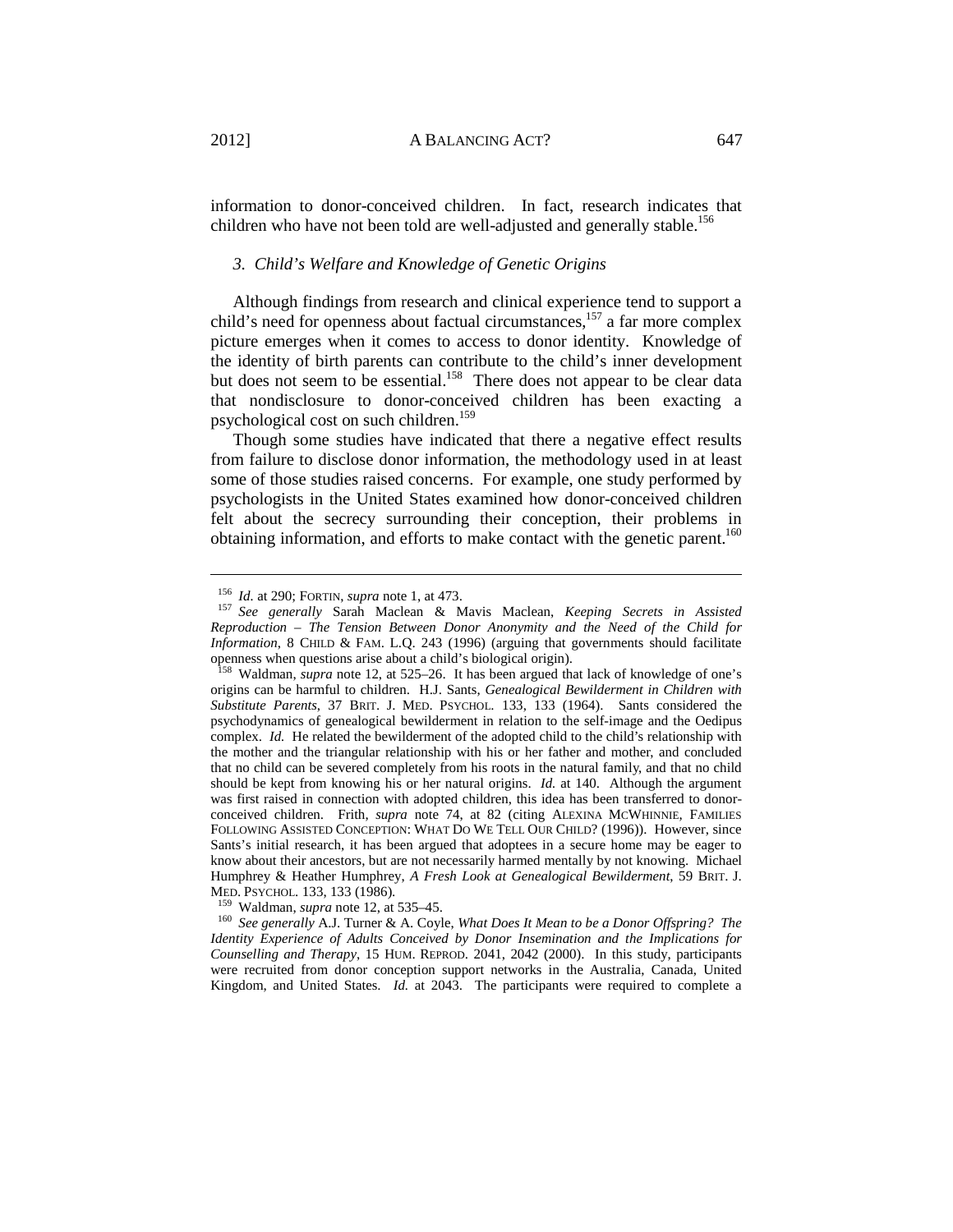That study concluded that such children felt alienated from their families, suggesting that anonymous donation had a very negative effect on the donor offspring, and there was a need to move toward increased openness in this area of the law.161 However, that study may have been misleading as only sixteen people completed the study, and those people were not a truly random sample because only disenchanted donor-conceived children were contacted to participate.<sup>162</sup>

More useful are the controlled studies performed in Europe.<sup>163</sup> Overall. family relationships within the families of donor-conceived children were found to be stronger than those within families of naturally conceived children, and the mental health and development of the donor-conceived children was found to be no different from that of their peers in natural families.<sup>164</sup> Such children were reassessed in adolescence.<sup>165</sup> In this group,

 $\overline{a}$ 

genetic father. *Id.* at 2044–46. 161 *Id.* at 2050. 162 *Id.* at 2043. 163 *E.g.*, S. Golombok et al., *The European Study of Assisted Reproduction Families: Family Functioning and Child Development*, 11 HUM. REPROD. 2324, 2324 (1996). This study included children conceived using donor eggs or sperm, and adoptive children. *Id.* at 2325. One hundred eleven of the families involved in the study had a donor-conceived child. *Id.* The study found that parents of children conceived via donor insemination obtained higher ratings for parental warmth and emotional involvement than parents of children conceived naturally. *Id.* at 2330. Furthermore, the study found that the quality of the relationship between donor insemination fathers and their children was not affected by the lack of a genetic tie. *Id.* The donor-conceived children had high self-esteem and strong emotional attachment toward their social parents. *Id.* There was no evidence of increased occurrences of psychological disorders and the children's perceptions of their relationship with their parents were similar to those of naturally conceived and adopted children. *Id. But cf.* ELIZABETH MARQUARDT ET AL., COMM'N ON PARENTHOOD'S FUTURE, MY DADDY'S NAME IS DONOR: A NEW STUDY OF YOUNG ADULTS CONCEIVED THROUGH SPERM DONATION (2010), *available at* http://www.familyscholars.org/assets/Donor\_FINAL.pdf. The study found that young adults conceived through sperm donation are "hurting more, are more confused, [and] feel more isolated from their families." *Id.* at 5. It is significant, however, that this study researched children raised by heterosexual married couples, single mothers, and lesbian couples. *Id.* at 44. Research focusing solely on donor-conceived children born to heterosexual couples finds them to be generally well-adjusted. Golombok et al., *supra* note 13, at 965.<br><sup>164</sup> Waldman, *supra* note 12, at 539.

<sup>165</sup> S. Golombok et al., *The European Study of Assisted Reproduction Families: The Transition to Adolescence*, 17 HUM. REPROD. 830, 830 (2002); *see also* Waldman, *supra* note 12, at 539–41.

questionnaire, which reported feelings of rejection by and distance from their would-be fathers. *Id.* at 2043–44. The participants reported that the discovery of their donor offspring status was horrifying to them and a blow to their sense of self; they felt a powerful desire to know more about their biological donors and a feeling of loss that they did not know their genetic father. *Id.* at 2044–46.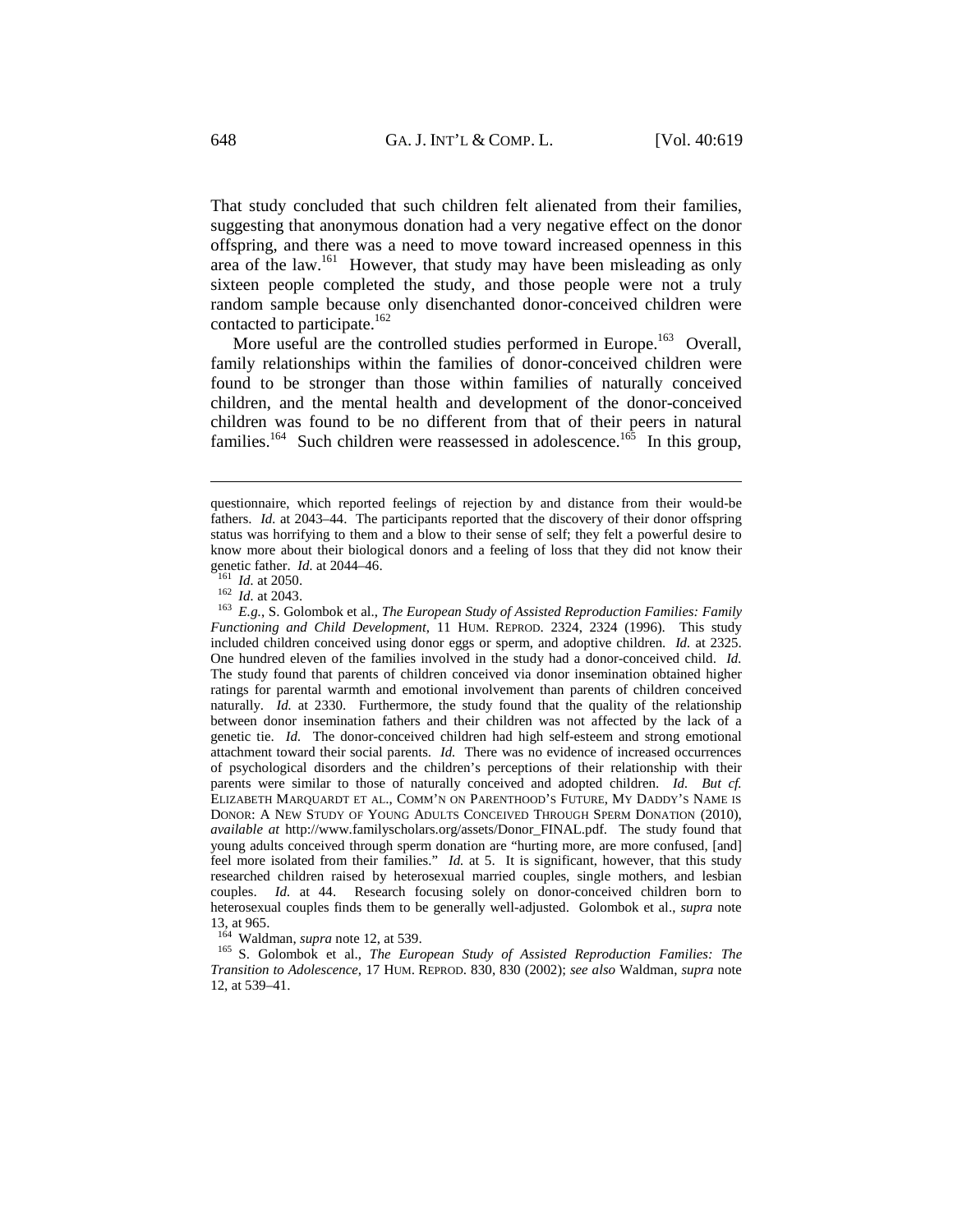nearly 70% of parents had decided not to inform their children about their

origins.166 Research compared the socio-emotional function and the quality of the parental relationship with donor-conceived children who were told and those who were not told of their donor status.<sup>167</sup> Children in both groups were doing equally well in terms of school performance, confidence, and peer relationships; groups who told their children about the use of a donor reported fewer child–mother disputes than those who did not disclose.<sup>168</sup> Donor-conceived children who were not told, although not as well-off as those who had been told, were still doing well emotionally and socially and did not appear to be much damaged by the nature of their origins in terms of their relationship with their mothers.<sup>169</sup> It should be noted, however, that this set of results also appears unreliable, as only six sets of families had informed their children.<sup>170</sup> Another study examining whether disclosure of the identity of the donor affected parental bonding found that among 184 families, there was no evidence that nondisclosure was harmful for family relationship or a symptom of family problems. $171$  What this research indicates is that donor-conceived children who are unaware of their donor status are flourishing within their families, and there is little reason to be concerned for their welfare. In light of these results, legislatures need to assess carefully the risk of compulsory disclosure on such families.

#### V. JUSTIFICATIONS FOR DISCLOSURE

The next Part of this Article aims to assess fully the nature of the child's right to know his or her biological origins and the advantages of openness and disclosure to such a child.

<sup>&</sup>lt;sup>166</sup> Golombok et al., *supra* note 165, at 836.<br><sup>167</sup> *Id.* at 837.<br><sup>168</sup> *Id.*; *see also* Emma Lycett et al., *Offspring Created as a Result of Donor Insemination: A Study of Family Relationships, Child Adjustment, and Disclosure*, 82 FERTILITY & STERILITY 172 (2004). In this study conducted in the United Kingdom, eighteen of forty-six families were inclined toward disclosure. *Id.* at 173. The study found that non-disclosing mothers reported more conflict with their children and perceived themselves as less competent parents than disclosing mothers. *Id.* at 175–76. But this was not evidence of dysfunctionality in the family, which was generally well-adjusted. *Id.* at 179. In nondisclosure families the relationship between children and parents was found to be still within a functional and normal range. *Id.* 170 Lycett et al., *supra* note 169, at 178. 171 Robert D. Nachtigall et al., *Stigma, Disclosure, and Family Functioning Among Parents* 

*of Children Conceived Through Donor Insemination*, 68 FERTILITY & STERILITY 83, 89 (1997).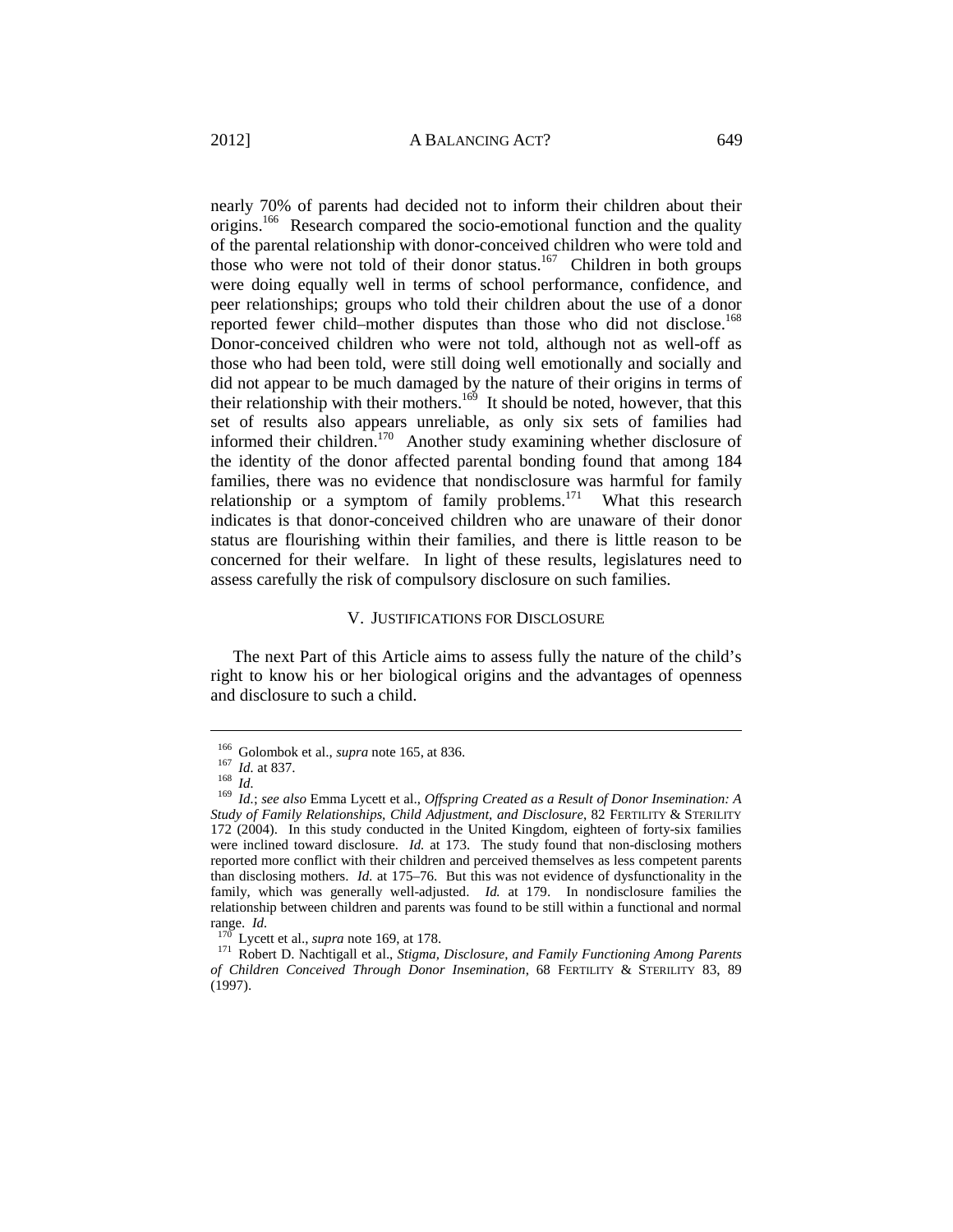# *A. The Importance of Genes*

Scientific strides made toward decoding the human genome have increased the accessibility of full-scale genetic tests.<sup>172</sup> Donated gametes, particularly in the United States, are usually screened for a great variety of hereditary diseases and characteristics.<sup>173</sup> Accurate medical history is often important in preventative and diagnostic treatment of illnesses. Specific information brings a degree of certainty about future ill health or even the mode and manner of one's own death, and access to donor information may provide the donor child with a complete genetic and medical history to make health decisions.<sup>174</sup> It has been argued that proponents of donor anonymity overlook the fact that genetic information was needed in some cases and in doing so ignore the individual, personal, and psychological concerns of the child involved.<sup>175</sup> It is also argued that the lack of mandatory testing, screening of donors, general regulation, and control of this process at the federal level in the United States has resulted in an assisted reproduction industry that is incapable of tackling the issues of donor anonymity and access to genetic information through self-regulation.<sup>176</sup>

Although some states have enacted legislation permitting donorconceived children to obtain gamete donor information through court order when they make a satisfactory showing of "good cause" or a similar standard, $1^{77}$  it is foreseeable that the strides that continue to be made in genetic science demand a system where an individual does not have to wait for an illness to gain access to his proper genetic history.<sup>178</sup> According to this view, states should address the rights of the growing population of donor offspring by implementing provisions to guarantee the documentation, preservation, and disclosure of donor information and establishing some

<sup>&</sup>lt;sup>172</sup> Dennison, *supra* note 106, at 14.<br><sup>173</sup> *Id.* A number of countries, including those that still allow anonymous donation, have maintained national registries of donors that serve as a mechanism for tracking a donor should the child inherit a disease. For example, the United Kingdom has maintained a national registry since 1991 although donor anonymity was only removed in 2005. *See* HFEA 1990, supra note 98 (codifying the United Kingdom's national registry).<br>
<sup>174</sup> D'Orazio, *supra* note 109, at 254–55.<br>
<sup>175</sup> *Id.* at 264.<br>
<sup>176</sup> *Id.* at 256–57.<br>
<sup>177</sup> ALA. CODE § 26-17-21(a) (2007); CAL. FAM. CODE § 7613(a)

ANN. § 19-4-106(1) (West 2007); MO. ANN. STAT. 210.824.01 (West 2007); MONT. CODE ANN. § 40-6-106(1) (2006); NEV. REV. STAT. ANN. § 126.061.1 (West 2007). In these states, the courts must assess the interests of the parties to determine what meets the "good cause" standard and what information should be disclosed.

<sup>178</sup> D'Orazio, *supra* note 109, at 252–55.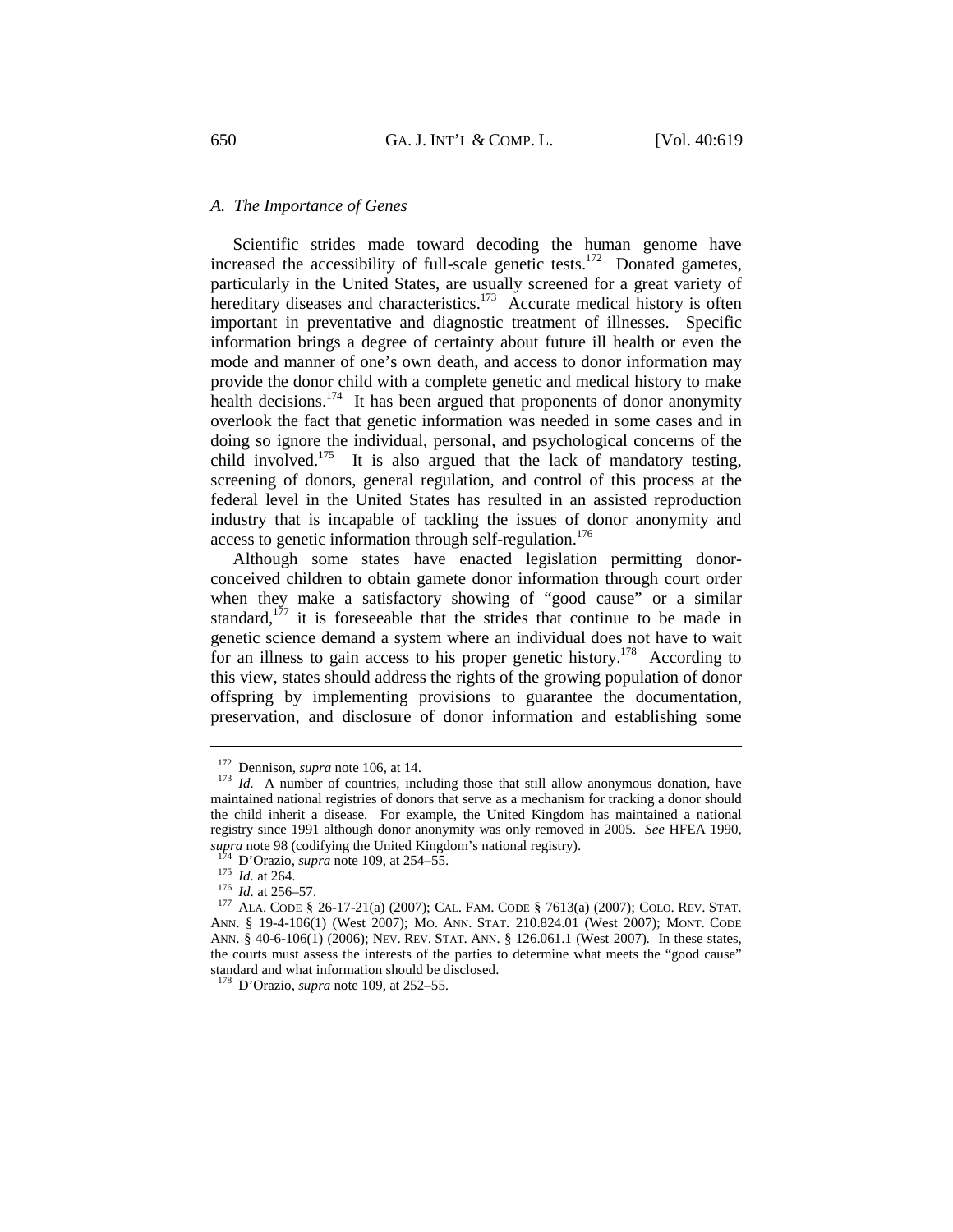means of informing such children that they were conceived by sperm donation, even though their parents may not intend to do so.<sup>179</sup> Further research might also support the concept that the benefits of mapping the human genome depend not only on people's individual genotypes and raw genetic data, but also on the characteristics that genes produce.<sup>180</sup> For example, it may be necessary to know not only that a person has a certain gene makeup, but that his or her father also had this genetic makeup, and developed bowel cancer at fifty. $^{181}$  This line of argument maintains that, unless donor anonymity is lifted, it may be impossible for descendants to acquire this beneficial knowledge.<sup>182</sup>

# *B. Lack of Regulation Leads to Dangerous "Free for All"?*

Most banks comply, on the whole, with professional guidelines, but compliance on a national level remains inconsistent.<sup>183</sup> Because no federal legislation governing sperm banks exists in the United States, clinics are allowed to self-regulate screening standards, the number of donations a donor may make, the age limits on recipients, and the price of the procedure.<sup>184</sup> There is no legislation to impose age or health qualifications on recipients, regulate advertisement, limit the price for donations, or constrain the grounds on which recipients can choose donors.<sup>185</sup> Private and government studies that have analyzed the artificial insemination industry have revealed problems in genetic screening and medical record keeping.<sup>186</sup>

<sup>&</sup>lt;sup>179</sup> *Id. See* BLAUWHOFF, *supra* note 12, at 22 (discussing hereditary risks and their effect on the right of children to know about donor insemination).

<sup>&</sup>lt;sup>181</sup> In the United States, federal regulation of assisted reproduction has been at best inactive. D'Orazio, *supra* note 109, at 261. There has not been a statutory focus on the donor's health and a donor offspring's rights to obtain information about the donor's health status. *Id.* About eighteen states provide donor offspring with the right to access donor information through a showing of good cause. *Id.* The Uniform Parentage Act, a uniform law promulgated by the National Conference of Commissioners on Uniform State Laws (NCUSL), encourages state codification of the good cause standard. Uniform Parentage Act

<sup>&</sup>lt;sup>182</sup> D'Orazio, *supra* note 109, at 249.<br><sup>183</sup> *Id.* at 257 n.35 (citing Karen M. Ginsberg, *FDA Approved? A Critique of the Artificial Insemination Industry in the United States*, 30 U. MICH. J.L. REFORM 823 (1997)).

<sup>&</sup>lt;sup>184</sup> *Id.* at 260.<br><sup>185</sup> *Id.* at 257. This is concerning as 80% of the world's largest sperm banks are based in the <sup>186</sup> *Id.* at 257. This is concerning as 80% of the world's largest sperm banks are based in the United States and rely on voluntary guidelines. Lisa Hird Chung, Note, *Free Trade in Human Reproductive Cells: A Solution to Procreative Tourism and the Unregulated Internet*, 15 MINN. J. INT'L L. 263, 267 (2006). The federal government "has passed regulations requiring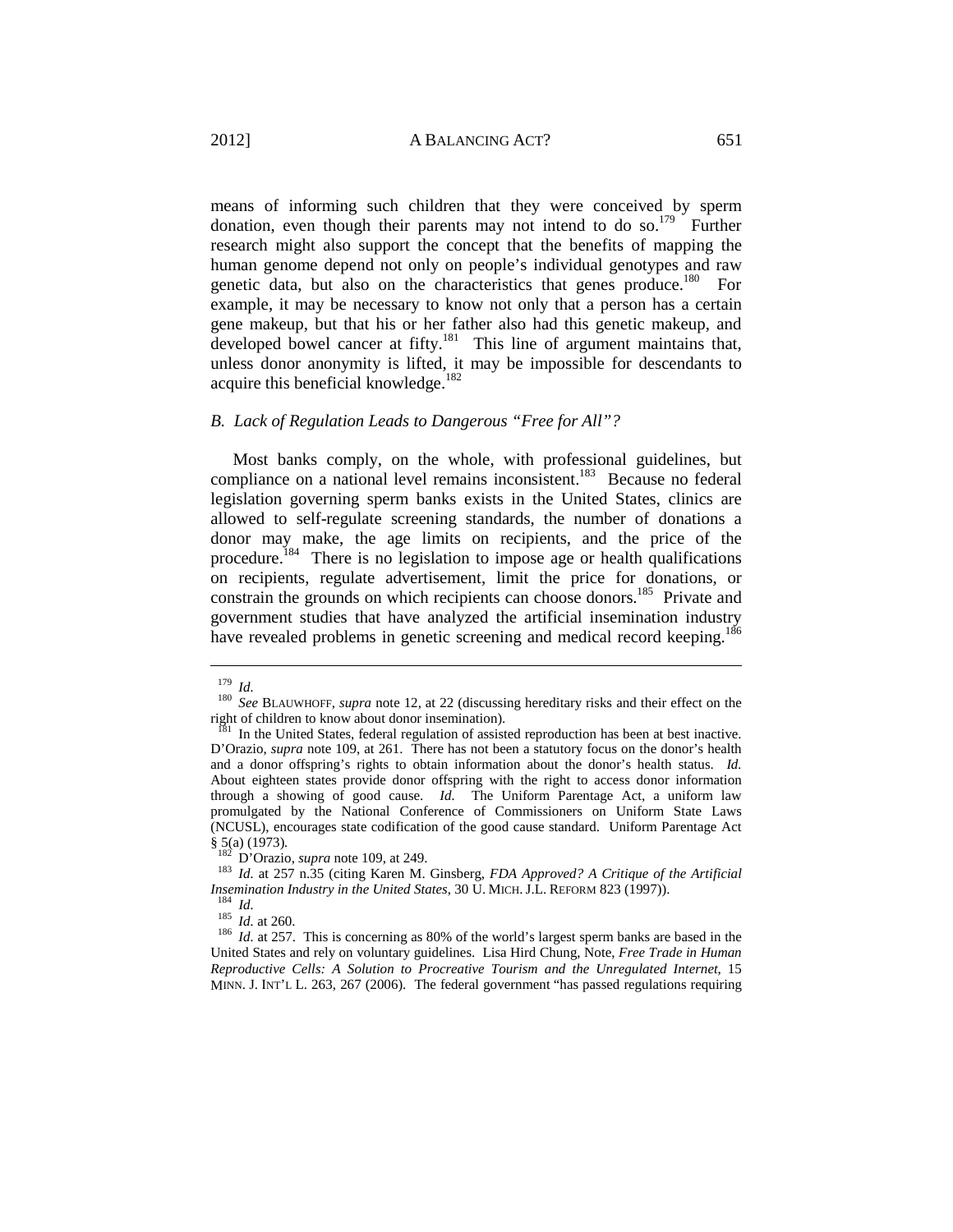Perhaps because of these issues, the majority of medical professionals are in favor of establishing national standards for donor screening and testing for genetic defects in donor samples.<sup>187</sup>

A major drawback of the lack of regulation in the United States is that it is impossible to know how many children result from any particular person's sperm donation.<sup>188</sup> Sperm samples from more attractive donors may be utilized to inseminate more women and result in more children from that particular donor.<sup>189</sup> Even in some countries which limit the number of children born using a particular donor, as many as twenty-five children might be related to a donor.<sup>190</sup> In the United States, that number could be even higher, increasing the risk of half-siblings unknowingly committing incest and spreading undetected genetic disorders.<sup>191</sup> Beyond voluntary services such as the Donor Sibling Registry, it is impossible for donor-conceived children in the United States to know how many other children share the same biological donor.

Although donors are encouraged by the American Fertility Society's to provide detailed medical information for at least two generations of family members, undergo a blood analysis and a physical examination for sexually transmitted diseases, and provide a sperm sample, compliance with the guidelines is voluntary.<sup>192</sup> Current regulation of the fertility industry in the

 $\overline{a}$ 

popular donor sperm. By contrast, other countries restrict the number of children one sperm donor can produce: Denmark limits the number of live births per donor to twenty-five, England limits the number to ten, and France limits the number to five. Chung, *supra* note 186, at 275–76.<br><sup>190</sup> Chung, *supra* note 186, at 275–76.

<sup>191</sup> Jacqueline Mroz, *One Sperm Donor, 150 Offspring*, N.Y. TIMES (Sep. 5, 2011), http:// www.nytimes.com/2011/09/06/health/06donor.html?pagewanted=all.

192 Ginsberg, *supra* note 183, at 835 (1997).

The American Fertility Society recommends genetic screening for high-risk donors and recommends access to a donor's non-identifying genetic information upon the request of the donor child. Additionally, the Ethics Committee of the American Society for Reproductive Medicine has advised sperm clinics to take steps in anticipation that donor children will seek information about their donors in the future.

D'Orazio, *supra* note 109, at 258. Further, the American Association of Tissue Banks recommends screening donors for certain medical conditions that "present contraindications

screening of cell and tissue donors for 'risk factors for, and clinical evidence of, relevant communicable disease.' " *Id.* at 277.<br><sup>187</sup> D'Orazio, *supra* note 109, at 257 n.35, 278 (citing Ginsberg, *supra* note 183). The Food

and Drug Administration has adopted regulations requiring screening of donors for relevant communicable disease. *Id.* at 256 n.33. As a result, clinics in North America generally screen for sexually transmitted disorders, such as HIV, and genetic disorders. *Id.* at 258.<br><sup>189</sup> *Id.* Sperm banks in the United States are not required to limit the sales of their most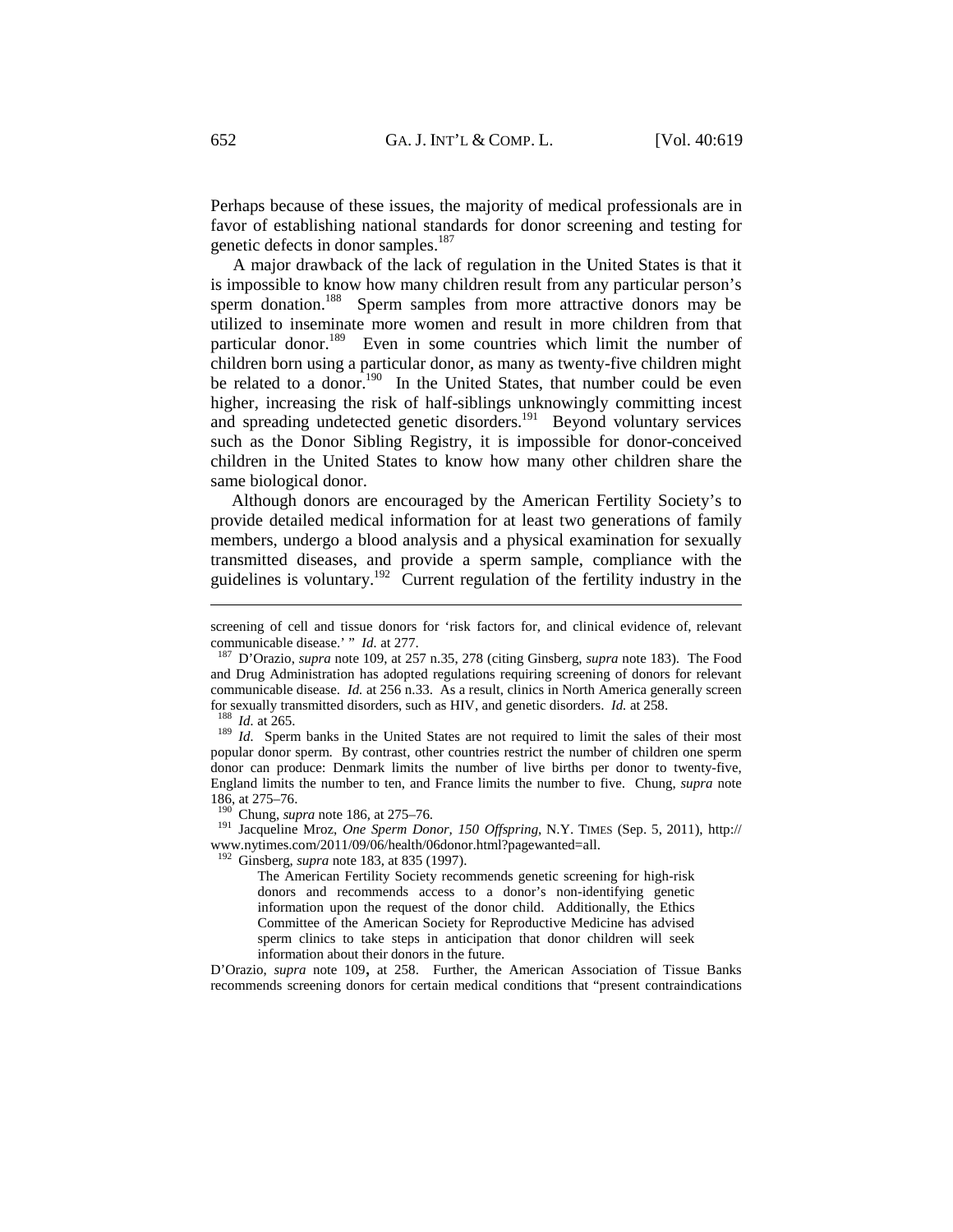United States is largely self-imposed and "limited to ensuring that donated gametes are free from communicable diseases and easily detectible genetic disorders."193 In *Johnson v. Superior Court of Los Angeles County*, however, the court held that the state had a compelling interest in an action against an artificial insemination clinic in requiring a party to comply with the discovery request to disclose the sperm donor's identity.<sup>194</sup> That court potentially opened the door to a less anonymous future for sperm donors.<sup>195</sup> It would appear that some regulation of the industry is required in the United States, and some monitoring of clinics to ensure uniform standards with penalties for noncompliance on certain issues such as the number of children which a donor may father.

#### *C. Focusing on the Child*

*1. "Genealogical Bewilderment" and the Movement from Welfare to Rights* 

Public debate on the issue of "genealogical bewilderment" began during the 1980s.<sup>196</sup> The concept was first developed in relation to the rights of adopted children and maintains that "a genealogically bewildered child could be found in any family where one of the 'natural' parents was unknown [to

for donation." Jean Macchiaroli Eggen, *The "Orwellian Nightmare" Reconsidered: A Proposed Regulatory Framework for the Advanced Reproductive Technologies*, 25 GA. L. REV. 625, 673 (1991).<br><sup>193</sup> D'Orazio, *supra* note 109, at 260 n.41 ("Statutes tend to avoid issues concerning the

donor offspring's future potential harm in not knowing his biological background or medical history. Only Idaho and Oregon require donors to satisfy certain medical standards.").

<sup>194 95</sup> Cal. Rptr. 2d 864, 878 (Cal. Ct. App. 2000). In *Johnson*, a donor disclosed his family medical history to the sperm bank, including the possibility that Autosomal Dominant Polycystic Kidney Disease was present in his family. *Id.* at 868. The Johnsons signed a confidentiality agreement that provided for the donor to remain anonymous and reserved the right of the sperm bank to destroy all information pertaining to the donor's identity. *Id.* at 867. Despite assurances from the bank that the sperm was healthy, the child was diagnosed six years later with Autosomal Dominant Polycystic Kidney Disease. *Id.* at 868. The court concluded that it would not protect the anonymity of the donor if it found that the donor offspring's interests were more compelling than the donor's interest in maintaining his or her anonymity. *Id.* at 878.

<sup>&</sup>lt;sup>195</sup> Jessica Reaves, *So Much For That No-Strings-Attached Stop at the Sperm Bank*, TIME (Aug. 24, 2000), http://www.time.com/time/nation/article/0,8599,53347,00.html.

<sup>196</sup> Deborah Dempsey, *Donor, Father or Parent? Conceiving Paternity in the Australian Family Court*, 18 INT'L J.L. POL'Y & FAM. 76, 81 (2004). The term "genealogical bewilderment" was first used by Sants. Sants, *supra* note 158.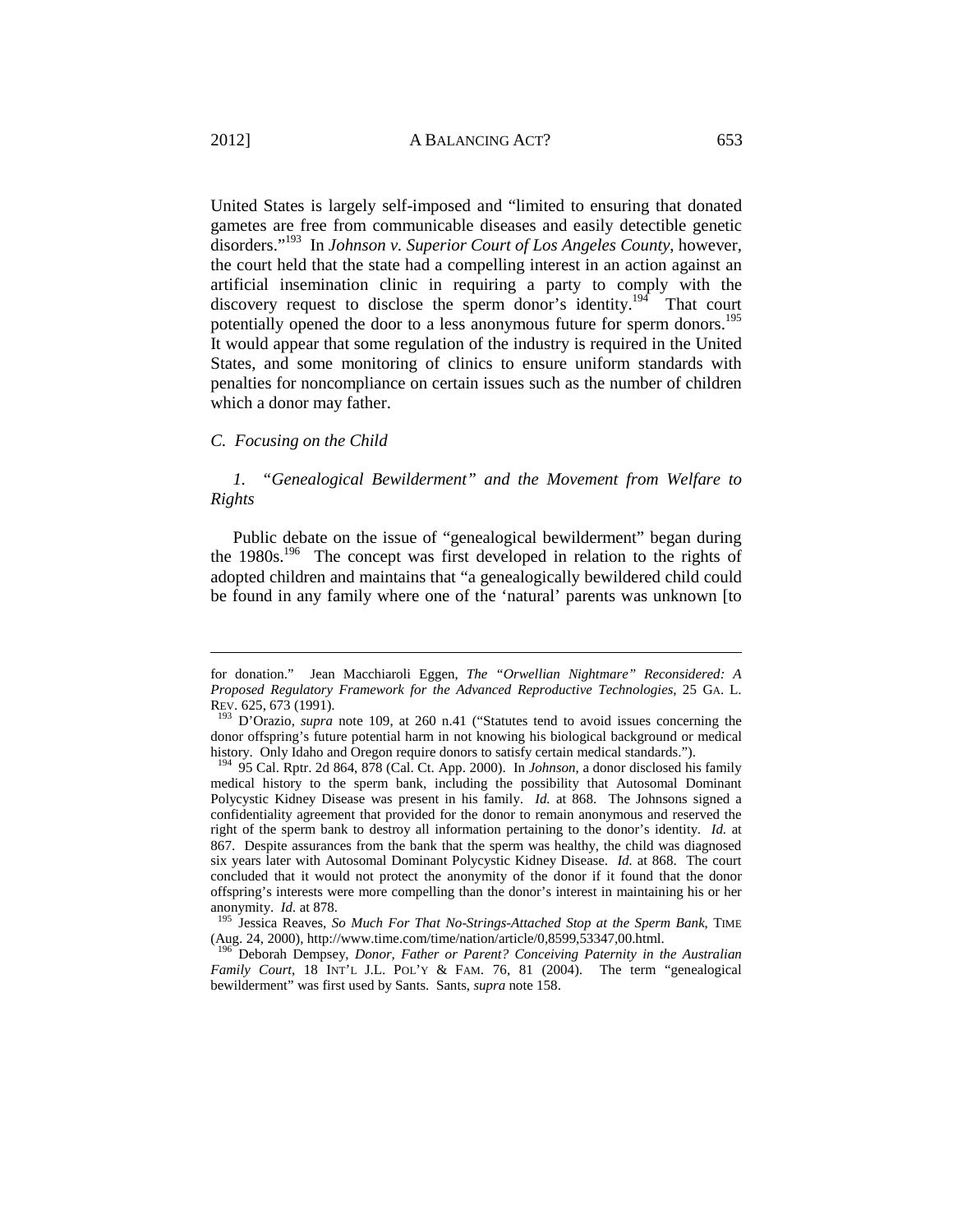the child concerned]."<sup>197</sup> The argument against anonymity for sperm donors is similarly based on the premise that a child's sense of identity is inextricably linked to understanding their biological origins.<sup>198</sup> Opponents of anonymity, and sometimes of donor insemination generally, rely on the argument that biologically correct information about one's genetic parents is necessary for a person to develop self-esteem and a positive sense of identity.<sup>199</sup>

Where children do not suspect any differences in the circumstances of their conception, the children do not usually question their genetic origins. Openness and truthfulness in family relationships and respect for the child's autonomy are ethical demands that are almost impossible to convert into a legal obligation. However, in 1969, the English court acquired the power to direct paternity testing on a child if the court considered the testing to be in the child's best interest, irrespective of the mother or other caregiver's refusal to consent.<sup>200</sup> People began to argue that, in the past, the medical underpinning of assisted procreation had led to the prioritization of the interests of prospective parents at the expense of their children, and that secrecy regarding donors arose from a concern to protect male pride in concealing male infertility.<sup>201</sup> English judges and some academics began to view the revelation of genetic truths as benefiting the welfare of the child, $^{202}$ and, increasingly, knowing the truth came to be perceived "as (almost) unequivocally good for children."<sup>203</sup> Over time, this welfare standard was attached to a rights-based claim—that children had a right to know their

 $\overline{a}$ 

203 Smart, *supra* note 30, at 398.

<sup>&</sup>lt;sup>197</sup> Dempsey, *supra* note 196.<br><sup>198</sup> *Id.* at 81–82 (noting that the premise that a child's sense of identity is linked to understanding its biological origins "informs infertility treatment policy [in the Australian state of] Victoria . . . [where donors] must agree to enter their name and contact details in a register, in order that any offspring so desiring can have access to this information in the future"); *see Infertility Treatment Act 1995* (Vic) pt 7 (detailing the requirements of record keeping in cases of donor conception).<br><sup>199</sup> BLAUWHOFF, *supra* note 12, at 403–04.

<sup>200</sup> Family Law Reform Act, 1969, c. 46, § 21(3)(b).<br><sup>201</sup> Melanie Roberts, *Children By Donation: Do They Have A Claim to Their Genetic Parentage?*, *in* FEMINIST PERSPECTIVES ON CHILD LAW 47, 53–54 (Jo Bridgeman & Daniel Monk eds., 2000).

<sup>202</sup> Smart, *supra* note 30, at 398; *Compare* Re H and A (Paternity: Blood Tests) [2002] EWCA (Civ) 383, [2002] 1 F.L.R. 1145, [29], *with* Re F (A Minor) (Blood Tests: Paternity Rights) [1993] Fam. 314 (ruling that since the applicant's association with the mother had ceased before the birth of the child, parental responsibility or contact orders were unlikely to be made and an order for blood tests would achieve no more than a theoretical declaration of paternity, the benefit of which would be outweighed by the risk of disruption to the child's family unit as a result of such tests).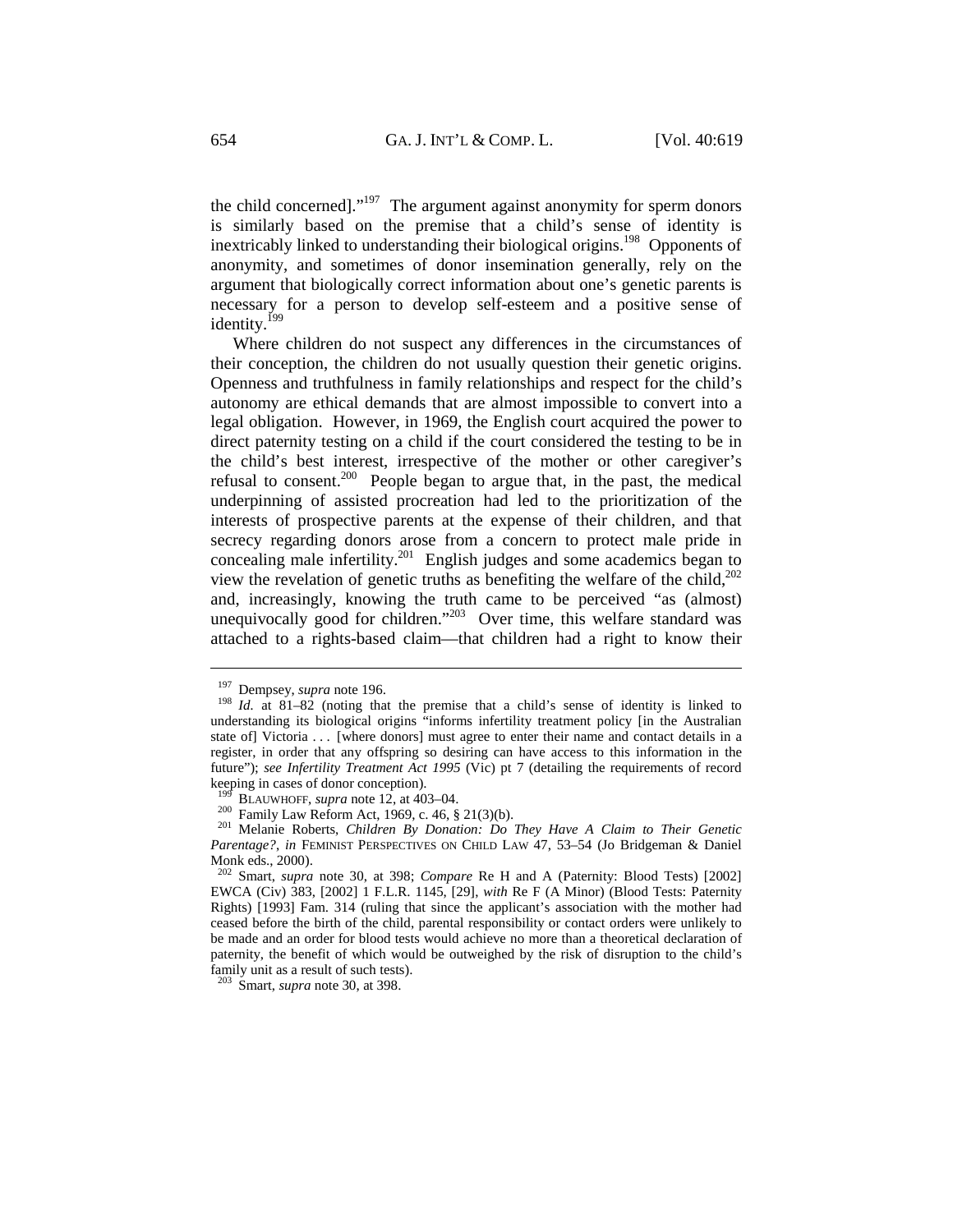genetic origins.<sup>204</sup> Many felt this recognition of children's rights was necessary as it gave children protection against adult distortions of the truth and offered children significant legal rights in relation to their parents in these difficult cases.<sup>205</sup>

The rights-based argument is not based on subjective and changing normative values on the child's welfare, but on a universal claim to justice for every generation through aligning legal and "physical" truth.<sup>206</sup> The argument claims to defend children's rights against nondisclosure and "webs of deceit," and, at least at first, it seems that this argument is uncontestable: children would be treated unjustly if they were not permitted to know the truth of their genetic origins. $207$ 

In England, the passage of the Human Rights Act 1998 further influenced the law in favor of the right to know under Article  $8^{208}$  Previously, in 1984, the Commission of Inquiry into Human Fertilisation and Embryology, chaired by Baroness Warnock, recommended that donor-conceived children be deemed legitimate and that donors have no parental rights or duties.<sup>209</sup> Although the Warnock Committee was concerned about the secrecy surrounding donor children's conception, donor anonymity was still entrenched in the Human Fertilisation and Embryology Act 1990.<sup>210</sup> Under the Act, if a woman is married at the time of the artificial insemination of sperm, even if the resulting embryo was not created using the sperm of her husband, the husband is treated as the father of the child, unless he shows that he did not consent to the insemination.<sup>211</sup> Thus, the common law presumption of legitimacy applies even in the absence of consent, and the child will be regarded as the legitimate child of the mother's husband unless refuted.212 However, in *Rose v. Secretary of State for Health*, the court upheld the claims of a donor-conceived woman to knowledge regarding the identity of her father. $213$  These arguments would ultimately influence the heated debates that led to legislation ending the anonymity of men who donate sperm to fertility clinics in England.<sup>214</sup>

- 
- 
- 

<sup>&</sup>lt;sup>204</sup> *Id.* at 399.<br>
<sup>206</sup> Smart, *supra* note 96, at 553.<br>
<sup>207</sup> *Id.* at 554.<br>
<sup>208</sup> Human Rights Act, 1998, c. 42 (Eng.).<br>
<sup>209</sup> DHSS REPORT, *supra* note 149, at 4.17.<br>
<sup>210</sup> HFEA 1990, *supra* note 98, § 28.<br>
<sup>211</sup>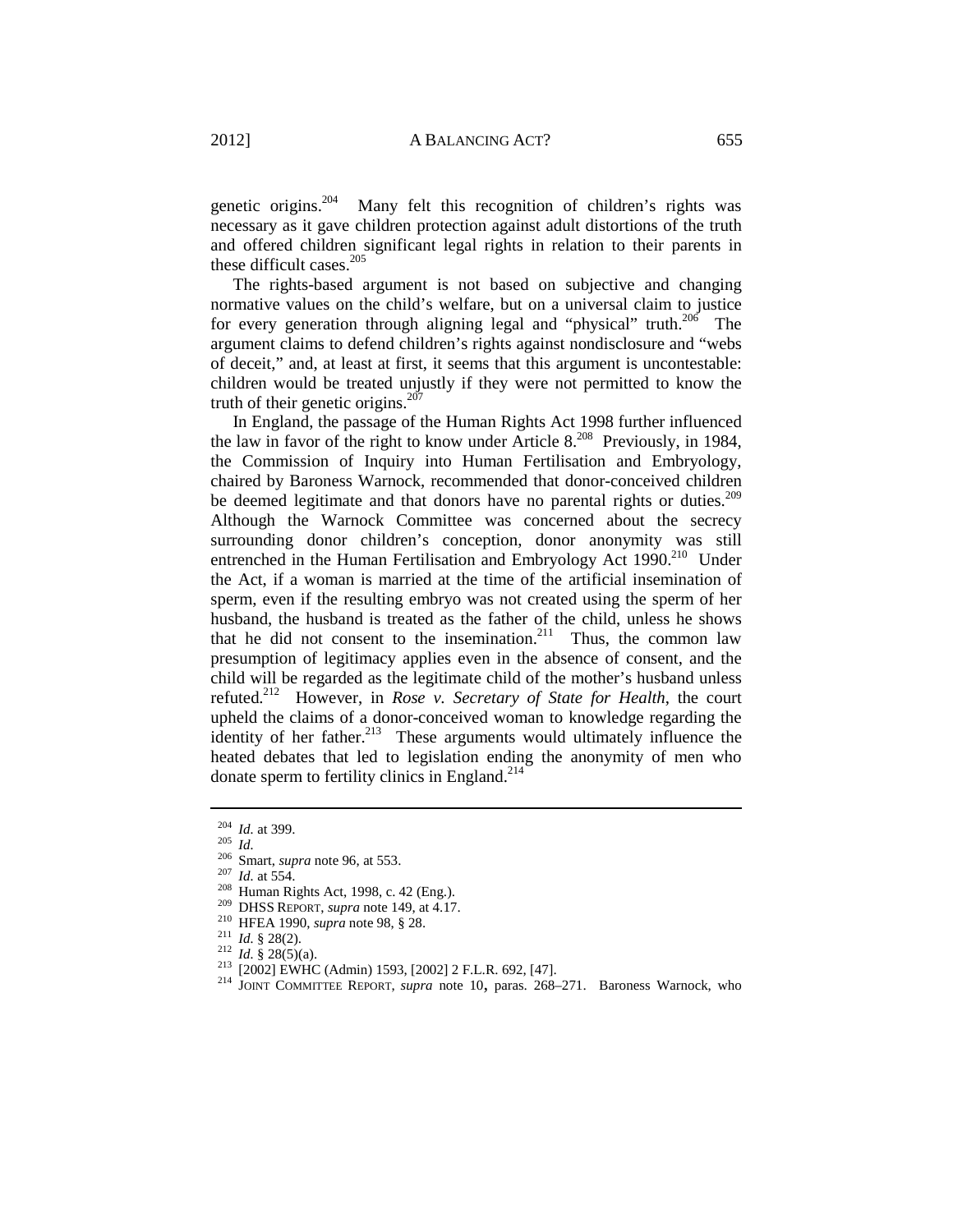# *2. Disclosure of Identity by Lesbian Couples to Their Donor-Inseminated Children*

Lesbian couples are deliberately establishing families without men as partners or fathers,<sup>215</sup> and to date there is no conclusive evidence that children raised by lesbian parents from birth suffer developmental or emotional problems in the absence of conventional fathers.<sup>216</sup> Many lesbian couples aspire to a version of family in which two equally co-parenting mothers demonstrate that they have their child's best interests at heart by not making an irreversible decision about donor anonymity on behalf of that child and also by allowing the formation of a "donor relationship."<sup>217</sup> Problematically, the biological father may perceive sperm contribution as the means to form a relationship with a child, not solely contingent, as was apparent for the co-parent and the mother, on fulfilling the demands of "children's right to know."<sup>218</sup>

In England, the House of Lords has found the biological mother's contribution as the genetic, gestational, and psychological mother to be unique from that of her lesbian partner, and has denied the lesbian partner the status of primary caretaker.<sup>219</sup> Despite lacking full recognition as the child's parent, legislatively, the position of the lesbian partner has been improved in England. If, prior to the child's birth, the lesbian partner becomes the biological mother's civil partner, she can apply for a Parental Responsibility Order recognizing her as the child's stepparent.<sup>220</sup> Alternatively, if the services of licensed clinics are used to conceive, then the lesbian partner is

chaired the 1984 Committee of Inquiry into Fertilisation and Embryology, stated that she now supported the view that donor-conceived persons should have the same "right to know" as adopted people. *Call to End Sperm Donor Anonymity*, BBC NEWS (May 14, 2002), http:// news.bbc.co.uk/2/hi/health/1986683.stm. She based her argument on the greater awareness and increasing sensitivity to genetic inheritance. Jess Buxton, *Should Egg and Sperm Donors Remain Anonymous?*, BIONEWS (May 20, 2002), http://www.bionews.org.uk/page\_37624. asp. This issue of donor anonymity was one of the most controversial in the parliamentary debates leading to the removal of donor anonymity. DEP'T OF HEALTH, DONOR INFORMATION CONSULTATION: PROVIDING INFORMATION ABOUT GAMETE OR EMBRYO DONORS para. 1.15 (2001), reprinted in 5 HUM. FERTILITY 97 (2002).

<sup>&</sup>lt;sup>215</sup> Kathryn Almack, Seeking Sperm: Accounts of Lesbian Couples' Reproductive Decision-*Making and Understandings of the Needs of the Child*, 20 INT'L J.L. POL'Y & FAM. 1, 8  $(2006)$ .<br><sup>216</sup> Smith, *supra* note 9, at 237.

 $2^{17}$  *Id.* The mother may assume that having lesbian parents automatically excludes a child from the right to have contact with his or her biological father. *Id.*<br><sup>218</sup> *Id.*<br><sup>219</sup> Re G (Children) (Residence: Same Sex Partner), [2006] UKHL 43, [2006] 4 All E.R. 241.<br><sup>220</sup> Children Act, 1989, c. 41, § 3(1) (U.K.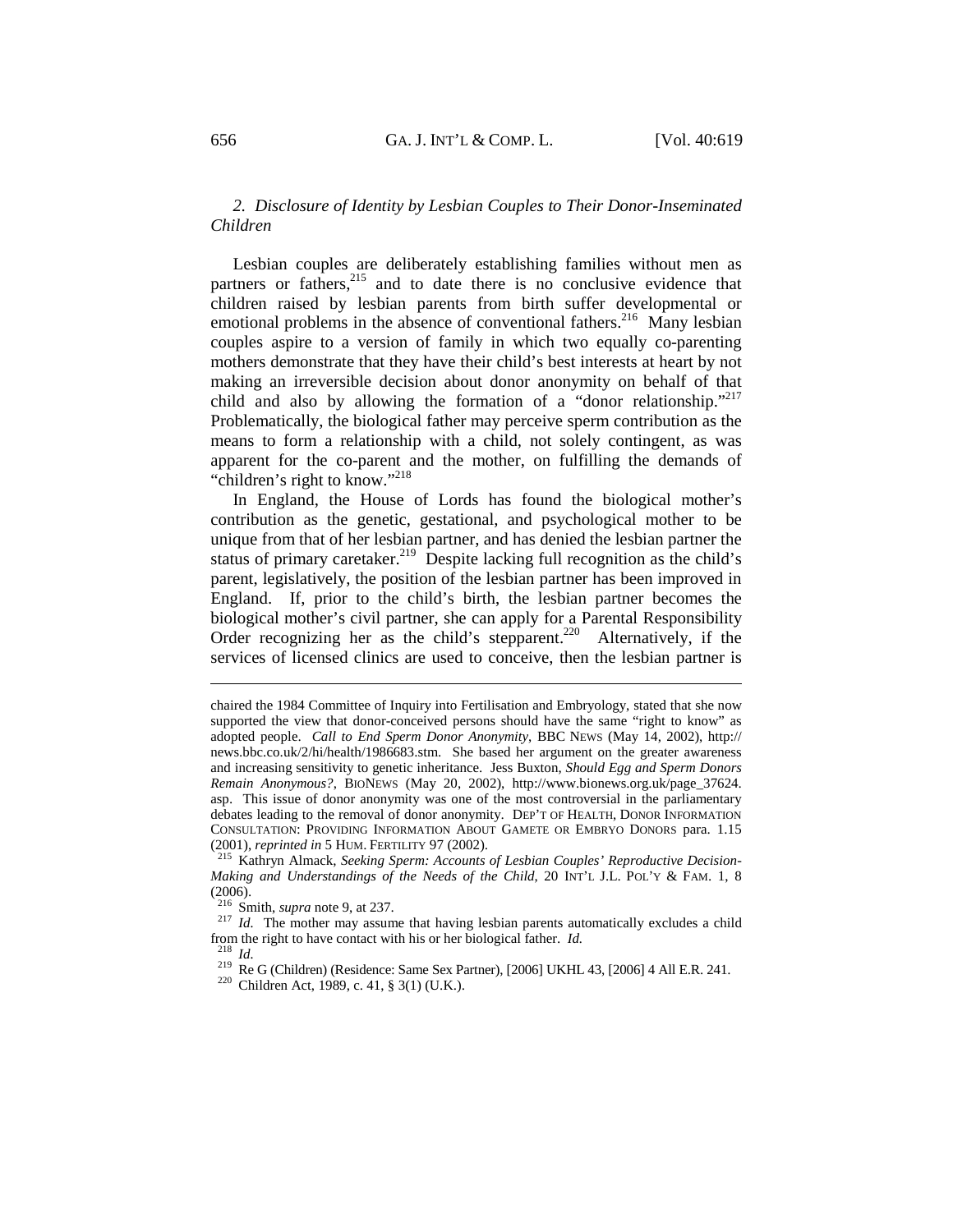normally treated as the child's legal parent, whether or not the two women have become civil partners.<sup>221</sup> In cases where the biological mother's lesbian partner is treated as a legal parent, the sperm donor is barred from applying for a Parental Responsibility Order.<sup>222</sup> However, if a sperm donor donates sperm to a lesbian couple under an informal arrangement not involving a licensed clinic, the sperm donor may be able to obtain a Parental Responsibility Order.<sup>223</sup> In some cases the courts have refused to grant him parental responsibility on the grounds that he would undermine the autonomy of the lesbian family unit,<sup>224</sup> which often has concepts of "mother," "father," "parent," and "donor" that challenge legal definitions.<sup>225</sup> More often, however, lesbian couples are legally vulnerable and, therefore, do not have the ability to determine the biological father's rights to a legal relationship with his child or the extent of the donor father's inclusion in the family unit with the children and their "mothers."<sup>226</sup>

Although most lesbian couples do not intend for a known donor to have a parental relationship with the donor-conceived child since they regard themselves as parents, they acknowledge the child's right to know the identity of his biological father.<sup>227</sup> Unlike heterosexual couples utilizing artificial insemination, lesbian couples do not face male infertility and the resulting reluctance to discuss issues associated with it. Also, unlike heterosexual couples that can hide the fact that a donor child is not genetically related to his father, lesbian couples will eventually have to answer their children's questions about the absence of a male parent. Thus,

<sup>&</sup>lt;sup>221</sup> HFEA 2008, *supra* note 98, § 43.<br><sup>222</sup> *Id.* § 54(1). Under the Child Support Act 1991, donors may also be liable for maintenance for any children born as a result of a known donor arrangement. Almack, *supra* note 215, at 5.

<sup>&</sup>lt;sup>223</sup> Re D (Contact and Parental Responsibility: Lesbian Mother and Known Father), [2006] EWHC (Fam) 2, [2006] 1 F.C.R. 556, [93].<br><sup>224</sup> Re B (Role of Biological Father), [2007] EWHC (Fam) 1952, [2008] 1 F.L.R. 1015.

<sup>225</sup> See Almack, *supra* note 215, at 11–13 (listing descriptions of family used by lesbians who have conceived through donor conception).

<sup>226</sup> *See Re Patrick (An Application Concerning Contract)* [2002] 28 Fam LR 579 (Austl.). This case was the first time an Australian court was required to give judgment on the kinship status of a child of a homosexual who had contributed his sperm to a lesbian biological mother by donor insemination outside a clinical setting. Dempsey, *supra* note 196, at 78. It is apparent that lesbian and homosexuals may have very different concepts of such a relationship. *Id.* The father could not conceive of himself as a "known donor" but only as a father. *Id.* at 88. 227 Barbara Kritchevsky, *The Unmarried Woman's Right to Artificial Insemination: A Call* 

*for an Expanded Definition of Family* 4 HARV. WOMEN'S L.J. 1, 33 (1981) (noting that artificial insemination gives lesbian women a chance to have a child without involving a man, and an opportunity to raise the child with a partner in a unit of two 'parents').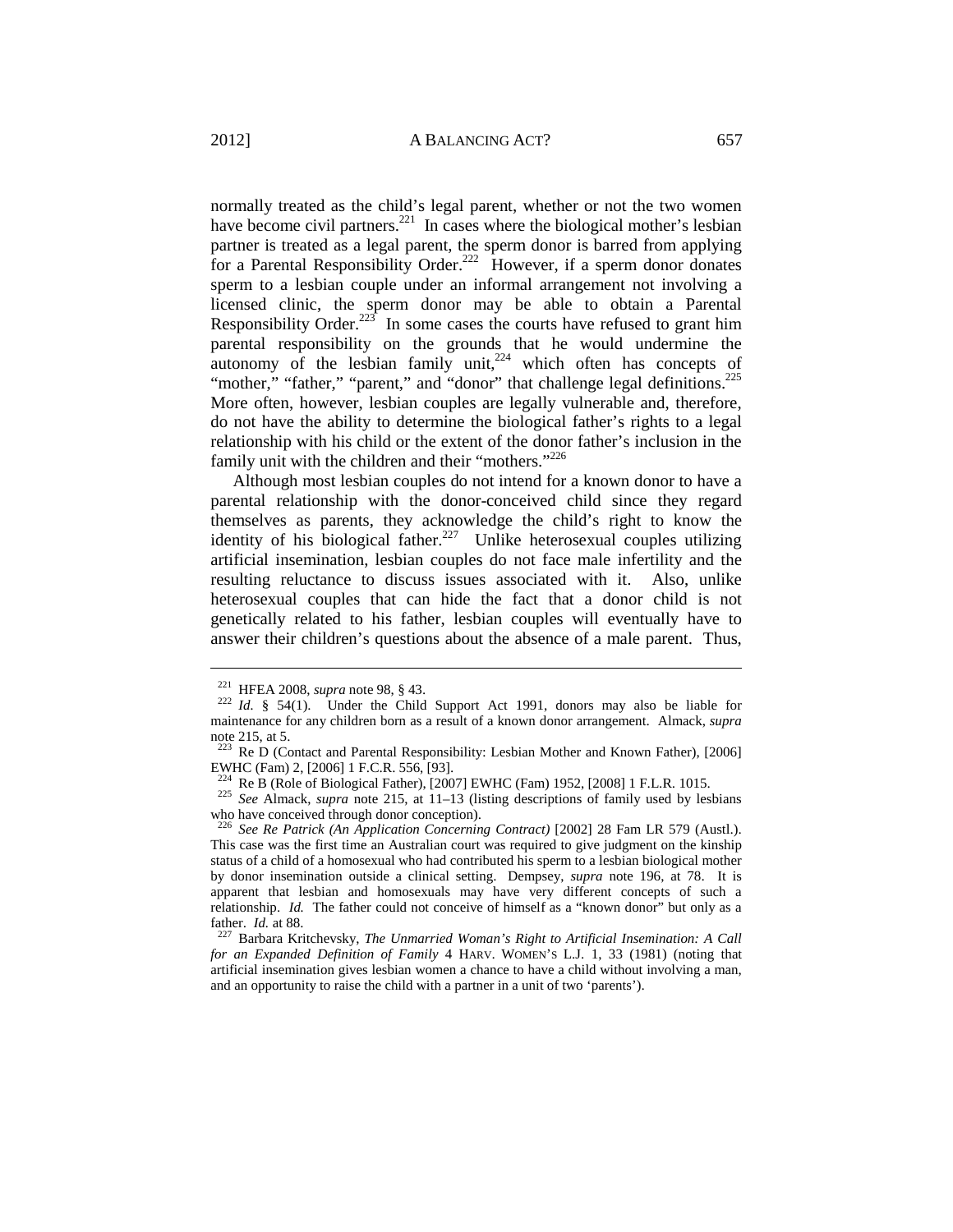among lesbian parents, rates of disclosure to their children, or plans to disclose, tend to be almost 100%<sup>228</sup> Thus, regarding disclosures, donor children of lesbian couples are arguably unfairly advantaged in relation to children born to heterosexual parents who are unlikely to have a social trigger obviating disclosure.

#### VI. CONCLUSION

There is undoubtedly a growing trend toward openness in the field of gamete donation. Arguments are already being formulated that children not only should know about donor kin, but also should have relationships with them on the basis of the analogy of adoption.<sup>229</sup> There are also websites that make it possible for children born from sperm donation to learn the identity of their genetic or donor parents.230 Even in cases of anonymous donation it is becoming possible for curious older children to discover the identity of a donor parent.<sup>231</sup>

Fundamentally, it is arguable that the right to know underlies the principle of decisional privacy, which is the basis of the right to private life.<sup>232</sup>

<sup>228</sup> J.E. Sheib et al., *Choosing Identity-Release Sperm Donors: The Parents' Perspective 13– 18 Years Later*, 18 HUM. REPROD. 1115, 1117 (2003). In Australia, the Victorian model of clinical donor insemination requires that sperm donors supply identifying information that can be made available to adult offspring on request, satisfies the desire for the autonomous two parent "homo-nuclear" family that many lesbians prefer as well as the strong belief many prospective lesbian parents display in support of the principle of children's "right to know."

Dempsey, *supra* note 196, at 98. 229 *See generally* Julie Wallbank, *Too Many Mothers? Surrogacy, Kinship and the Welfare of the Child*, 10 MED. L. REV. 271 (2002) (arguing this in relation to surrogacy on the grounds that the gestational mother in a surrogacy arrangement should be regarded as just as much a mother as the commissioning mother and that it is likely to be harmful to the child to be denied contact with the gestational mother).

<sup>230</sup> *See, e.g.*, ACEBABES, http://www.infertilitynetworkuk.com/acebabes/ (last visited Feb. 21, 2012) (providing support to families using assisted conception); UK DONORLINK, http://www.ukdonorlink.org.uk/ (last visited Feb. 21, 2012) (a pilot voluntary contact register linking donors and donor-conceived children).

<sup>231</sup> Alison Motluk, *Anonymous Sperm Donor Traced on Internet*, NEWSCIEINTIST, Nov. 3, 2005, at 6. In 2005, a teenager tracked down his biological father using a mail-order DNA kit and online search engines. The donor concerned had contracted with the fertility clinic to remain anonymous. The teenager had very little access to information, except the date and place of the man's birth, but took a swab of the inside of his cheek and mailed it to an online genealogy DNA-testing service. Having acquired the date and place of the donor's birth, the teenager managed to trace his biological father. *Id.* <sup>232</sup> *See* Mikulic v. Croatia, 2002-I Eur. Ct. H.R. para. 54 ("The Court has held that respect

for private life requires that everyone should be able to establish details of their identity as individual human beings and that an individual's entitlement to such information is of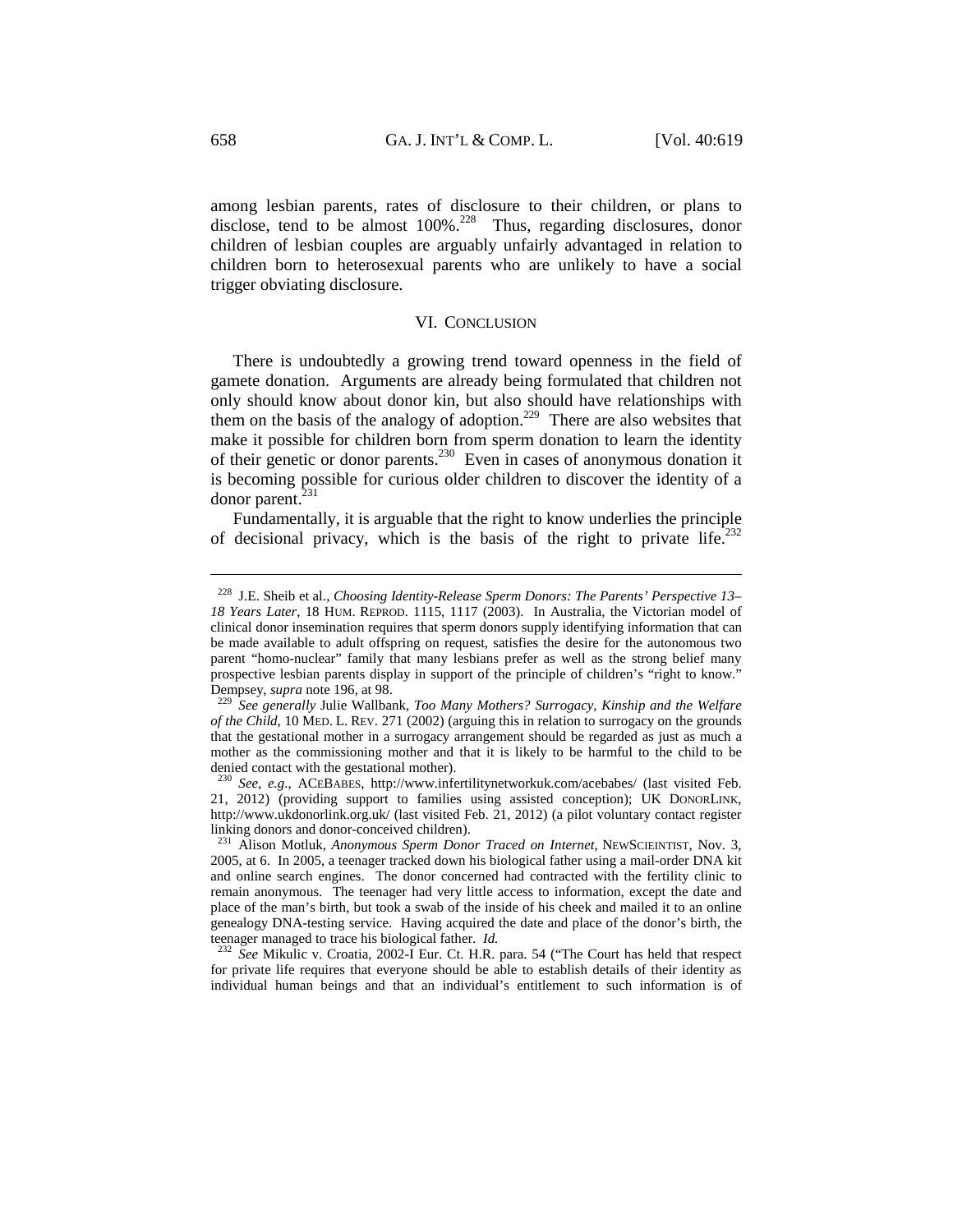Biological parentage may be considered one aspect of a person's fixed identity and an immutable quality. The notion of decisional privacy suggests that people should, in principle, have free choice when interpreting their fixed identity—a right to informational self-determination. Arguably, the existence of the right to know is not a matter based on concern for individual emotional welfare, because there is not enough evidence available as to whether it conduces to an individual's welfare to have such knowledge. Instead, the concept is based on the proposition that no one has the right to decide on another person's behalf whether that other person should or should not be able to know about their own genetic history.<sup>233</sup> Even if this informational self-determination is considered to be partially socially constructed and only pressing as a result of the adoption movement and biomedical developments it defies historical interpretation and is immutable.

However, arguments opposing the blanket assertion of such a right take into account the majority of donor conception cases, in which there is a social father and a recognized family unit that appears, in the case of the heterosexual family, to be otherwise "normal," stable, and ready to embrace a much-longed-for child. Such families are anxious not to disturb that stability. They also argue that the donor-conceived child's right to know in such cases conflicts with the rights to autonomy and privacy of the mother, the "social" father, and the gamete donor. In this sphere, placing greater pressure on social parents via a legal responsibility to disclose a donorconceived child's biological origins could constitute not only an invasion of the parents' privacy rights, but also a moralizing circumstance entirely insensitive to the parents' situation at the time of conception, especially in view of the fact that the parents may risk social ostracism in some societies if they disclose the information surrounding their child's birth.

It may be difficult for a donor-conceived child to conceptualize a genetic donor purely in terms of biological inheritance and not as a social father. $234$ Conversely, a biological father who enters the donor-conceived child's life may have more than merely a psychological role; instead their biological connection may, and perhaps should, become a factor in donor–child relationships that arise. Ultimately, more research is needed before firm conclusions can be made about the role of fathers in such donor-conceived families.

importance because of its formative implications for his or her personality.").

Memorandum by David Gollancz (Ev 44), in JOINT COMMITTEE ON THE HUMAN TISSUE AND EMBRYOS (DRAFT) BILL, VOLUME II: EVIDENCE, 2006–7, H.L. 169-II, at 366 (U.K.). 234 Grace et al., *supra* note 114, at 312.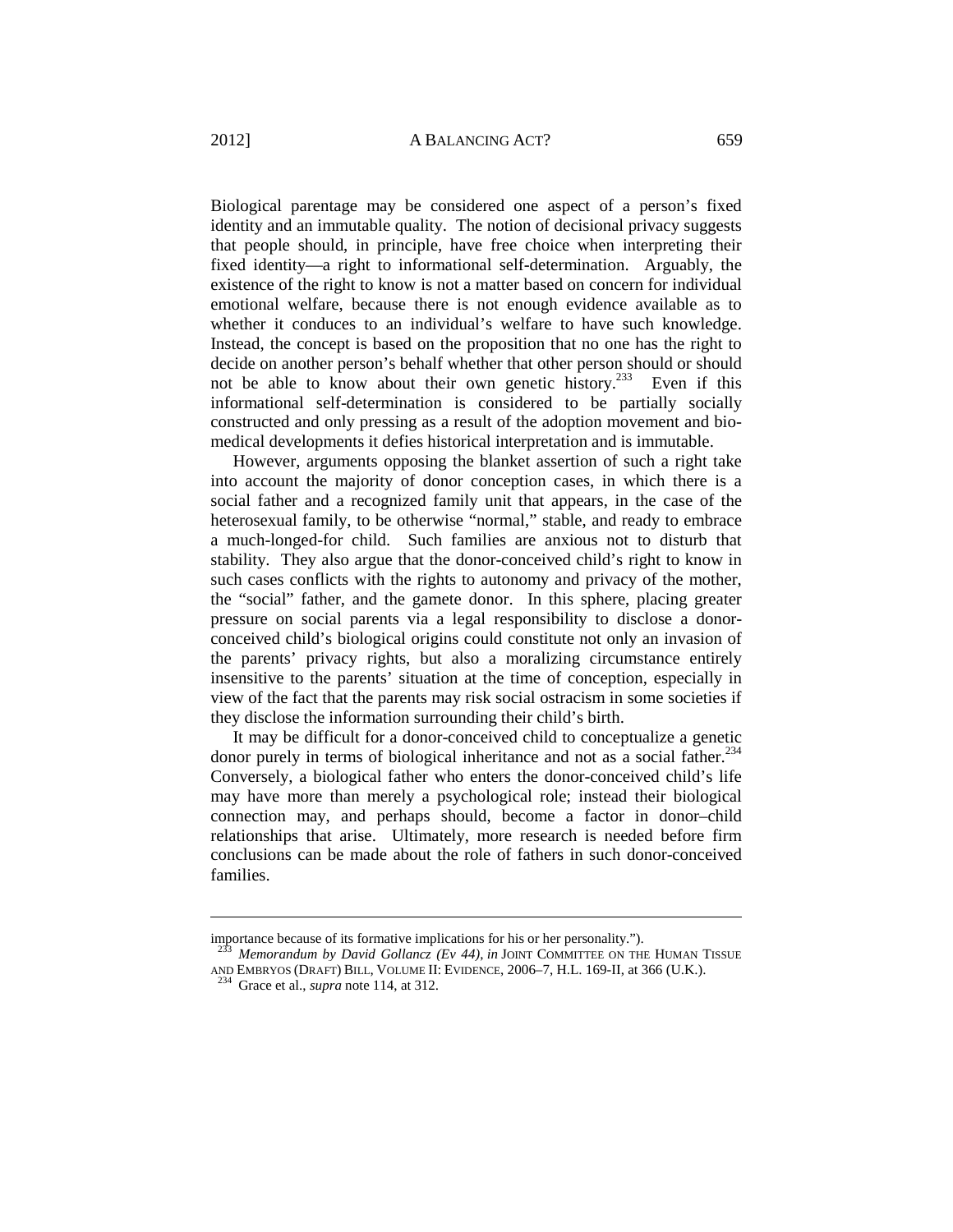Infertility success rates continue to rise as medical technologies advance.<sup>235</sup> Donor-conceived children enrich the lives of many who would have been infertile in another era, giving such parents the opportunity to raise much-desired children who are genetically related to one parent. But this opportunity is threatened by the removal of anonymity. For example, the removal of donor anonymity in England has caused some frustration and despair.<sup>236</sup> There is a possibility that fewer children will be conceived if social parents become hesitant about using this method of conception and the pool of regulated sperm donors diminishes for fear of lost privacy.<sup>237</sup>

Given the fact that the CRC was not drafted with sperm donation in mind, there is no clear answer in regard to the child's right to know in the donor conception context.238 It is suggested that legislation mandating disclosure of donor status is not the solution, but rather a balancing test should be formulated involving all competing interests.239 Ultimately, a holistic approach that takes into account the best interests of the entire family, rather than narrowly focusing on fulfilling the rights of donor-conceived children to access information about the identity of their biological fathers is required. Such a narrow focus may not benefit any of the parties in the long run.<sup>240</sup> A holistic approach would take account of the psychological complexities of donor conception, as well as the fact that mandatory donor identification statutes do not lead immediately to greater disclosure by parents, but rather to dramatic dips in sperm supplies leading to the escalation of undesirable "reproductive tourism."<sup>241</sup>

It is therefore suggested that a gradual process which gently nudges the process toward greater transparency is more desirable in this area. The movement toward greater openness would be facilitated by the removal of the stigma of infertility and a greater sensitivity by donor parents to the needs of their offspring. This will bring about disclosure conducive to the welfare of children and the stability of all families involved. The blunt instrument of

<sup>&</sup>lt;sup>235</sup> NAT'L CTR. FOR CHRONIC DISEASE PREVENTION  $\&$  HEALTH PROMOTION, CTRS. FOR DISEASE CONTROL & PREVENTION, 2009 ASSISTED REPRODUCTIVE TECHNOLOGY SUCCESS RATES: NATIONAL SUMMARY AND FERTILITY CLINIC REPORTS 65 (2009).

<sup>&</sup>lt;sup>236</sup> See Lucy Frith et al., *UK Gamete Donors' Reflections on the Removal of Anonymity: Implications for Recruitment*, 22 HUM. REPROD. 1675, 1676–77 (2007) (explaining the apprehension caused by the removal of donor anonymity in the U.K.).

<sup>237</sup> *Id.* 238 Frith, *supra* note 74, at 821; *see also* Report on Human Artificial Procreation, *supra* note 51 (calling for anonymity of gamete donors unless national law provides otherwise).

<sup>239</sup> Sauer, *supra* note 128, at 954. 240 *Id.* 241 Waldman, *supra* note 12, at 555.